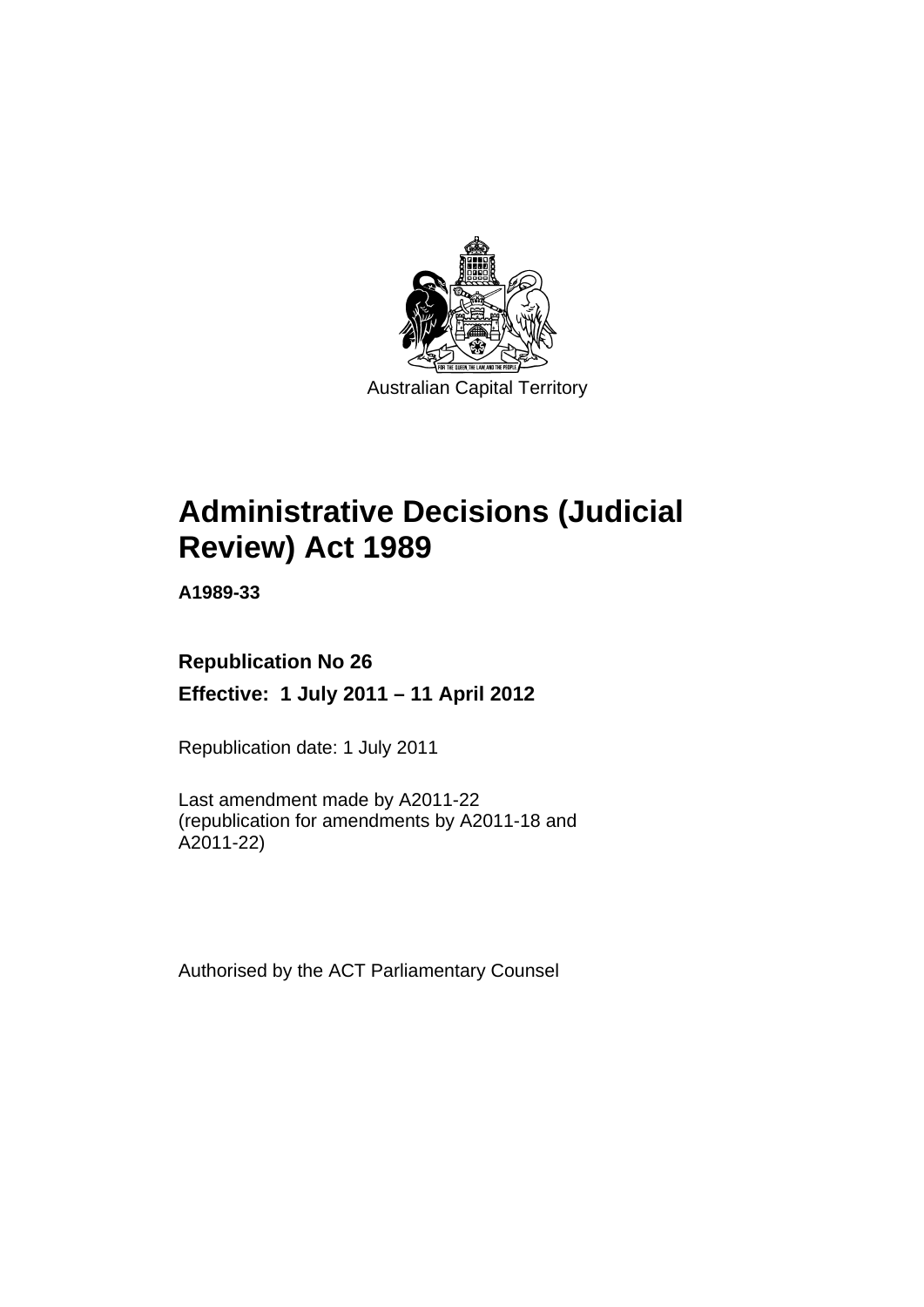## **About this republication**

#### **The republished law**

This is a republication of the *Administrative Decisions (Judicial Review) Act 1989* (including any amendment made under the *Legislation Act 2001*, part 11.3 (Editorial changes)) as in force on 1 July 2011*.* It also includes any commencement, amendment, repeal or expiry affecting this republished law to 1 July 2011.

The legislation history and amendment history of the republished law are set out in endnotes 3 and 4.

#### **Kinds of republications**

The Parliamentary Counsel's Office prepares 2 kinds of republications of ACT laws (see the ACT legislation register at www.legislation.act.gov.au):

- authorised republications to which the *Legislation Act 2001* applies
- unauthorised republications.

The status of this republication appears on the bottom of each page.

#### **Editorial changes**

The *Legislation Act 2001*, part 11.3 authorises the Parliamentary Counsel to make editorial amendments and other changes of a formal nature when preparing a law for republication. Editorial changes do not change the effect of the law, but have effect as if they had been made by an Act commencing on the republication date (see *Legislation Act 2001*, s 115 and s 117). The changes are made if the Parliamentary Counsel considers they are desirable to bring the law into line, or more closely into line, with current legislative drafting practice.

This republication does not include amendments made under part 11.3 (see endnote 1).

#### **Uncommenced provisions and amendments**

If a provision of the republished law has not commenced, the symbol  $\mathbf{U}$  appears immediately before the provision heading. Any uncommenced amendments that affect this republished law are accessible on the ACT legislation register (www.legislation.act.gov.au). For more information, see the home page for this law on the register.

#### **Modifications**

If a provision of the republished law is affected by a current modification, the symbol  $\mathbf{M}$ appears immediately before the provision heading. The text of the modifying provision appears in the endnotes. For the legal status of modifications, see the *Legislation Act 2001*, section 95.

#### **Penalties**

At the republication date, the value of a penalty unit for an offence against this law is \$110 for an individual and \$550 for a corporation (see *Legislation Act 2001*, s 133).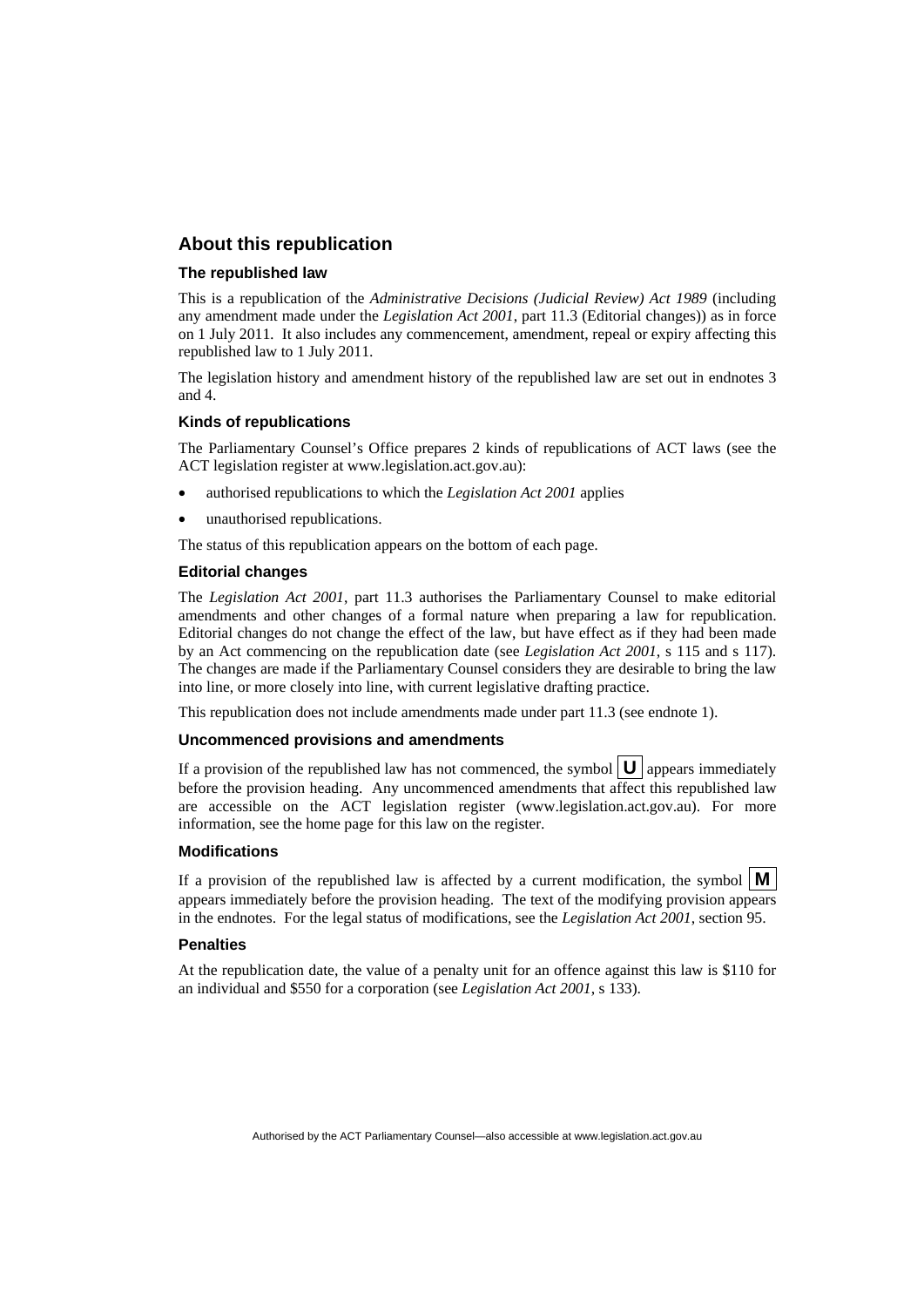

# **Administrative Decisions (Judicial Review) Act 1989**

## **Contents**

| 1                           | Name of Act                                                                         | 2          |
|-----------------------------|-------------------------------------------------------------------------------------|------------|
| 2                           | Dictionary                                                                          | 2          |
| 3                           | <b>Notes</b>                                                                        | 2          |
| 3A                          | Meaning of <i>making</i> and <i>failure to make</i> a decision                      | 2          |
| 3В                          | Meaning of person aggrieved                                                         | 3          |
| ЗC                          | Meaning of conduct engaged in for purpose of making decision                        | 4          |
| 4                           | Act to operate despite anything in existing laws                                    | 4          |
| 5                           | Applications for review of decisions                                                | 4          |
| 6                           | Applications for review of conduct related to making of decisions                   | 6          |
| 7                           | Applications for failures to make decisions                                         | 8          |
| 8                           | Effect of Act on other rights                                                       | 9          |
| 9                           | Applications for order of review must set out grounds                               | 10         |
| R <sub>26</sub><br>01/07/11 | Administrative Decisions (Judicial Review) Act 1989<br>Fffective: 01/07/11-11/04/12 | contents 1 |

Effective: 01/07/11-11/04/12

Page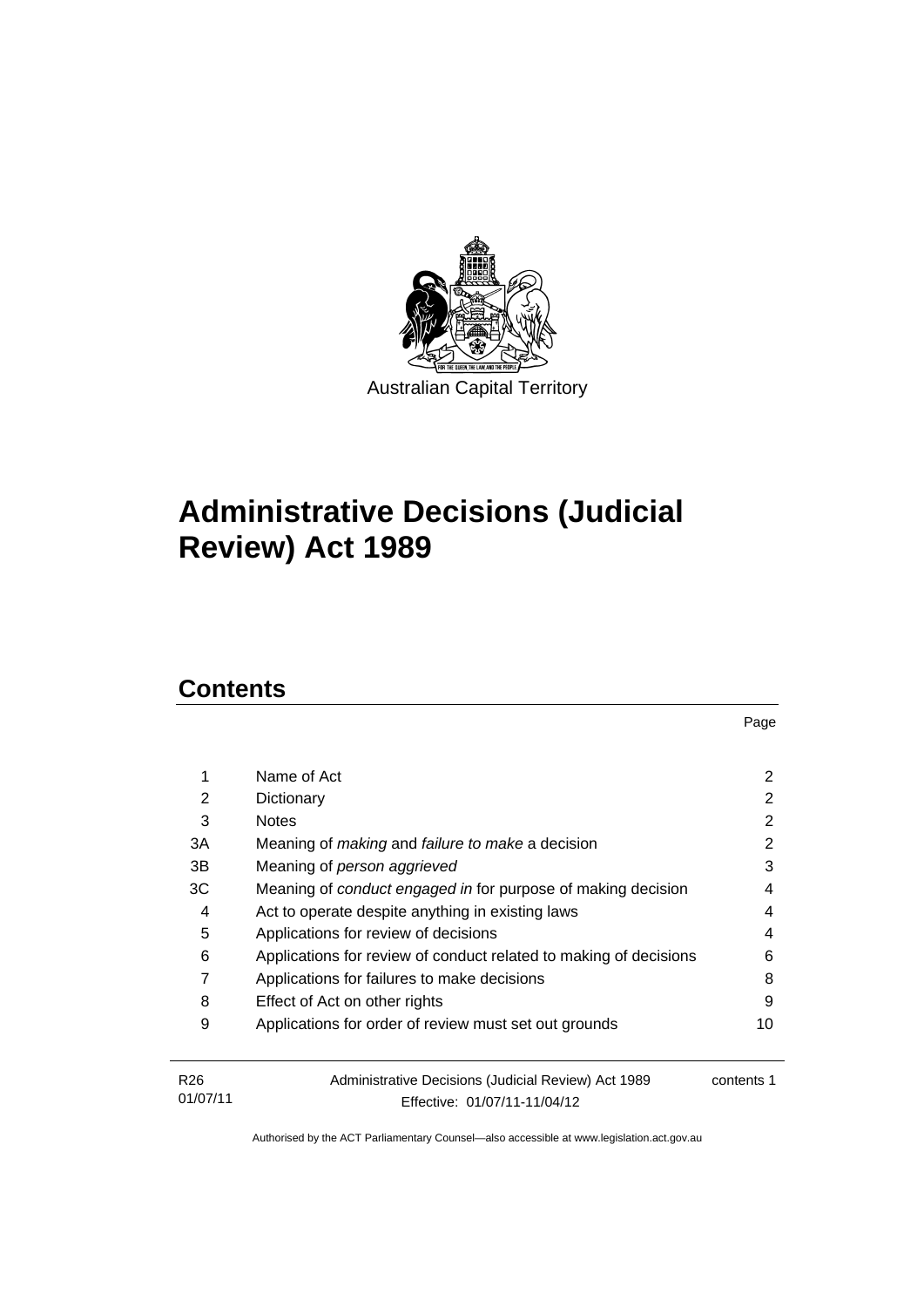#### **Contents**

| 10<br>11<br>12    | Period in which application for order of review must be made<br>Application for order of review not limited to grounds in application              | 10 |
|-------------------|----------------------------------------------------------------------------------------------------------------------------------------------------|----|
|                   |                                                                                                                                                    | 12 |
|                   | Application to be made a party to a proceeding                                                                                                     | 12 |
| 13                |                                                                                                                                                    | 13 |
|                   | Reasons for decision may be obtained                                                                                                               |    |
| 14                | Certain information not required to be disclosed                                                                                                   | 15 |
| 15                | Ministerial certificate about disclosure of information                                                                                            | 16 |
| 16                | Stay of proceedings                                                                                                                                | 18 |
| 17                | Powers of Supreme Court in relation to applications for order of review                                                                            | 18 |
| 18                | Change in person holding, or performing the duties of, an office                                                                                   | 19 |
| 19                | <b>Intervention by Minister</b>                                                                                                                    | 20 |
| 20                | Act not to apply to certain decisions                                                                                                              | 20 |
| 21                | Regulation-making power                                                                                                                            | 21 |
| <b>Schedule 1</b> | Decisions to which this Act does not apply                                                                                                         | 22 |
| <b>Schedule 2</b> | Decisions to which s 13 does not apply                                                                                                             | 26 |
| 2.1               | Administration of criminal justice                                                                                                                 | 26 |
| 2.2               | Civil proceedings                                                                                                                                  | 26 |
| 2.3               |                                                                                                                                                    |    |
| 2.4               | Decisions relating to administration of the public service                                                                                         | 27 |
| 2.5               |                                                                                                                                                    | 28 |
| 2.6               |                                                                                                                                                    | 28 |
|                   |                                                                                                                                                    |    |
|                   | Decisions relating to territory finance<br>Certain other appointment decisions<br>Certain decisions under the Crimes (Sentence Administration) Act | 27 |

## **Dictionary** [30](#page-33-0)

| <b>Endnotes</b> |                                                     |                 |
|-----------------|-----------------------------------------------------|-----------------|
| 1               | About the endnotes                                  | 32              |
| 2               | Abbreviation key                                    | 32              |
| 3               | Legislation history                                 | 33              |
| 4               | Amendment history                                   | 38              |
| 5               | Earlier republications                              | 41              |
| contents 2      | Administrative Decisions (Judicial Review) Act 1989 | R <sub>26</sub> |

Effective: 01/07/11-11/04/12

01/07/11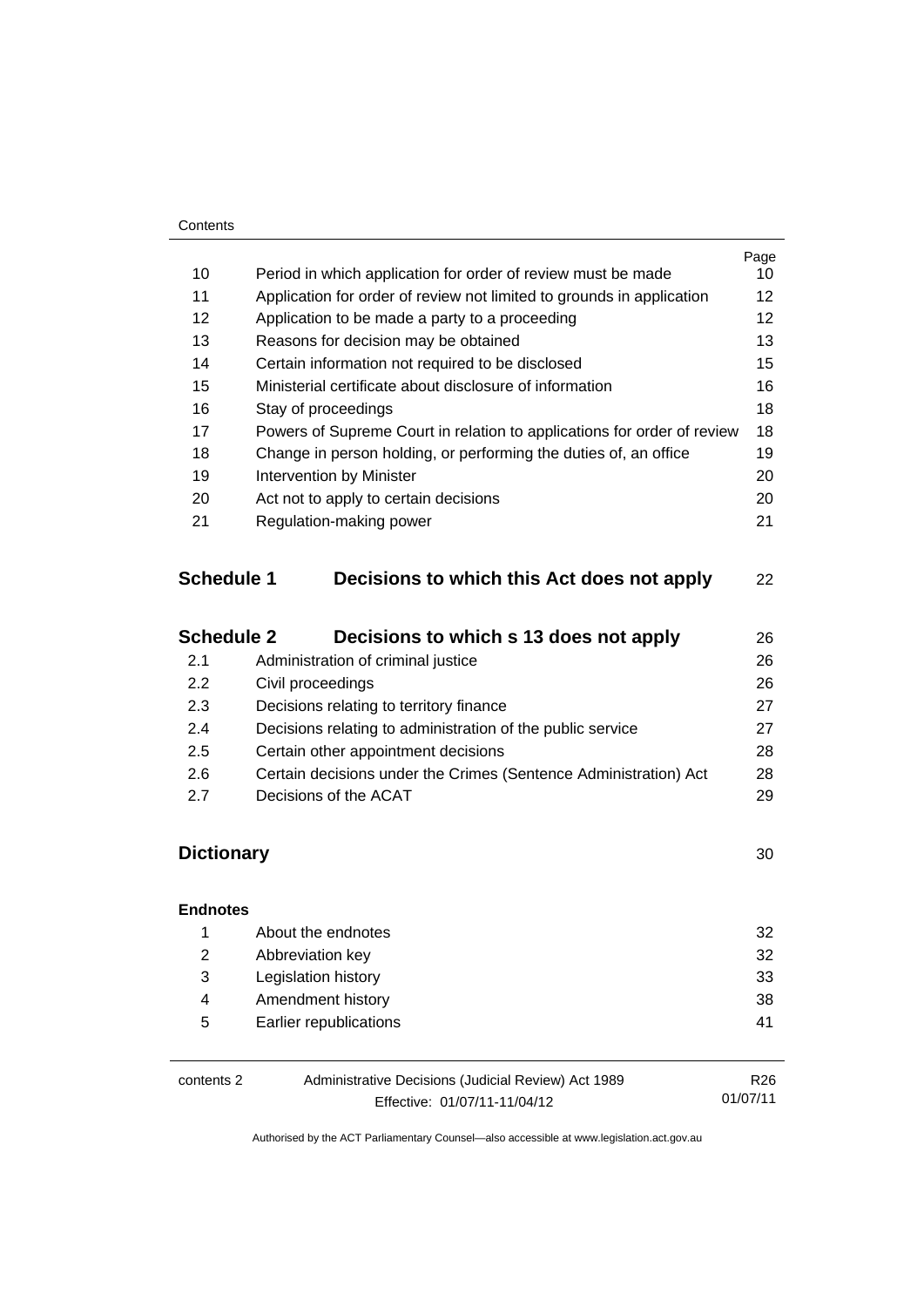

# **Administrative Decisions (Judicial Review) Act 1989**

An Act relating to the review on questions of law of certain administrative decisions

R26 01/07/11

l

Administrative Decisions (Judicial Review) Act 1989 Effective: 01/07/11-11/04/12

page 1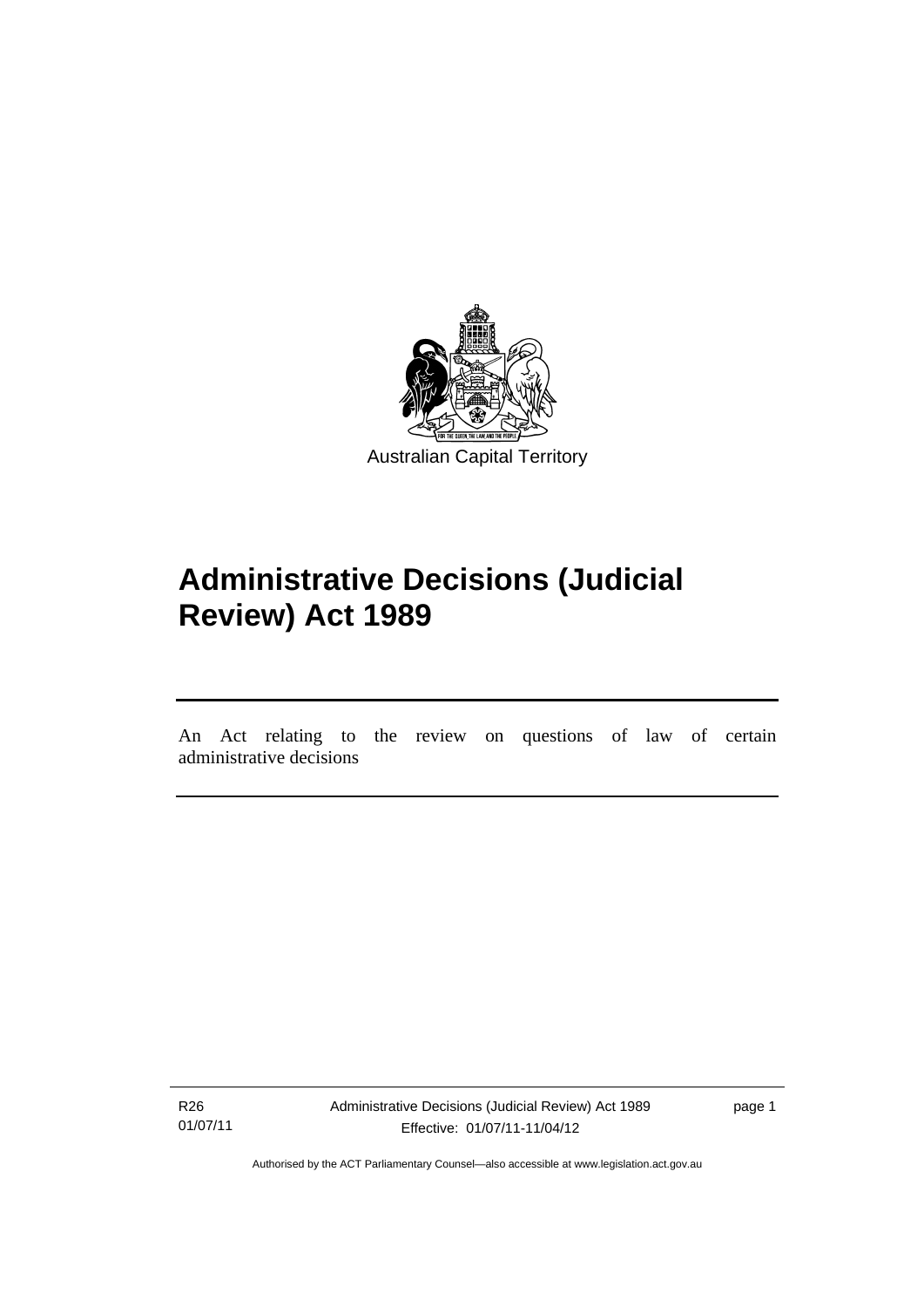## <span id="page-5-0"></span>**1 Name of Act**

This Act is the *Administrative Decisions (Judicial Review) Act 1989*.

## <span id="page-5-1"></span>**2 Dictionary**

The dictionary at the end of this Act is part of this Act.

*Note 1* The dictionary at the end of this Act defines certain terms used in this Act, and includes references (*signpost definitions*) to other terms defined elsewhere.

> For example, the signpost definition '*person aggrieved*—see section 3B.' means that the term 'person aggrieved' is defined that section.

*Note* 2 A definition in the dictionary (including a signpost definition) applies to the entire Act unless the definition, or another provision of the Act, provides otherwise or the contrary intention otherwise appears (see Legislation Act,  $s$  155 and  $s$  156 (1)).

#### <span id="page-5-2"></span>**3 Notes**

A note included in this Act is explanatory and is not part of this Act.

*Note* See the Legislation Act, s 127 (1), (4) and (5) for the legal status of notes.

## <span id="page-5-3"></span>**3A Meaning of** *making* **and** *failure to make* **a decision**

- (1) For this Act, a reference to the *making* of a decision includes a reference to—
	- (a) making, suspending, revoking or refusing to make an order, award or determination; or
	- (b) giving, suspending, revoking or refusing to give a certificate, direction, approval, consent or permission; or
	- (c) issuing, suspending, revoking or refusing to issue a licence, authority or other instrument; or
	- (d) imposing a condition or restriction; or

| page 2 | Administrative Decisions (Judicial Review) Act 1989 | R26      |
|--------|-----------------------------------------------------|----------|
|        | Effective: 01/07/11-11/04/12                        | 01/07/11 |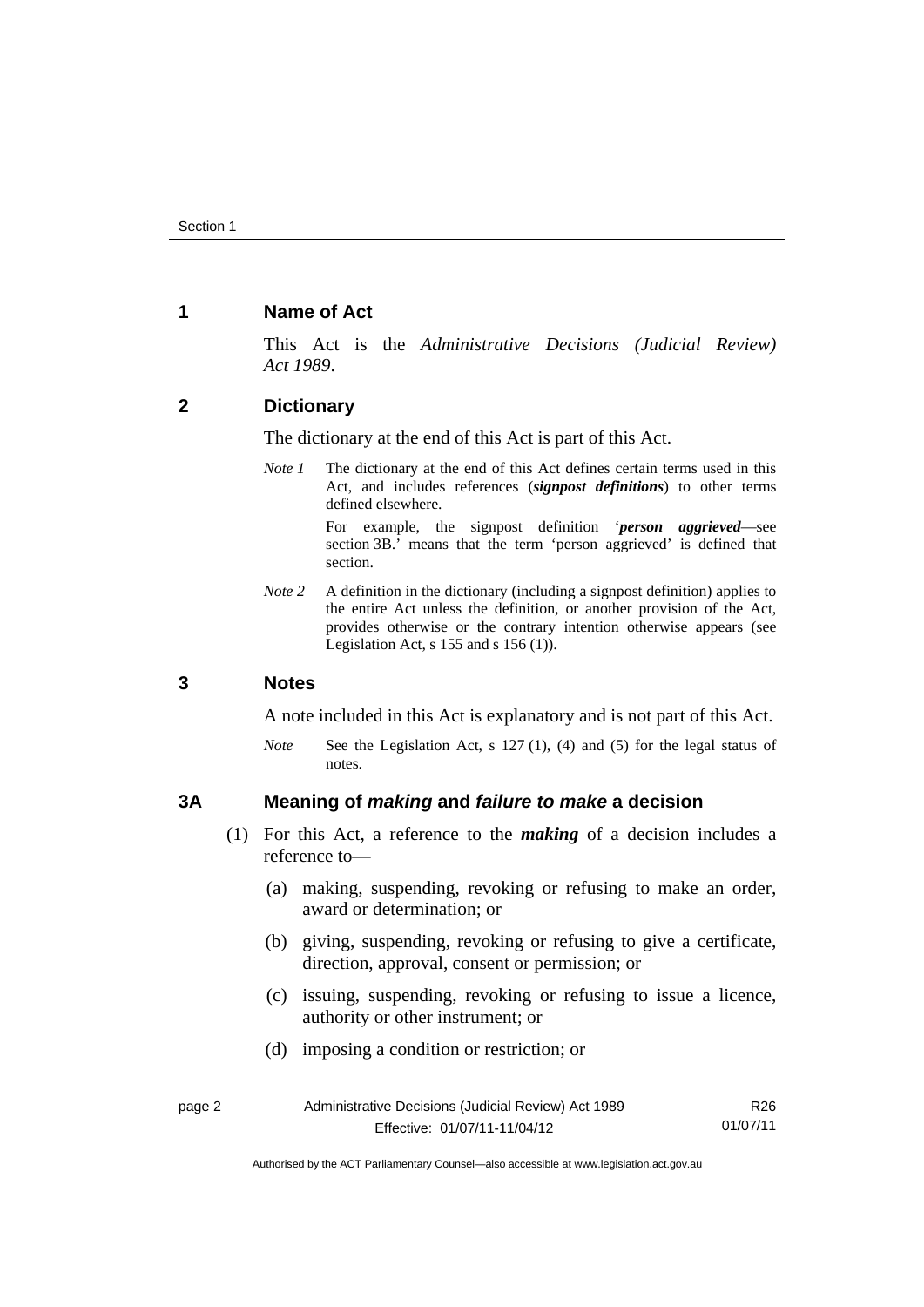- (e) making a declaration, demand or requirement; or
- (f) keeping, or refusing to give up, an article; or
- (g) doing or refusing to do anything else;
- (2) If provision is made by an enactment for the making of a report or recommendation before a decision is made, the making of the report or recommendation is itself taken, for this Act, to be the *making* of a decision.
- (3) A reference to a *failure to make* a decision includes a reference to a failure to make—
	- (a) a decision mentioned in subsection  $(1)$  (a) to  $(g)$ ; or
	- (b) a report or recommendation mentioned in subsection (2).
	- *Note Fail* is defined in the Legislation Act, dict, pt 1, to include refuse.

## <span id="page-6-0"></span>**3B Meaning of** *person aggrieved*

- (1) For this Act, a reference to a *person aggrieved* by a decision includes a reference to—
	- (a) a person whose interests are adversely affected by the decision; and
	- (b) for a decision by way of the making of a report or recommendation—a person whose interests would be adversely affected if a decision were, or were not, made in accordance with the report or recommendation.
- (2) For this Act, a reference to a *person aggrieved* by conduct that has been, is being, or is proposed to be engaged in for the purpose of making a decision, includes a reference to a person whose interests are, or would be, adversely affected by the conduct.
- (3) For this Act, a reference to a *person aggrieved* by a failure to make a decision includes a reference to a person whose interests are, or would be, adversely affected by the failure.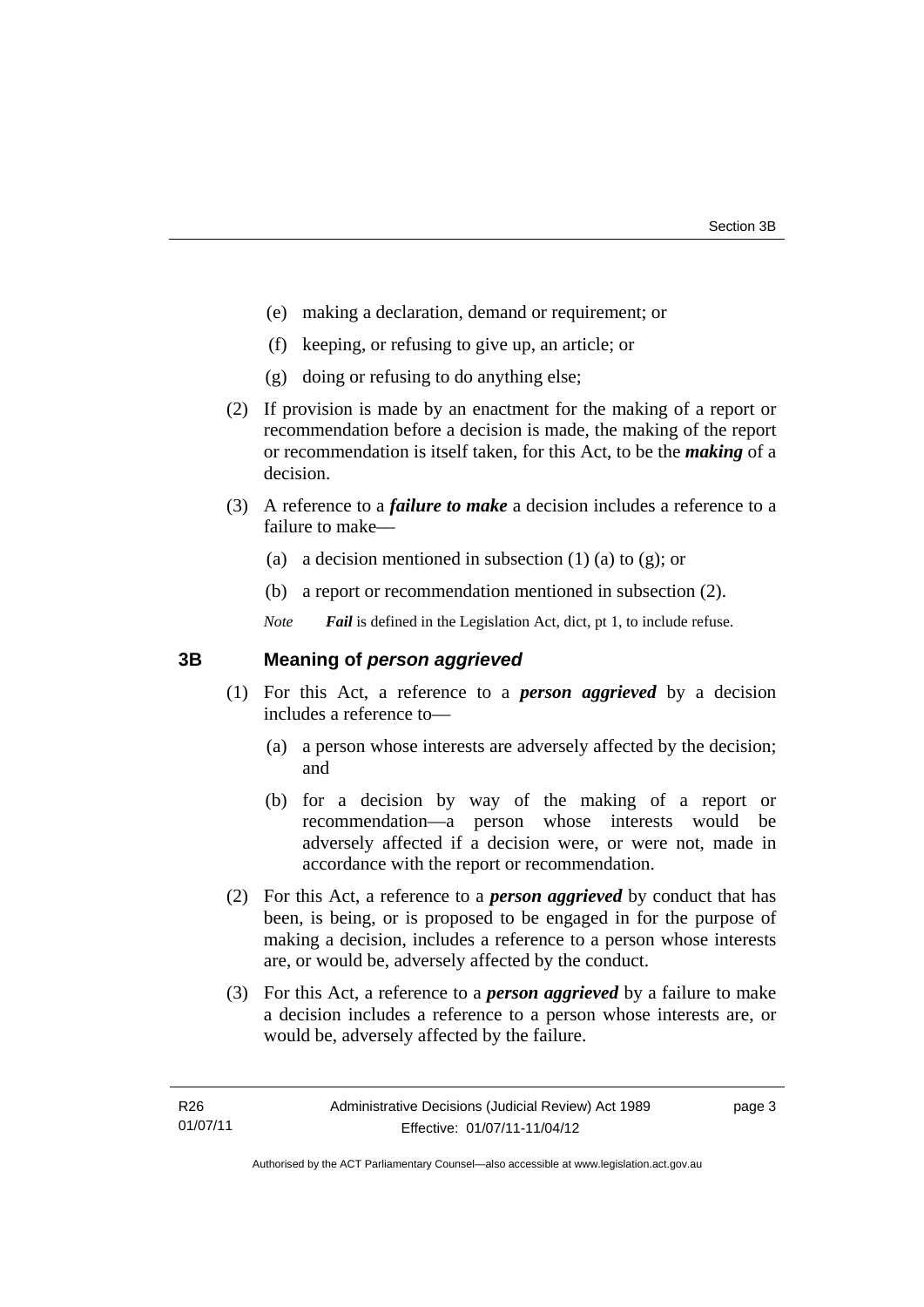## <span id="page-7-0"></span>**3C Meaning of** *conduct engaged in* **for purpose of making decision**

For this Act, a reference to *conduct engaged in* for the purpose of making a decision includes a reference to the doing of anything preparatory to the making of the decision, including—

- (a) the taking of evidence; or
- (b) the holding of an inquiry or investigation.

## <span id="page-7-1"></span>**4 Act to operate despite anything in existing laws**

This Act has effect despite anything contained in any enactment in force at the commencement of this Act.

## <span id="page-7-2"></span>**5 Applications for review of decisions**

- (1) A person aggrieved by a decision to which this Act applies may apply to the Supreme Court for an order of review in relation to the decision on any 1 or more of the following grounds:
	- (a) that a breach of the rules of natural justice happened in relation to the making of the decision;
	- (b) that procedures that were required by law to be observed in relation to the making of the decision were not observed;
	- (c) that the person who purported to make the decision did not have jurisdiction to make the decision;
	- (d) that the decision was not authorised by the enactment under which it was purported to be made;
	- (e) that the making of the decision was an improper exercise of the power given by the enactment under which it was purported to be made;
	- (f) that the decision involved an error of law, whether or not the error appears on the record of the decision;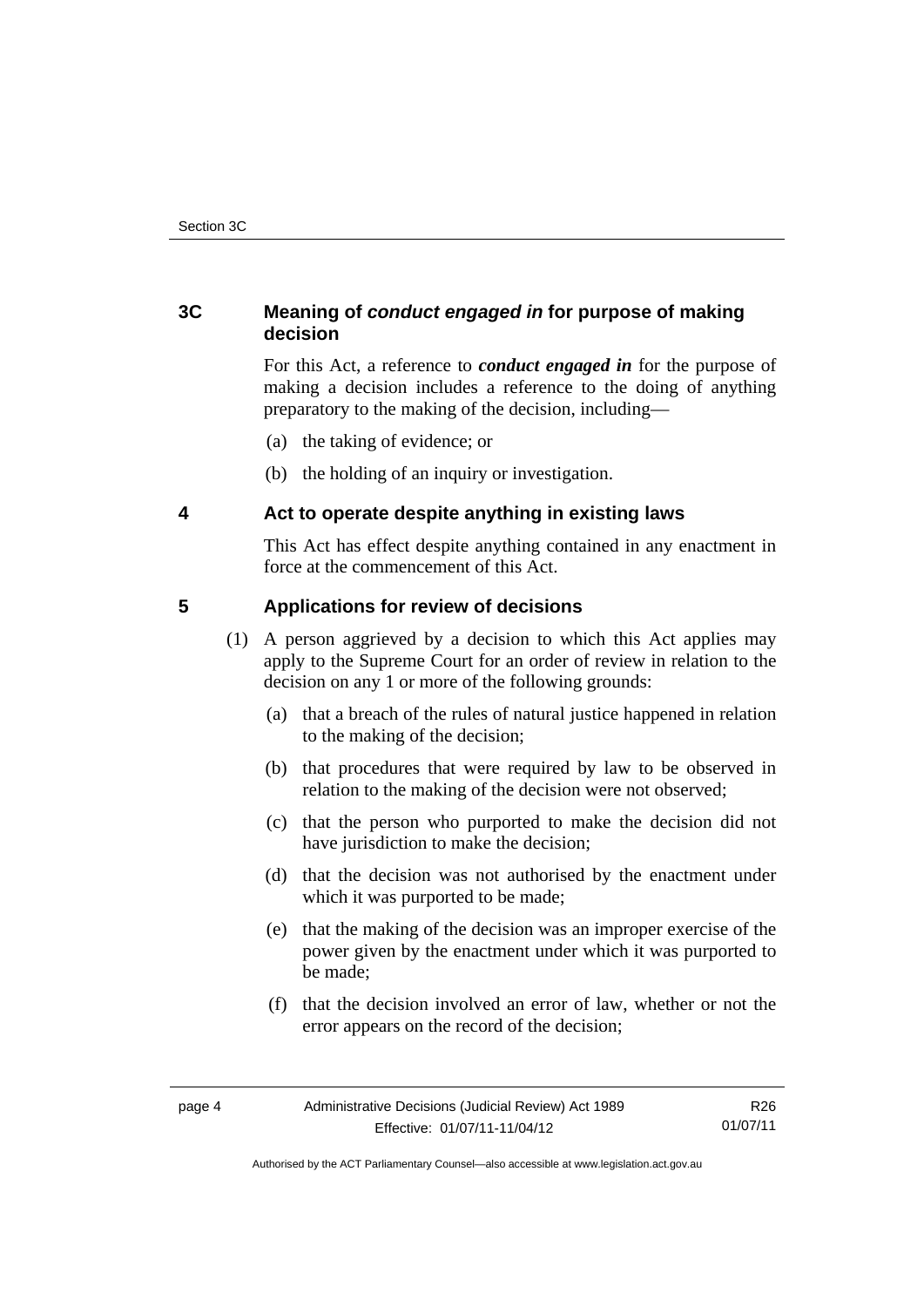- (g) that the decision was induced or affected by fraud;
- (h) that there was no evidence or other material to justify the making of the decision;
- (i) that the decision was otherwise contrary to law.
- (2) The reference in subsection (1) (e) to an *improper exercise* of a power includes a reference to—
	- (a) taking an irrelevant consideration into account in the exercise of a power; and
	- (b) failing to take a relevant consideration into account in the exercise of a power; and
	- (c) an exercise of a power for a purpose other than a purpose for which the power is given; and
	- (d) an exercise of a discretionary power in bad faith; and
	- (e) an exercise of a personal discretionary power at the direction or behest of another person; and
	- (f) an exercise of a discretionary power in accordance with a rule or policy without regard to the merits of the particular case; and
	- (g) an exercise of a power that is so unreasonable that no reasonable person could have so exercised the power; and
	- (h) an exercise of a power in such a way that the result of the exercise of the power is uncertain; and
	- (i) any other exercise of a power in a way that is abuse of the power.
- (3) The ground mentioned in subsection (1) (h) is not taken to be made out unless—
	- (a) the person who made the decision was required by law to reach that decision only if a particular matter was established, and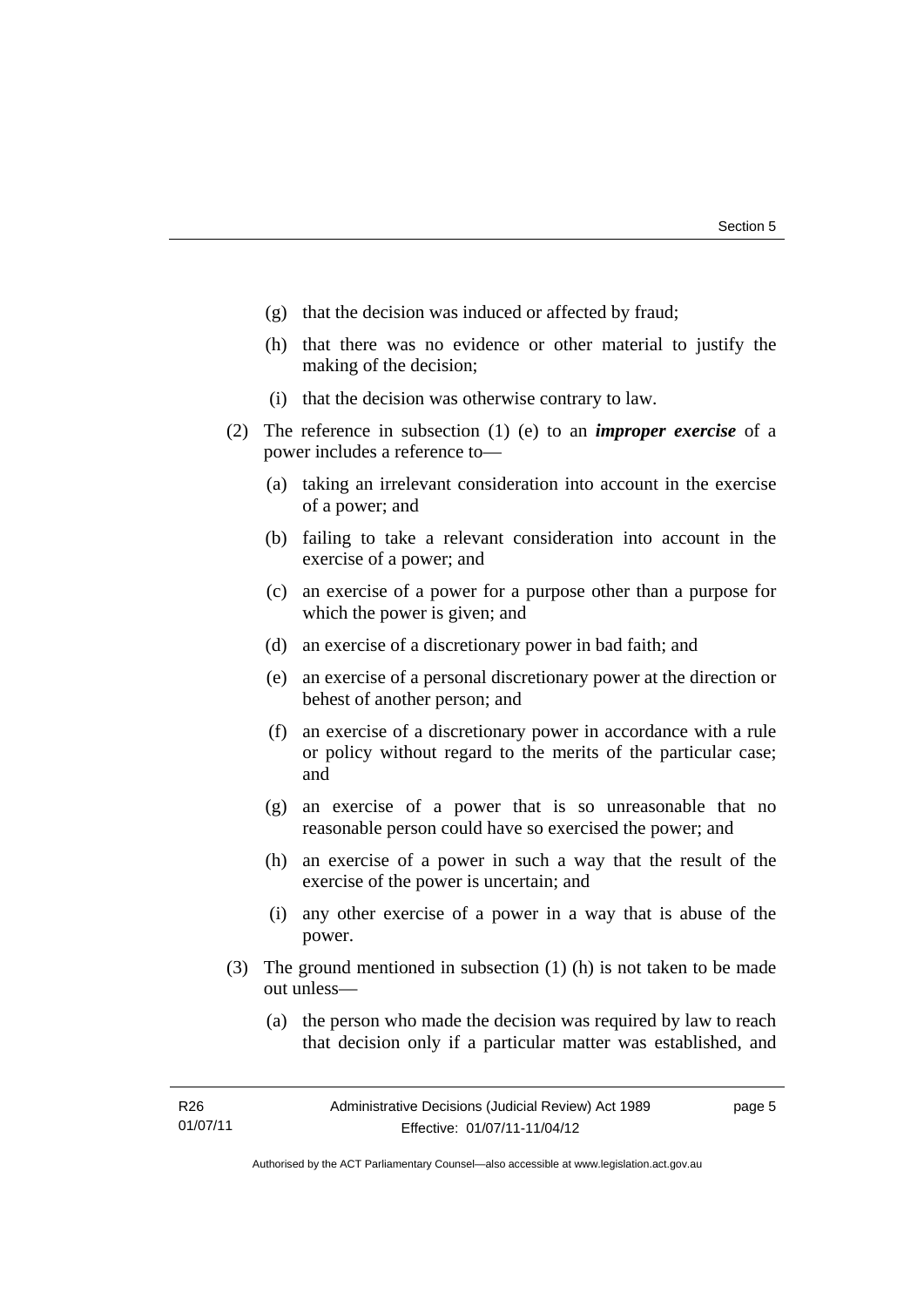there was no evidence or other material (including facts of which the person was entitled to take notice) from which the person could reasonably be satisfied that the matter was established; or

 (b) the person who made the decision based the decision on the existence of a particular fact, and that fact did not exist.

## <span id="page-9-0"></span>**6 Applications for review of conduct related to making of decisions**

- (1) If a person has engaged, is engaging, or proposes to engage, in conduct for the purpose of making a decision to which this Act applies, a person aggrieved by the conduct may apply to the Supreme Court for an order of review in relation to the conduct on any 1 or more of the following grounds:
	- (a) that a breach of the rules of natural justice has happened, is happening, or is likely to happen, in relation to the conduct;
	- (b) that procedures that are required by law to be observed in relation to the conduct have not been, are not being, or are likely not to be, observed;
	- (c) that the person who has engaged, is engaging, or proposes to engage, in the conduct does not have jurisdiction to make the proposed decision;
	- (d) that the enactment under which the decision is proposed to be made does not authorise the making of the proposed decision;
	- (e) that the making of the proposed decision would be an improper exercise of the power given by the enactment under which the decision is proposed to be made;
	- (f) that an error of law—
		- (i) has been, is being, or is likely to be, committed in the course of the conduct in the making of the proposed decision; or

| page 6 | Administrative Decisions (Judicial Review) Act 1989 | R26.     |
|--------|-----------------------------------------------------|----------|
|        | Effective: 01/07/11-11/04/12                        | 01/07/11 |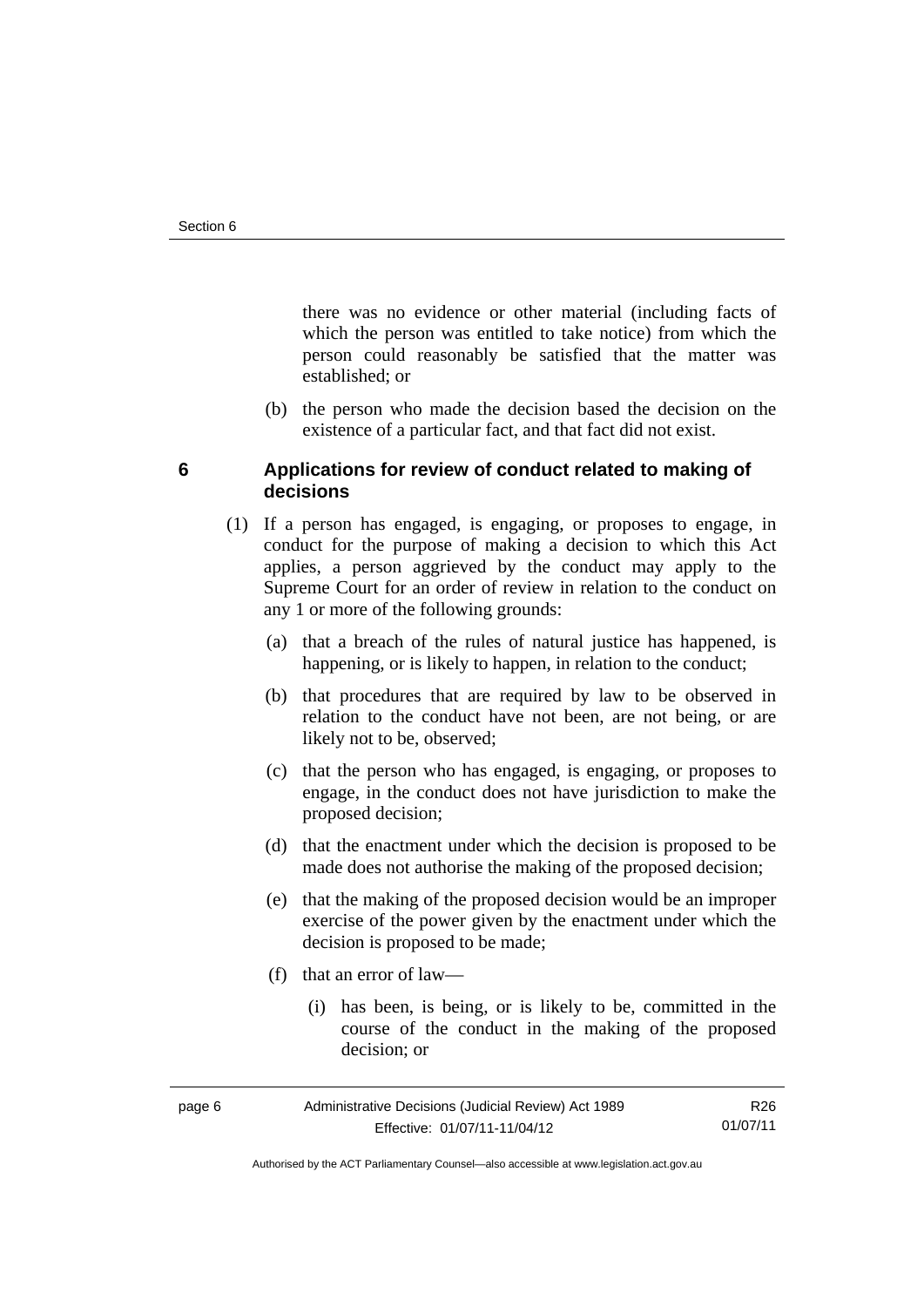- (ii) is likely to be committed in the making of the proposed decision.
- (g) that fraud has taken place, is taking place, or is likely to take place, in the course of the conduct;
- (h) that there is no evidence or other material to justify the making of the proposed decision;
- (i) that the making of the proposed decision would be otherwise contrary to law.
- (2) The reference in subsection (1) (e) to an *improper exercise* of a power includes a reference to—
	- (a) taking an irrelevant consideration into account in the exercise of a power; and
	- (b) failing to take a relevant consideration into account in the exercise of a power; and
	- (c) an exercise of a power for a purpose other than a purpose for which the power is given; and
	- (d) an exercise of a discretionary power in bad faith; and
	- (e) an exercise of a personal discretionary power at the direction or behest of another person; and
	- (f) an exercise of a discretionary power in accordance with a rule or policy without regard to the merits of the particular case; and
	- (g) an exercise of a power that is so unreasonable that no reasonable person could have so exercised the power; and
	- (h) an exercise of a power in such a way that the result of the exercise of the power is uncertain; and
	- (i) any other exercise of a power in a way that is abuse of the power.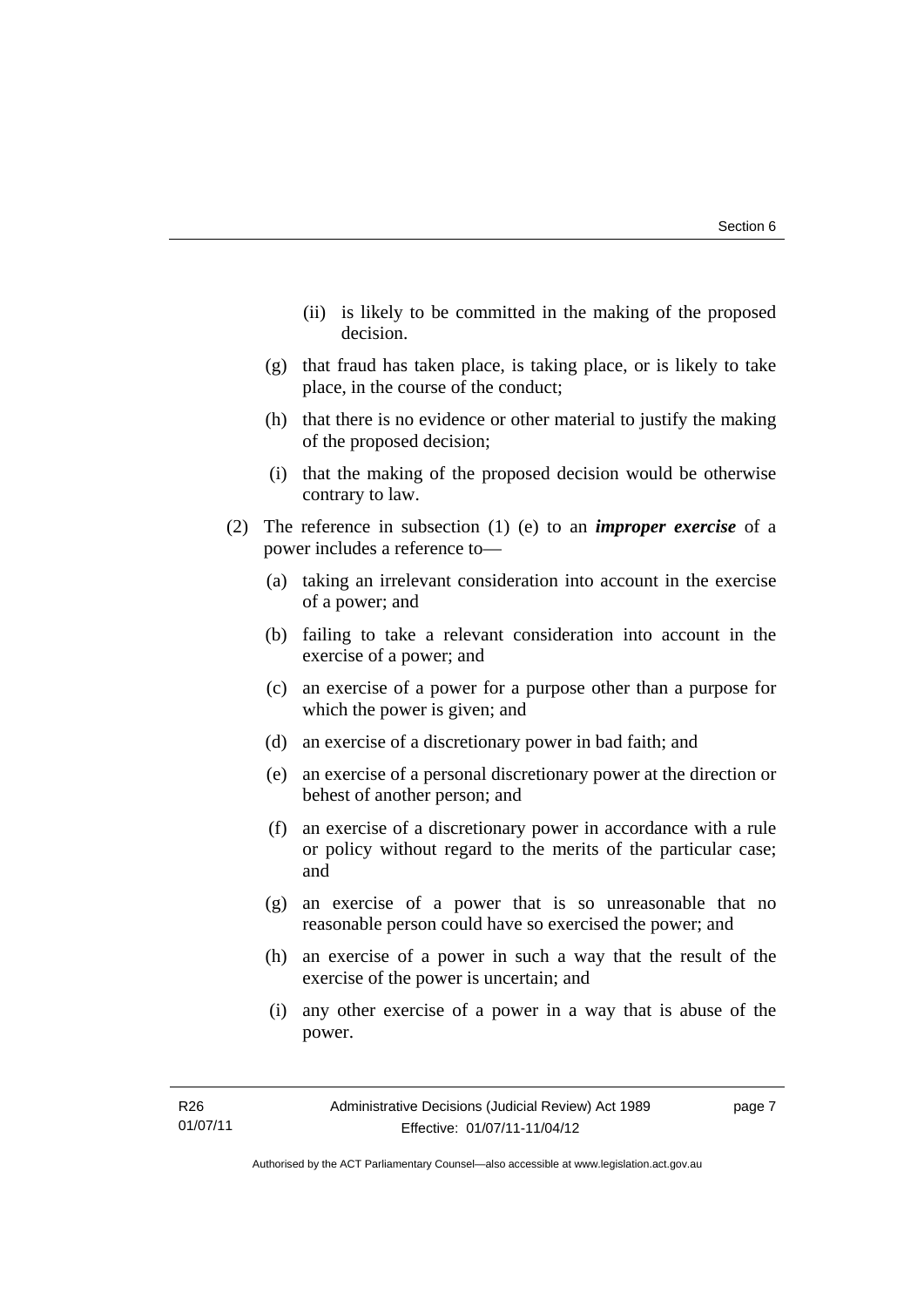- (3) The ground mentioned in subsection (1) (h) is not taken to be made out unless—
	- (a) the person who proposes to make the decision is required by law to reach that decision only if a particular matter is established, and there is no evidence or other material (including facts of which the person was entitled to take notice) from which the person can reasonably be satisfied that the matter is established; or
	- (b) the person proposed to make the decision on the basis of the existence of a particular fact, and that fact does not exist.

## <span id="page-11-0"></span>**7 Applications for failures to make decisions**

- $(1)$  If—
	- (a) a person has a duty to make a decision to which this Act applies; and
	- (b) there is no law that prescribes a period within which the person is required to make that decision; and
	- (c) the person has failed to make that decision;

a person aggrieved by the failure to make the decision may apply to the Supreme Court for an order of review in relation to the failure to make the decision on the ground that there has been unreasonable delay in making the decision.

- $(2)$  If—
	- (a) a person has a duty to make a decision to which this Act applies; and
	- (b) a law prescribes a period within which the person is required to make that decision; and
	- (c) the person has failed to make that decision before the end of that period;

Authorised by the ACT Parliamentary Counsel—also accessible at www.legislation.act.gov.au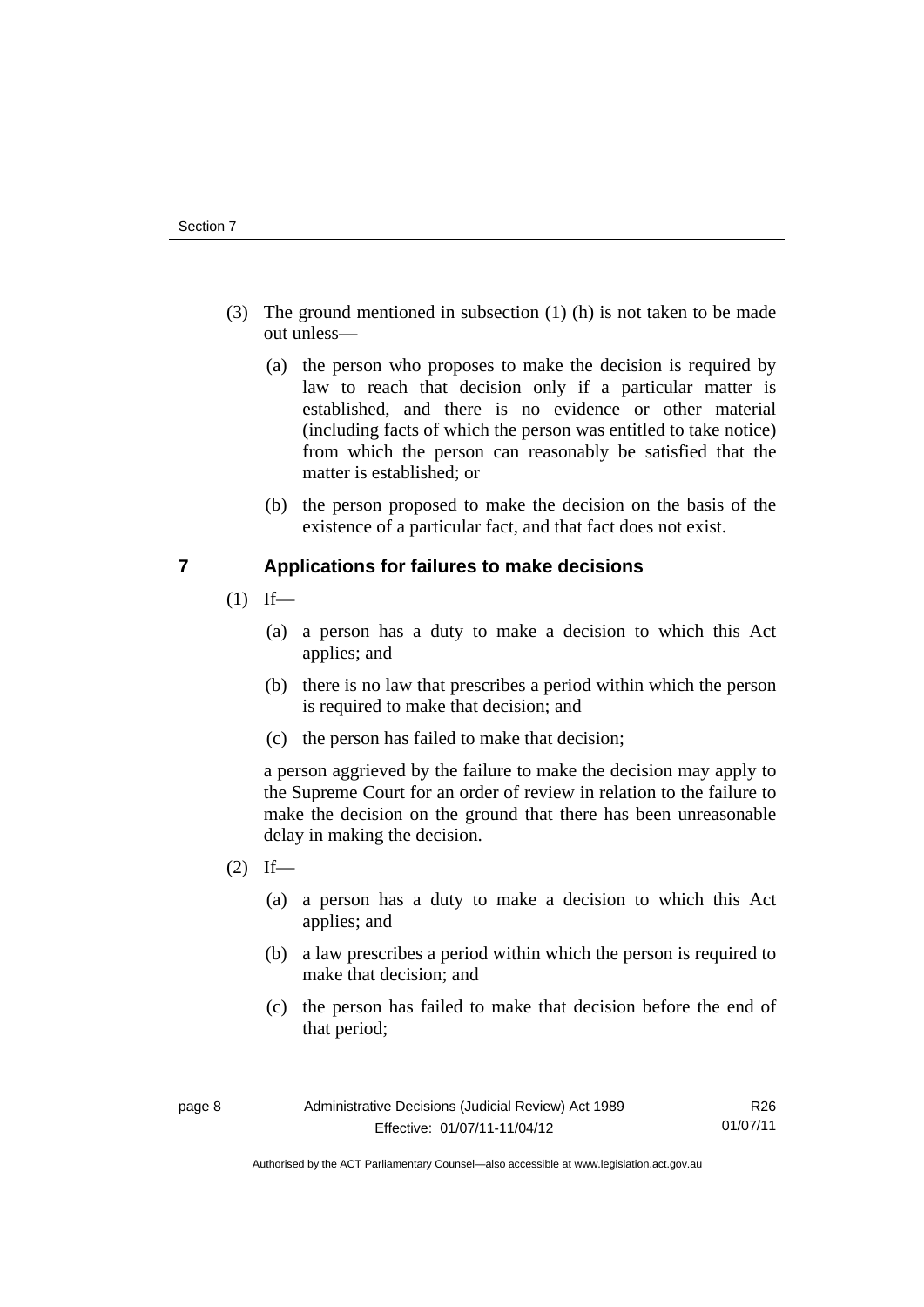a person aggrieved by the failure may apply to the Supreme Court for an order of review in relation to the failure to make the decision within that period on the ground that the person has a duty to make the decision even though the period has ended.

## <span id="page-12-0"></span>**8 Effect of Act on other rights**

- (1) The rights given by section 5, section 6 and section 7 to a person to seek an order for review—
	- (a) are additional to the rights of the person to seek a review in another way; and
	- (b) must be disregarded for the *Ombudsman Act 1989*, section  $6(6)$ .
- (2) However—
	- (a) the Supreme Court or any other court may, in a proceeding brought otherwise than under this Act, refuse to grant an application for review in relation to a matter if an application for review of that matter has been made to the Supreme Court under section 5, section 6 or section 7; and
	- (b) the Supreme Court may, in its discretion, refuse to grant an application for review of a matter under section 5, section 6 or section 7 if-
		- (i) the applicant has sought a review by a court including the Supreme Court of the matter otherwise than under this Act; or
		- (ii) adequate provision is made by a law other than this Act under which the applicant is entitled to seek a review of that matter; or
		- (iii) the matter to which the application relates arises under the *Planning and Development Act 2007* or the *Heritage Act 2004* and is a matter being reviewed, or for which application has been made for review, under a law other

R26 01/07/11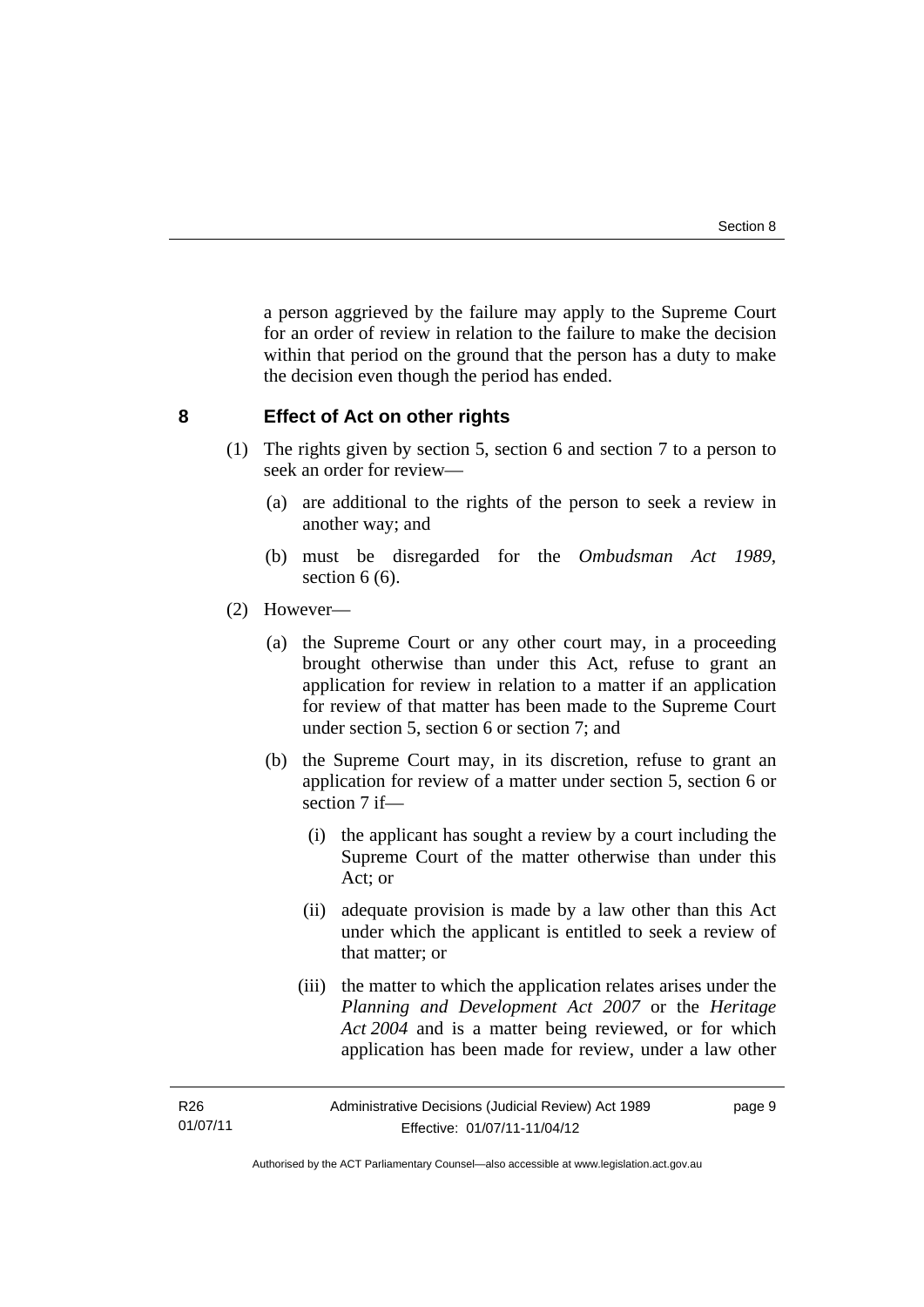than this Act, whether on the application of the person who has made application to the Supreme Court for review of the matter under this Act or anyone else.

(3) In this section:

*review* includes—

- (a) a review by way of reconsideration, rehearing or appeal; and
- (b) the grant of an injunction; and
- (c) the making of a prerogative order, declaration or other order.

## <span id="page-13-0"></span>**9 Applications for order of review must set out grounds**

An application to the Supreme Court for an order of review must set out the grounds of the application.

## <span id="page-13-1"></span>**10 Period in which application for order of review must be made**

- (1) An application to the Supreme Court for an order of review in relation to a decision that has been made (including a decision made after the end of the period within which it was required to be made) must be made within the period required by subsection (2) (or any further time allowed by the court) if the terms of the decision were—
	- (a) recorded in writing; and
	- (b) set out in a document that was given to the applicant.
	- *Note* The court may allow further time after the end of the period required by s (2) (see Legislation Act, s 151C).
- (2) For subsection (1), the period within which an application for an order of review is required to be made is the period beginning on the day the decision is made and ending 28 days after the relevant day.
- (3) If there is no period prescribed for making an application for an order for review in relation to a particular decision, the Supreme

R26 01/07/11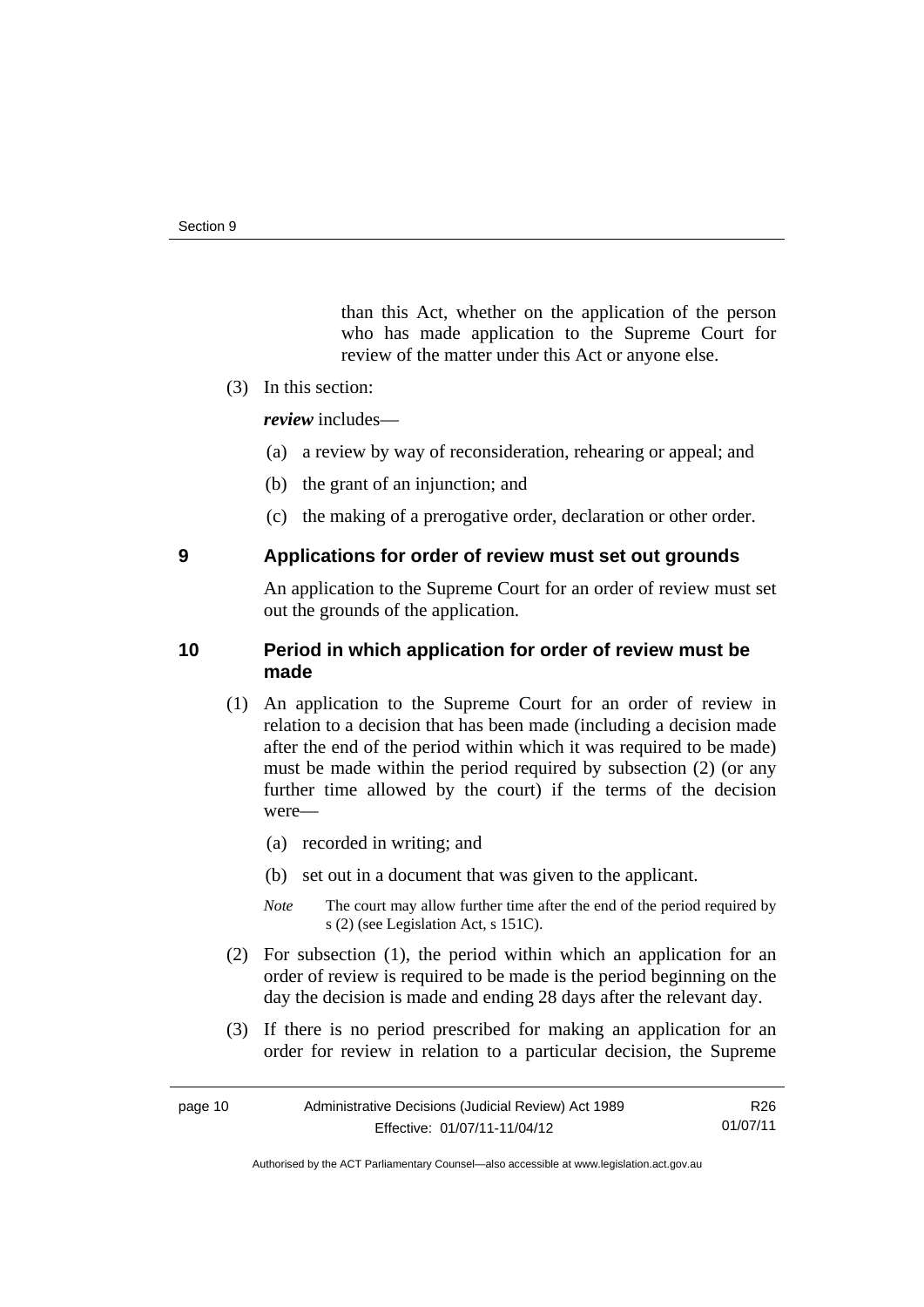Court may refuse to consider an application for an order for review in relation to the decision if it is of the opinion that the application was not made within a reasonable time after the decision was made.

- (4) If there is no period prescribed for making an application by a particular person for an order for review in relation to a particular decision, the Supreme Court may refuse to consider an application by the person for an order for review in relation to the decision if it is of the opinion that the application was not made within a reasonable time after the decision was made.
- (5) In forming an opinion for subsection (3) or (4), the Supreme Court—
	- (a) must have regard to—
		- (i) the time when the applicant became aware of the decision; and
		- (ii) if subsection (4) applies—the period prescribed for the making of an application by anyone else for an order of review in relation to the decision; and
	- (b) may have regard to anything else it considers relevant.
- (6) In subsection (2):

*relevant day* means—

 (a) if the decision includes, or is accompanied by, a written statement of reasons for the decision—the day a document setting out the terms of the decision is given to the applicant; or

*Note* For the meaning of *statement of reasons*, see the dict.

 (b) if paragraph (a) does not apply and a written statement of reasons for the decision is given to the applicant (otherwise than because of a request under section 13 (1)) not later than 28 days after the day a document setting out the terms of the decision is given to the applicant—the day the statement is given to the applicant; or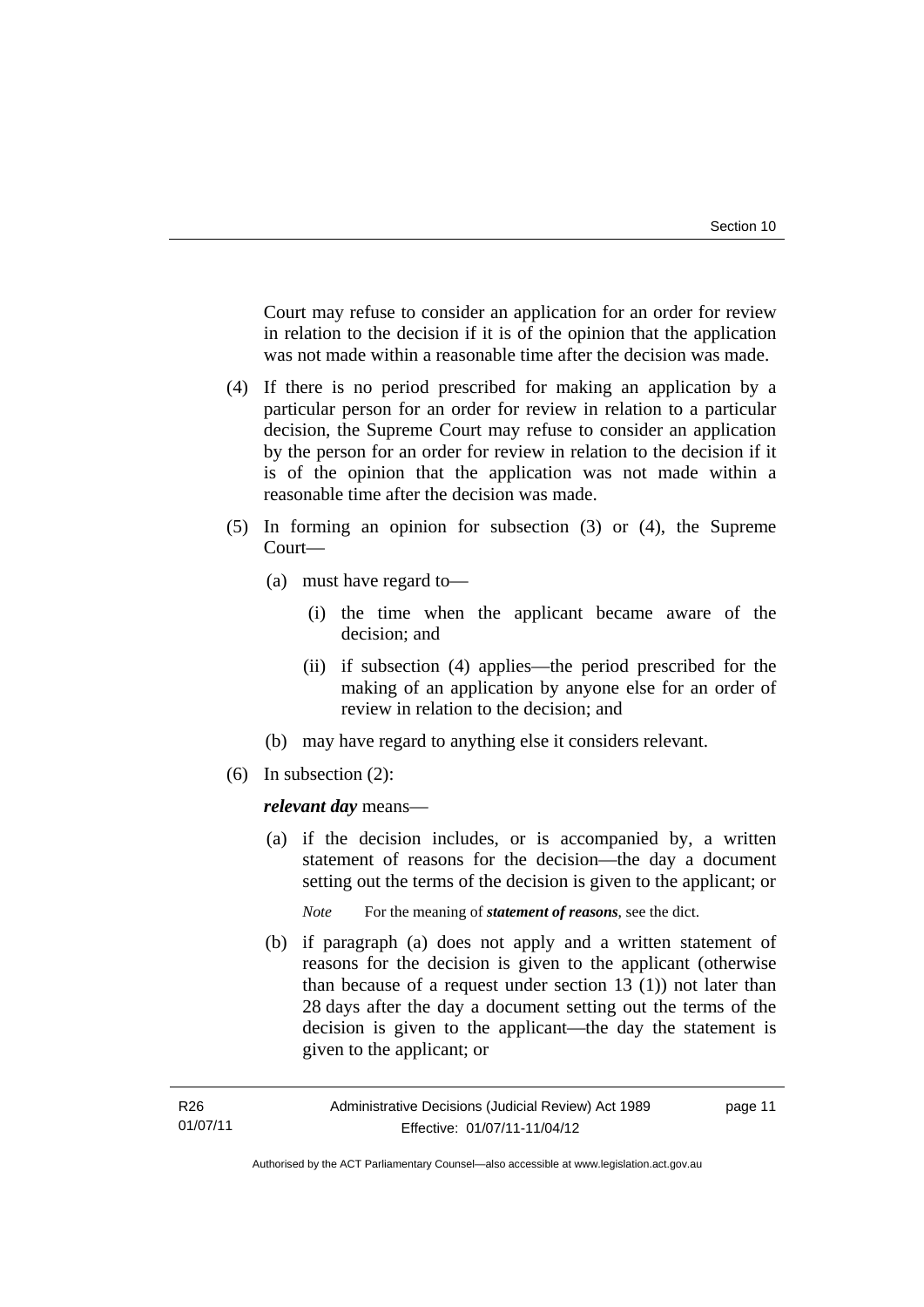- (c) if paragraph (a) does not apply and the applicant requests the person who made the decision to give a statement under section 13 $(1)$ —
	- (i) the day the statement is given to the applicant; or
	- (ii) the day the applicant is told under section 13 (3) that the applicant was not entitled to make the request; or
	- (iii) the day the Supreme Court makes an order under section 13 (6) declaring that the applicant was not entitled to make the request; or
	- (iv) the day the applicant is told under section 14 (3) or section 15 (3) that the statement will not be given to the applicant.
- (d) in any other case—the day a document setting out the terms of the decision.

## <span id="page-15-0"></span>**11 Application for order of review not limited to grounds in application**

The applicant for an order of review is not limited to the grounds set out in the application but, if the applicant wishes to rely on a ground not set out in the application, the Supreme Court may direct the application be amended to state the ground.

## <span id="page-15-1"></span>**12 Application to be made a party to a proceeding**

- (1) A person interested in a decision, conduct or failure in relation to which an application has been made to the Supreme Court under this Act may apply to the Supreme Court to be made a party to the application.
- (2) The Supreme Court may, in its discretion—
	- (a) grant the application either unconditionally or subject to the conditions that it considers appropriate; or

Authorised by the ACT Parliamentary Counsel—also accessible at www.legislation.act.gov.au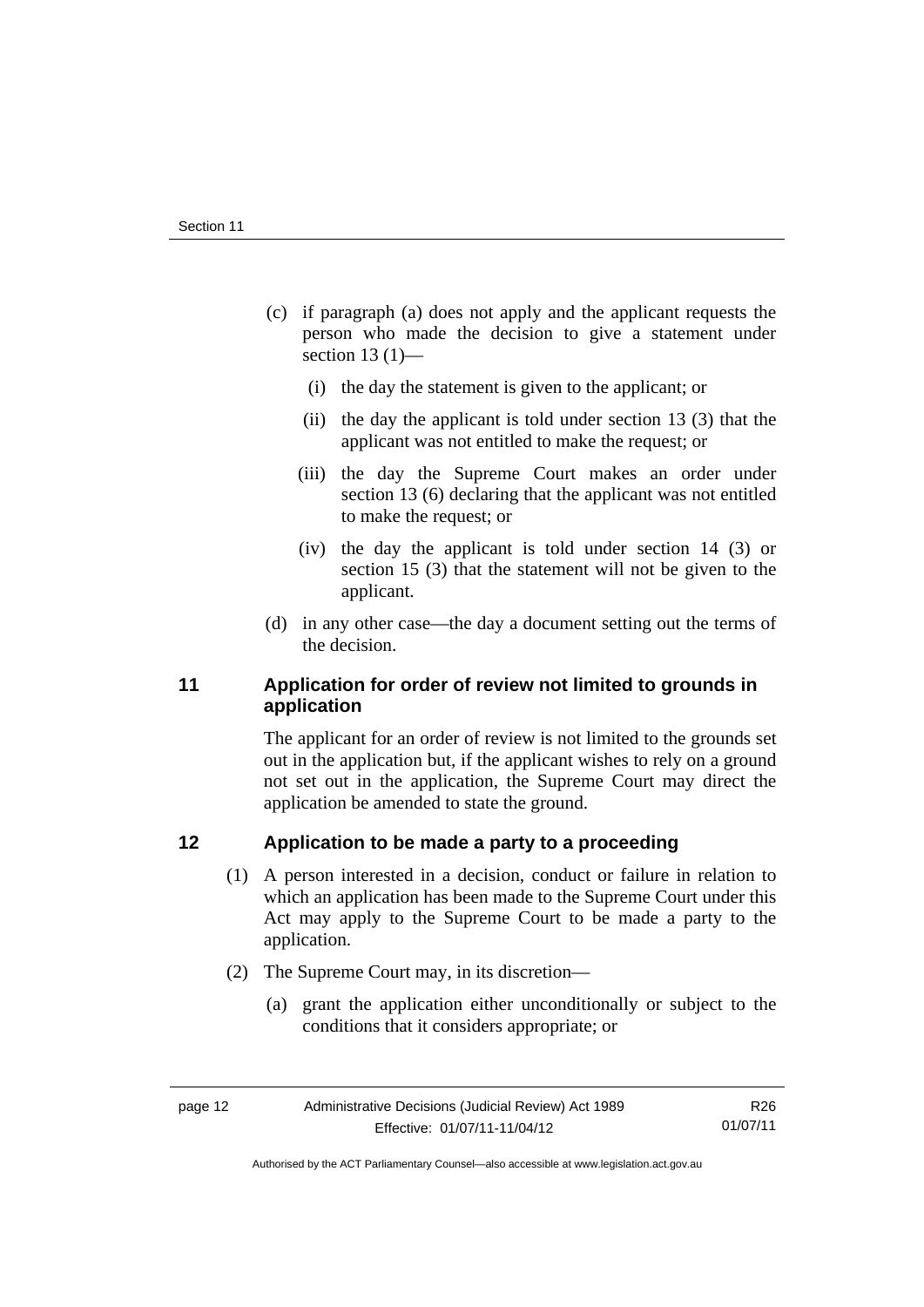(b) refuse the application.

## <span id="page-16-0"></span>**13 Reasons for decision may be obtained**

 (1) If a person (the *decision-maker*) makes a decision to which this section applies, a person (the *requester*) who is entitled to make an application to the Supreme Court under section 5 in relation to the decision may, in writing, request the decision-maker to provide a written statement of reasons in relation to the decision.

*Note* For the meaning of *statement of reasons*, see the dict.

- (2) The decision-maker must, as soon as practicable and in any event not later than 28 days after the day the decision-maker receives the request (the *request day*), prepare the statement and give it to the requester.
- (3) If the decision-maker is of the opinion that the requester was not entitled to make the request, the decision-maker may, not later than 28 days after the request day—
	- (a) give to the requester written notice of the decision-maker's opinion; or
	- (b) apply to the Supreme Court under subsection (6) for an order declaring that the requester was not entitled to make the request.
- (4) Despite subsection (2), if the decision-maker gives notice under subsection (3) or applies to the Supreme Court under subsection (6), the decision-maker is not required to comply with the request unless—
	- (a) the court, on an application under subsection (6), orders the decision-maker to give the statement; or
	- (b) the decision-maker has applied to the court under subsection (6) for an order declaring that the requester was not entitled to make the request and the court refuses the application.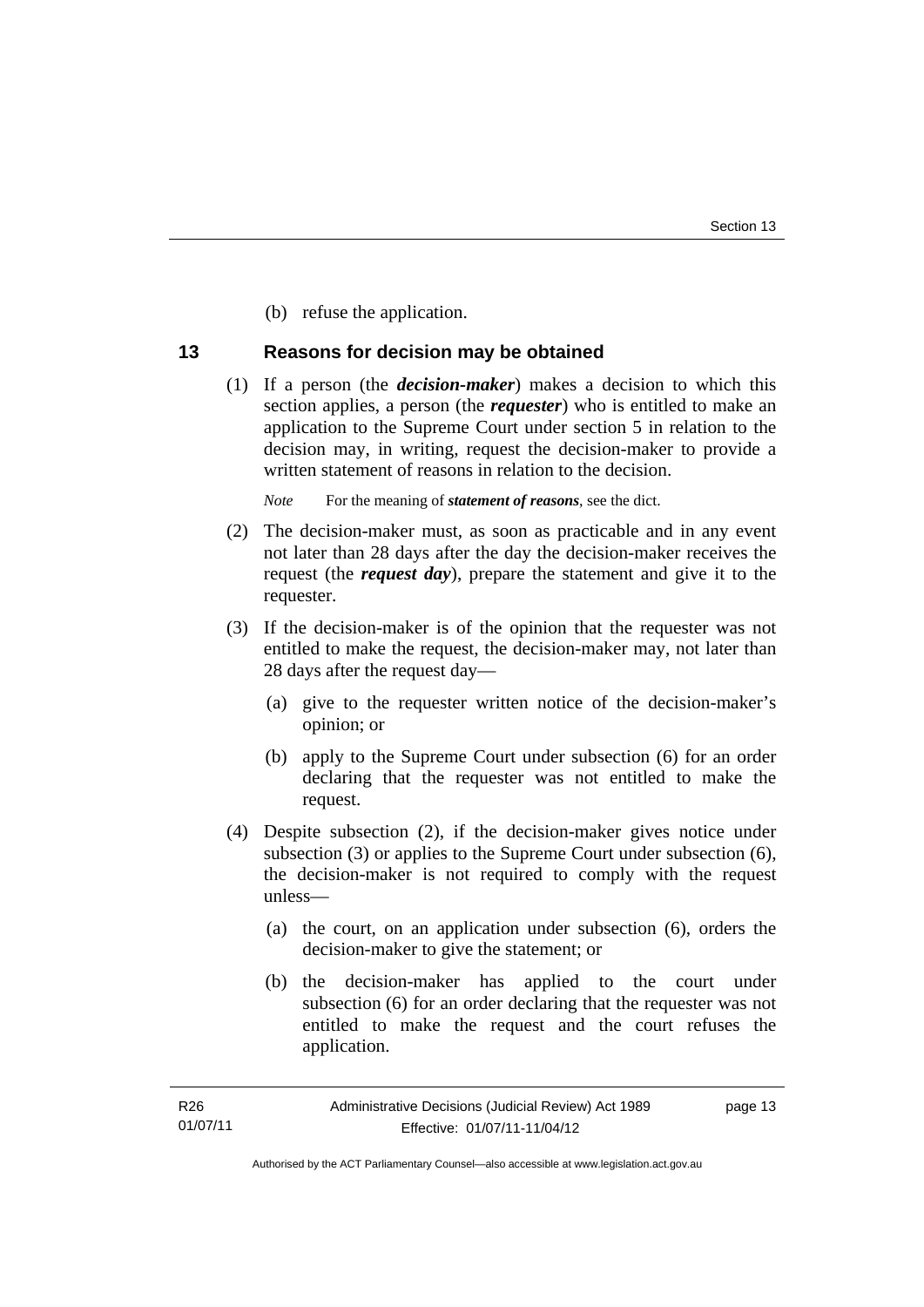- (5) If subsection (4) (a) or (b) applies, the decision-maker must prepare the statement and give it to the requester not later than 28 days after the day of the Supreme Court's decision.
- (6) On the application of either the decision-maker or requester under this subsection, the Supreme Court may make an order declaring that the requester was, or was not, entitled to make the request.
- (7) Despite subsection (2), the decision-maker may refuse to prepare and give the statement to the requester if—
	- (a) for a decision the terms of which were recorded in writing and set out in a document that was given to the requester—the request was made later than 28 days after the day the document was given to the requester; or
	- (b) in any other case—the relevant request was not made within a reasonable time after the decision was made.
- (8) If subsection (7) (a) or (b) applies, the decision maker must give to the requester, not later than 14 days after the request day, written notice stating—
	- (a) that the statement will not be given to the requestor; and
	- (b) the reasons why it will not be given.
- (9) For subsection (7) (b), a request for a statement in relation to a decision is taken to have been made within a reasonable time after the decision was made if the Supreme Court, on application by the requester, declares that the request was made within a reasonable time after the decision was made.
- (10) On application by the requester under this subsection, the Supreme Court may order the decision-maker to give the requester, within a stated period, an additional statement containing better particulars in relation to stated matters if the court considers that the statement given to the requester does not contain adequate particulars, in relation to the decision.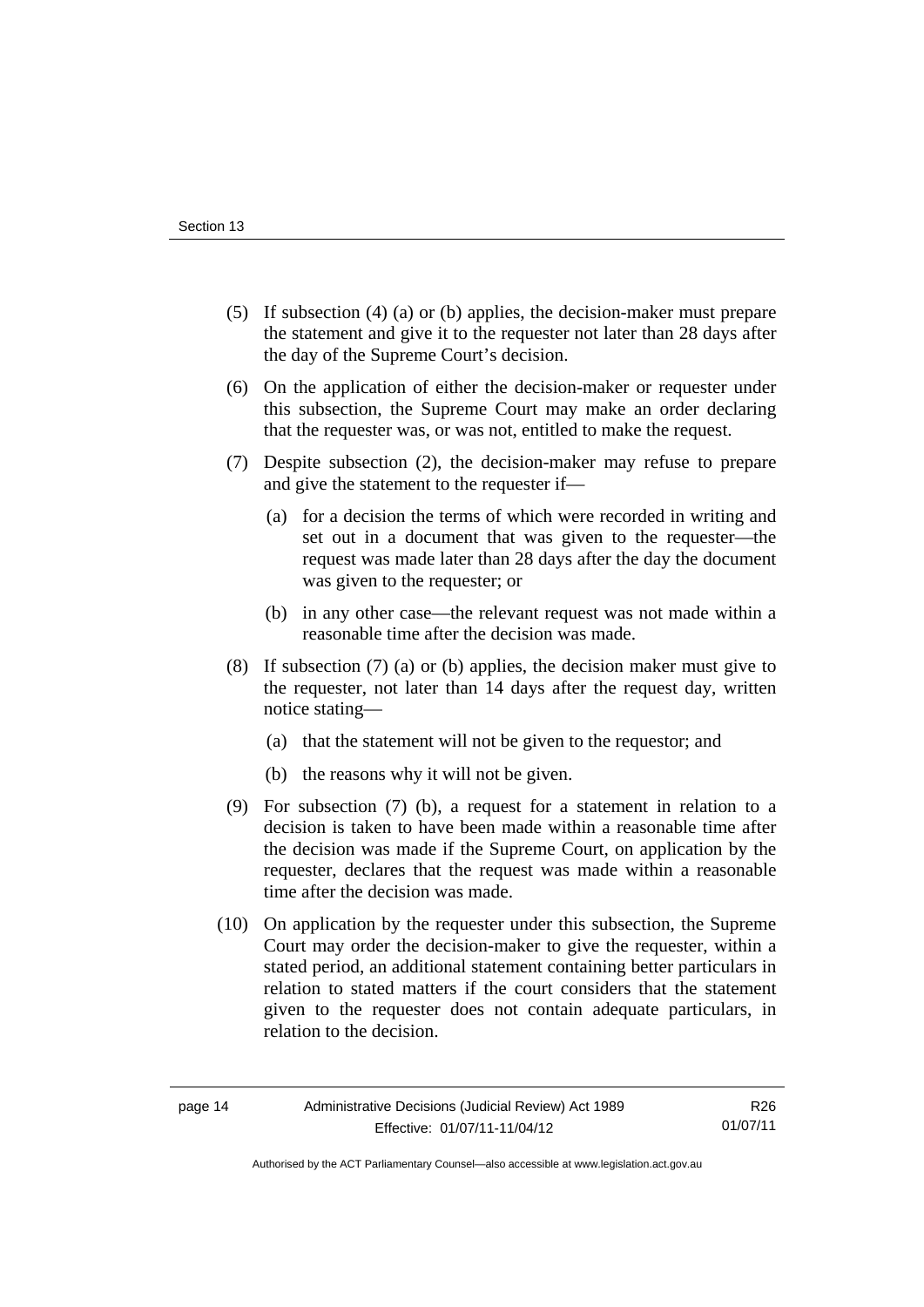- (11) A regulation may declare decisions not to be decisions to which this section applies.
- (12) A regulation made under subsection (11) applies only in relation to decisions made after the regulation takes effect.
- (13) In this section:

*decision to which this section applies* means a decision to which this Act applies, other than—

- (a) a decision to which the *ACT Civil and Administrative Tribunal Act 2008*, section 22B (Requirement to give reasons statement) applies; or
- (b) a decision that includes, or is accompanied by, a statement of reasons; or
- (c) a decision mentioned in schedule 2.

## <span id="page-18-0"></span>**14 Certain information not required to be disclosed**

- (1) This section applies in relation to any information to which a request made to a person under section 13 (1) relates if the information—
	- (a) relates to the personal affairs or business affairs of a person other than the person making the request; and
	- (b) is information—
		- (i) that was supplied in confidence; or
		- (ii) the publication of which would reveal a trade secret; or
		- (iii) that was provided in compliance with a duty imposed by an enactment; or
		- (iv) the giving of which in accordance with the request would be in contravention of an enactment that expressly imposes on the person to whom the request is made a duty not to divulge or communicate information of that kind—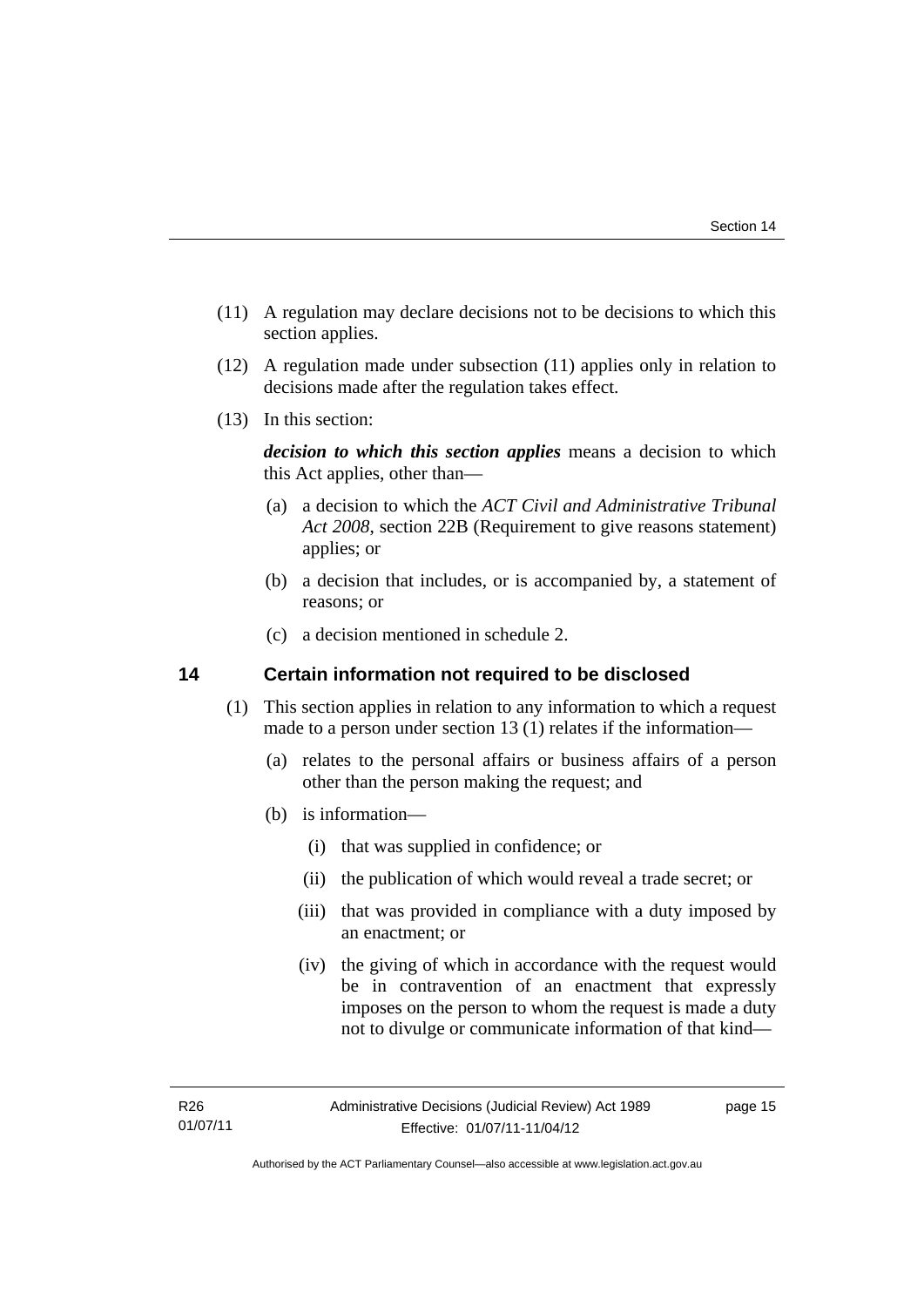- (A) to anyone; or
- (B) to anyone, other than a particular person; or
- (C) except in particular circumstances.
- (2) If a person has been requested under section 13 (1) to give a statement to a person—
	- (a) the person to whom the request is made is not required to include in the statement any information in relation to which this section applies; and
	- (b) if the statement would be false or misleading if it did not include the information—the person is not required to give the statement.
- (3) If, under subsection (2), information is not included in a statement provided by a person or a statement is not provided by a person, the person must provide written notice to the person who requested the statement—
	- (a) if information is not included in a statement—stating that the information is not so included and giving the reason for not including the information; or
	- (b) if a statement is not provided—stating that the statement will not be provided and giving the reason for not providing the statement.
- (4) This section does not affect the power of the Supreme Court to make an order for the discovery of documents or to require the giving of evidence or the production of documents to the court.

## <span id="page-19-0"></span>**15 Ministerial certificate about disclosure of information**

 (1) This section applies to information relating to a matter if the Minister certifies, in writing, that the disclosure of information relating to the matter would be contrary to the public interest—

Authorised by the ACT Parliamentary Counsel—also accessible at www.legislation.act.gov.au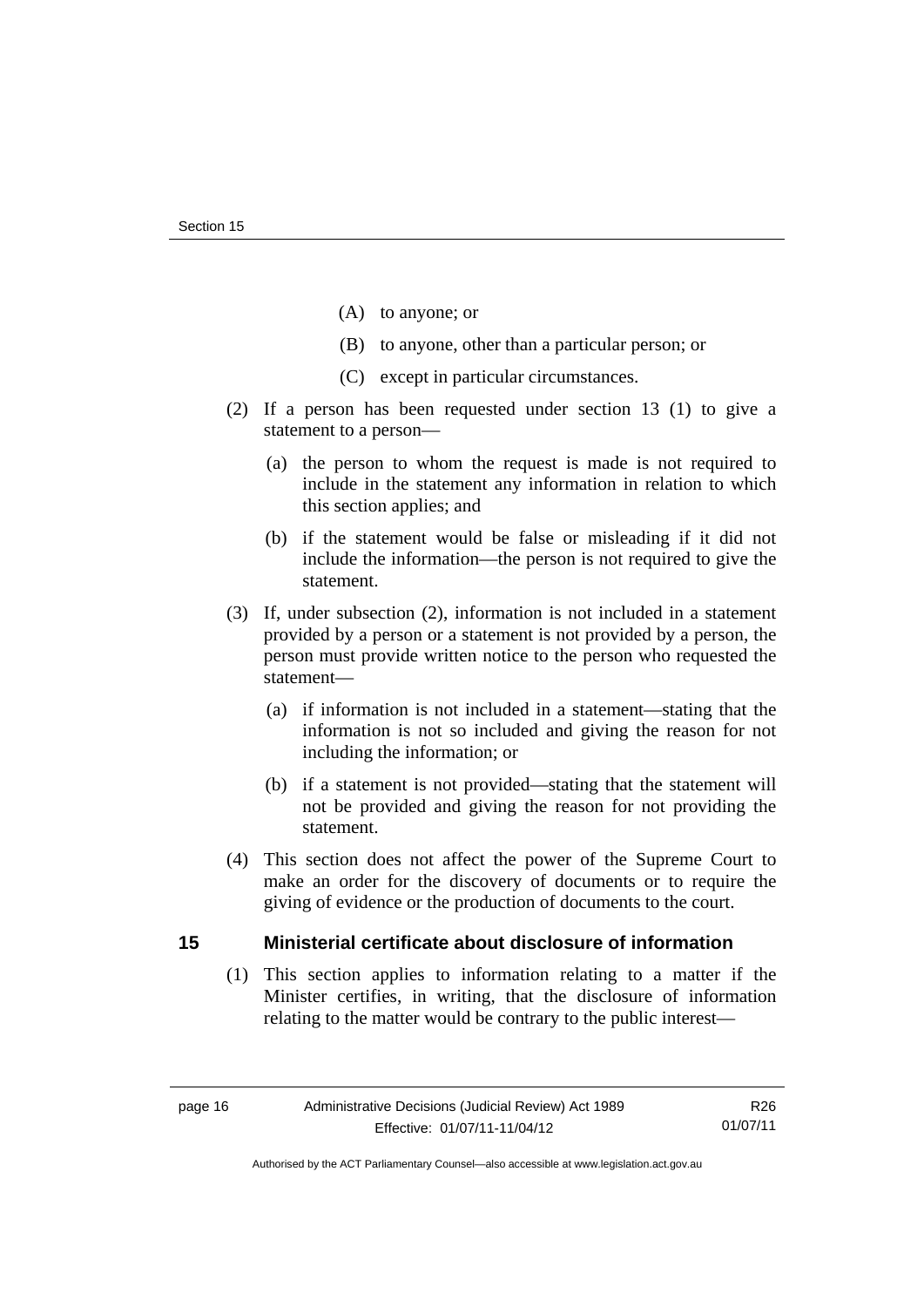- (a) because it would involve the disclosure of deliberations or a decision of the Executive or of a committee of the Executive; or
- (b) for any other stated reason that could form the basis for a claim in a judicial proceeding that the information should not be disclosed.
- (2) If a person has been requested under section 13 to give a statement to a person—
	- (a) the person to whom the request is made is not required to include in the statement any information in relation to which this section applies; and
	- (b) if the statement would be false or misleading if it did not include the information—the person is not required to give the statement.
- (3) If, under subsection (2), information is not included in a statement provided by a person or a statement is not provided by a person, the person must give a written notice to the person who requested the statement—
	- (a) if information is not included in a statement—stating that the information is not so included and giving the reason for not including the information; or
	- (b) if a statement is not provided—stating that the statement will not be provided and giving the reason for not providing the statement.
- (4) This section does not affect the power of the Supreme Court to make an order for the discovery of documents or to require the giving of evidence or the production of documents to the court.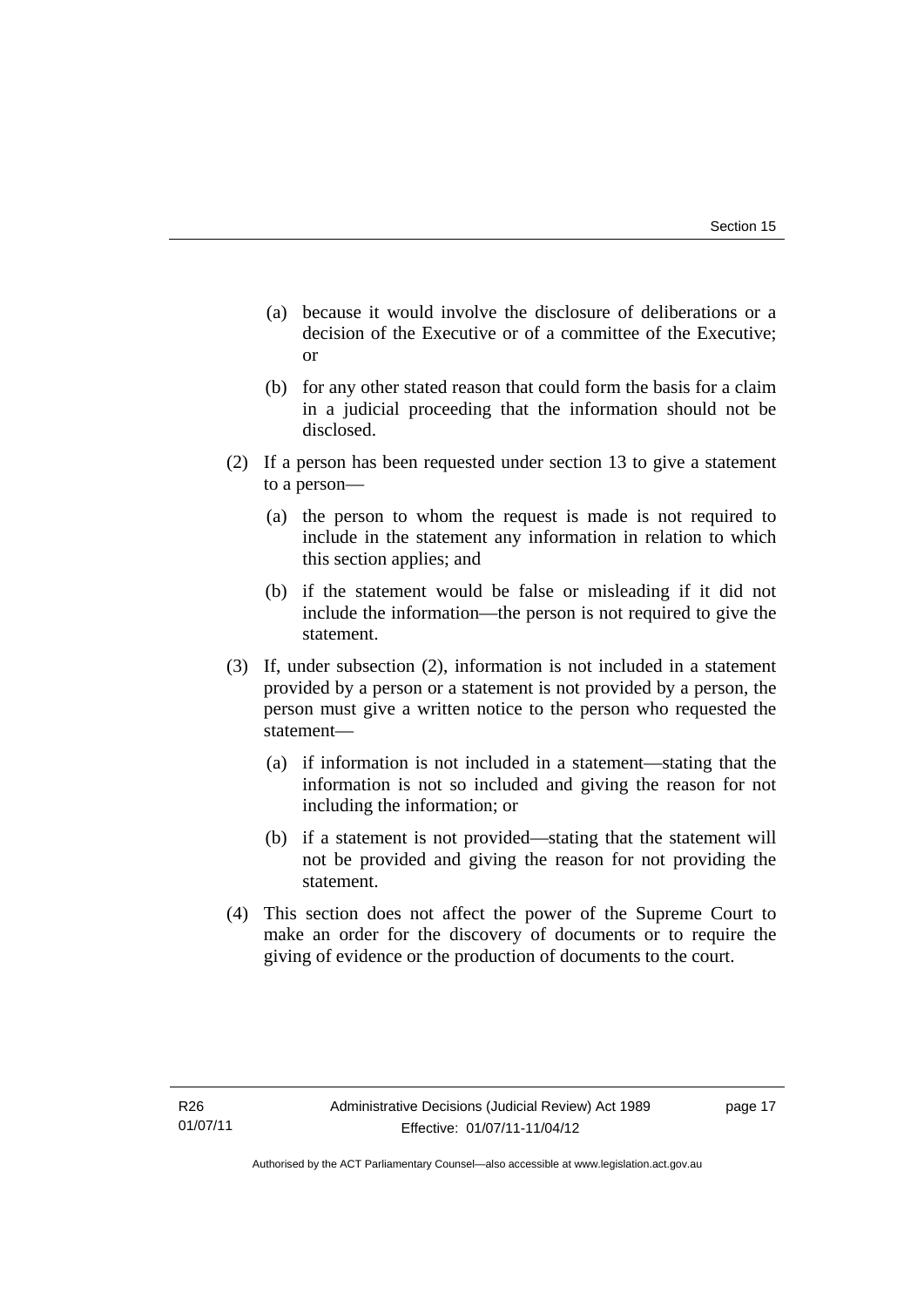## <span id="page-21-0"></span>**16 Stay of proceedings**

- (1) The making of an application to the Supreme Court under section 5 in relation to a decision does not affect the operation of the decision or prevent the implementation of the decision, but—
	- (a) the Supreme Court may, by order, on the conditions (if any) that the court decides, suspend the operation of the decision; and
	- (b) the Supreme Court may order, on the conditions (if any) that the court decides, a stay of all or any proceedings under the decision.
- (2) The Supreme Court may make an order under subsection (1) on its own initiative or on the application of the person who made the application under section 5.

## <span id="page-21-1"></span>**17 Powers of Supreme Court in relation to applications for order of review**

- (1) On an application for an order of review in relation to a decision, the Supreme Court may, in its discretion, make all or any of the following orders:
	- (a) an order quashing or setting aside the decision, or a part of the decision, with effect from the date of the order or from the earlier or later date that the court specifies;
	- (b) an order referring the matter to which the decision relates to the person who made the decision for further consideration, subject to the directions that the court considers appropriate;
	- (c) an order declaring the rights of the parties in relation to any matter to which the decision relates;
	- (d) an order directing any of the parties to do, or to refrain from doing, anything to do justice between the parties.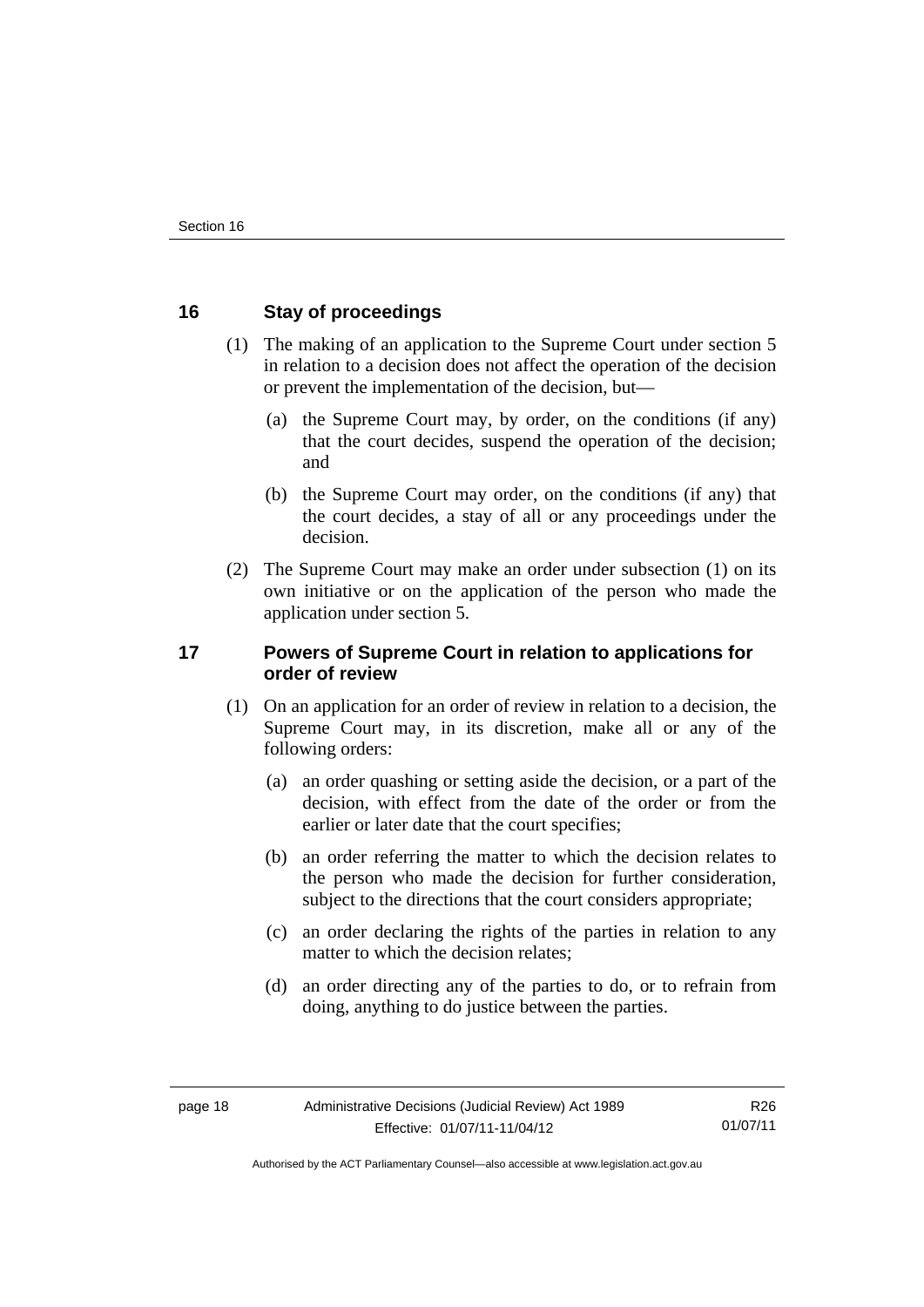- (2) On an application for an order of review in relation to conduct that has been, is being, or is proposed to be, engaged in for the purpose of the making of a decision, the Supreme Court may, in its discretion, make either or both of the following orders:
	- (a) an order declaring the rights of the parties in relation to any matter to which the conduct relates;
	- (b) an order directing any of the parties to do, or to refrain from doing, anything to do justice between the parties.
- (3) On an application for an order of review in relation to a failure to make a decision, or in relation to a failure to make a decision within the period within which the decision was required to be made, the Supreme Court may, in its discretion, make all or any of the following orders:
	- (a) an order directing the making of the decision;
	- (b) an order declaring the rights of the parties in relation to the making of the decision;
	- (c) an order directing any of the parties to do, or to refrain from doing, anything to do justice between the parties.
- (4) The Supreme Court may at any time, on its own initiative or on the application of any party, revoke, vary, or suspend the operation of any order made by it under this section.

## <span id="page-22-0"></span>**18 Change in person holding, or performing the duties of, an office**

- (1) This section applies if—
	- (a) a person has, in the performance of the duties of an office, made a decision in relation to which an application may be made to the Supreme Court under this Act; and
	- (b) the person no longer holds, or, for whatever reason, is not performing the duties of, that office.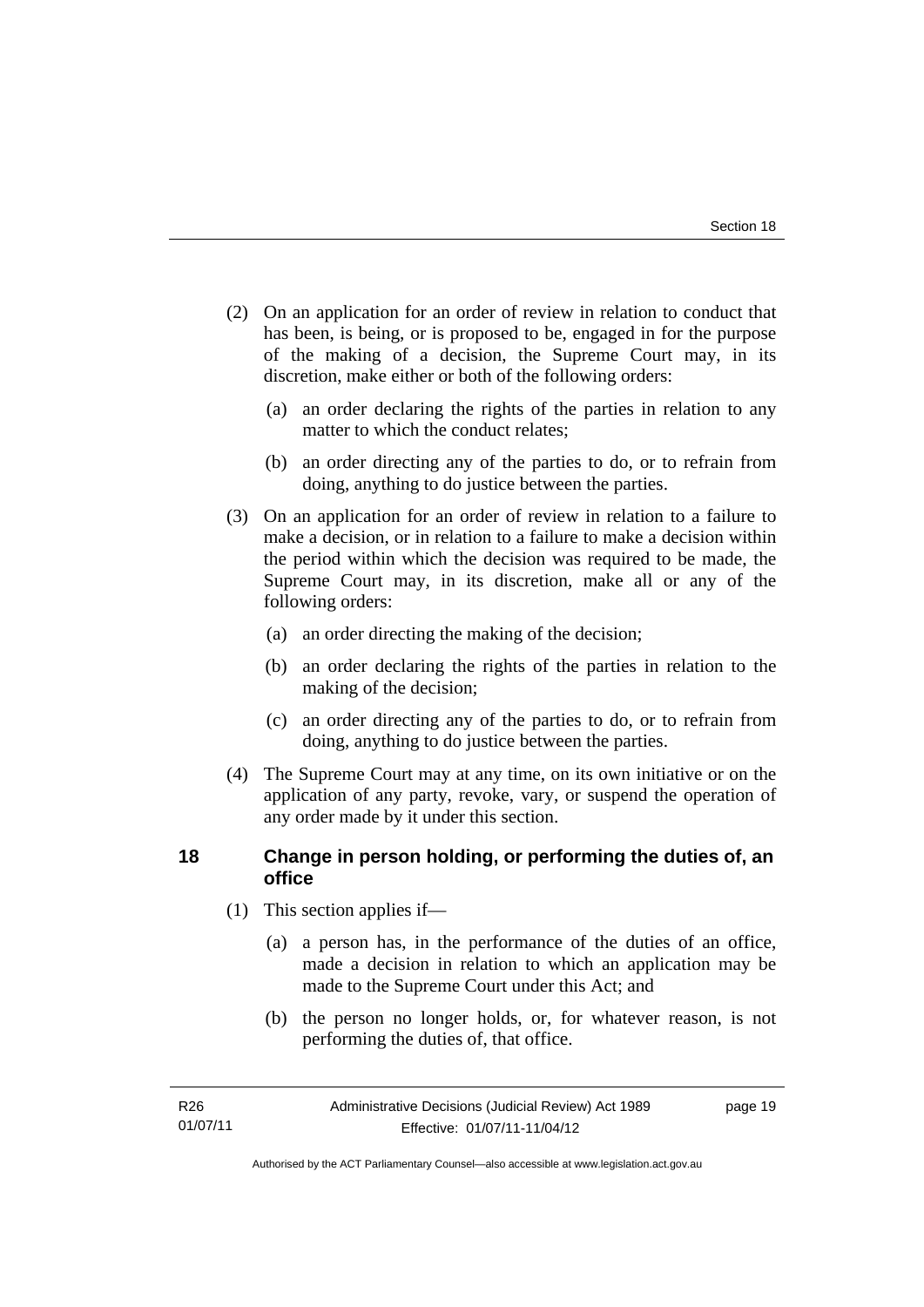- (2) This Act has effect as if the decision had been made by—
	- (a) the person for the time being holding or performing the duties of that office; or
	- (b) if there is no person for the time being holding or performing the duties of that office or that office no longer exists—the person that the Minister administering the enactment under which the decision was made, or a person authorised by that Minister, specifies.

## <span id="page-23-0"></span>**19 Intervention by Minister**

- (1) The Minister may, on behalf of the Territory, intervene in a proceeding before the Supreme Court under this Act.
- (2) If the Minister intervenes in a proceeding—
	- (a) the Minister is taken to be a party to the proceeding; and
	- (b) the Supreme Court may, in the proceeding, make orders about costs against the Territory that the court considers appropriate.

## <span id="page-23-1"></span>**20 Act not to apply to certain decisions**

- (1) A regulation may declare decisions to be decisions that are not subject to judicial review by the Supreme Court under this Act.
- (2) If a regulation is so made in relation to a decision—
	- (a) section 5 does not apply in relation to that decision; and
	- (b) section 6 does not apply in relation to conduct that has been, is being, or is proposed to be, engaged in for the purpose of making that decision; and
	- (c) section 7 does not apply in relation to a failure to make that decision.
- (3) A regulation made for subsection (1) applies only in relation to decisions made after the regulation take effect.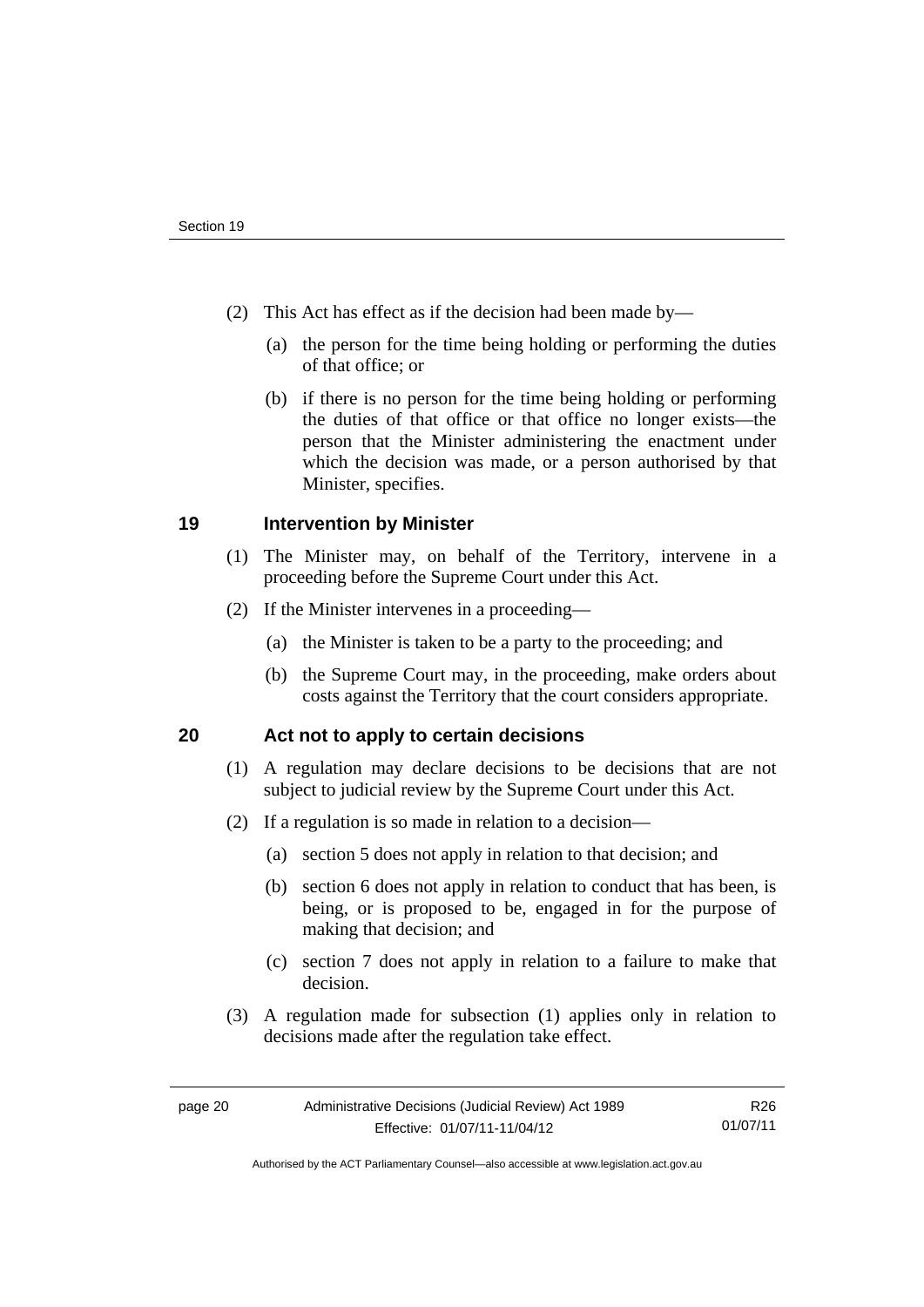## <span id="page-24-0"></span>**21 Regulation-making power**

The Executive may make regulations for this Act.

*Note* A regulation must be notified, and presented to the Legislative Assembly, under the Legislation Act.

R26 01/07/11 Administrative Decisions (Judicial Review) Act 1989 Effective: 01/07/11-11/04/12

page 21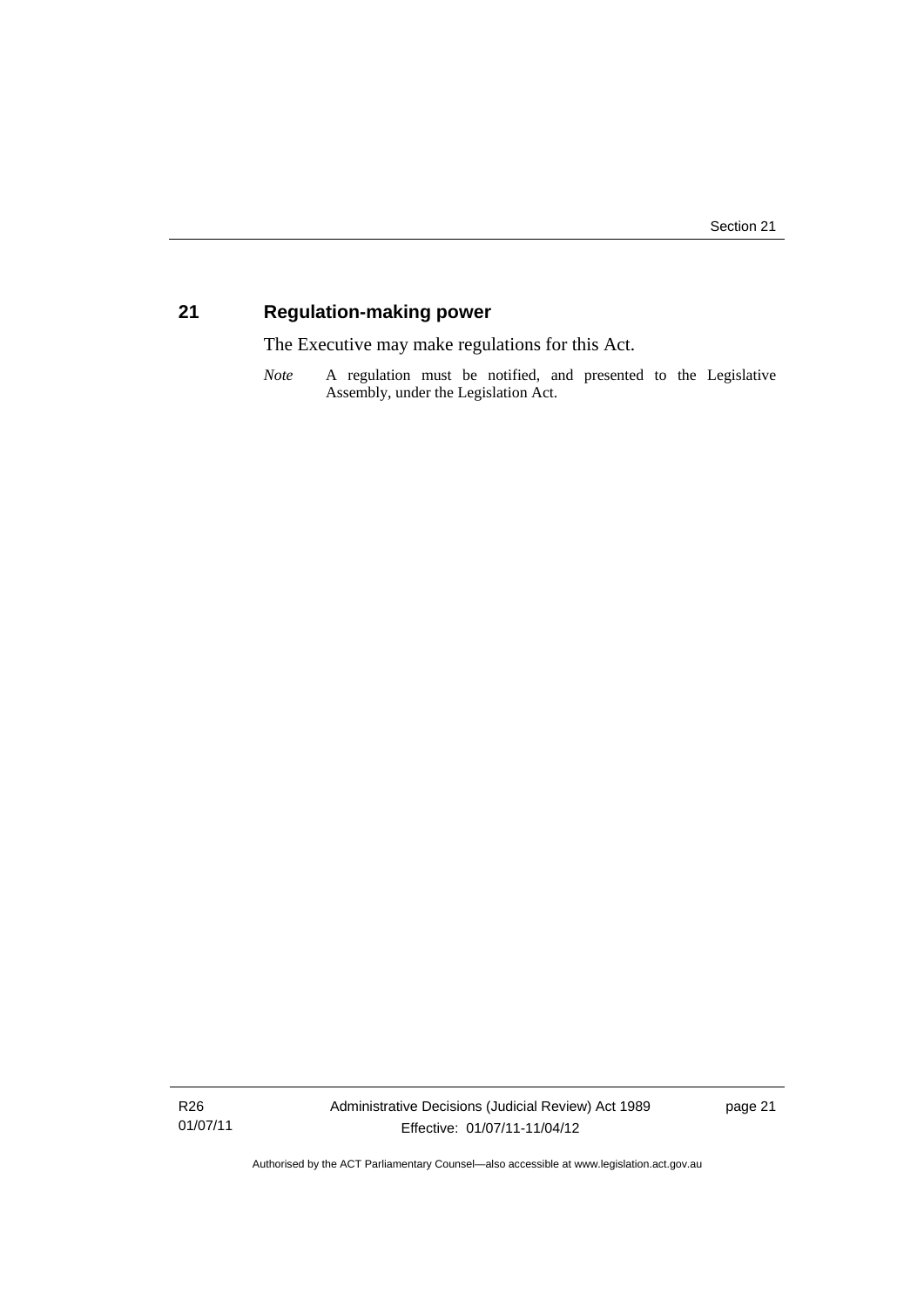## <span id="page-25-0"></span>**Schedule 1 Decisions to which this Act does not apply**

(see dict, def *decision to which this Act applies*)

| column 1<br>item | column 2<br>enactment                           | column 3<br>decision under enactment                                                                                                                                                                                                                                                                                                                                                                                                                                          |
|------------------|-------------------------------------------------|-------------------------------------------------------------------------------------------------------------------------------------------------------------------------------------------------------------------------------------------------------------------------------------------------------------------------------------------------------------------------------------------------------------------------------------------------------------------------------|
| 1                | <b>Building Act 2004</b>                        | a decision under section 96 (Approval of fidelity<br>$\bullet$<br>fund schemes)<br>a decision under section 107 (Suspension or<br>cancellation of approval of approved scheme)                                                                                                                                                                                                                                                                                                |
| 2                | Confiscation of<br>Criminal Assets Act<br>2003  | any decision                                                                                                                                                                                                                                                                                                                                                                                                                                                                  |
| 3                | Crimes (Restorative<br>Justice) Act 2004        | any decision                                                                                                                                                                                                                                                                                                                                                                                                                                                                  |
| $\overline{4}$   | Crimes (Sentence<br>Administration) Act<br>2005 | A decision of the director-general under any of the<br>following provisions:<br>section 20 (Directions to escort officers)<br>section 31 (Early release of offender)<br>section 37 (Full-time detention-return<br>from NSW)<br>section 45 (Periodic detention—alcohol<br>and drug tests)<br>section 46 (Periodic detention—personal<br>searches)<br>section 95 (Community service work—<br>alcohol and drug tests)<br>section 96 (Community service work-<br>frisk searches). |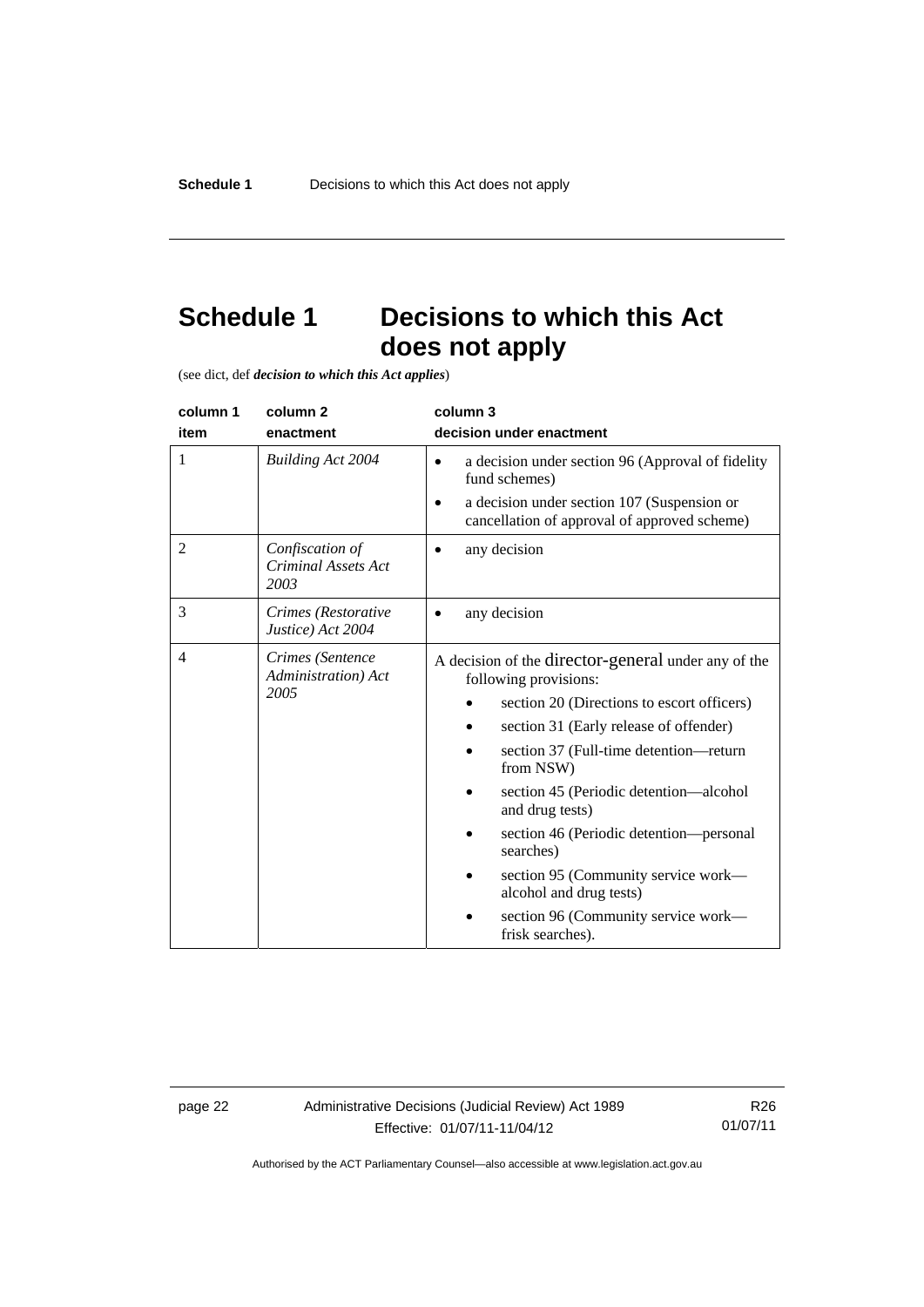| column 1<br>item | column <sub>2</sub><br>enactment                                            | column 3<br>decision under enactment                                                                                         |
|------------------|-----------------------------------------------------------------------------|------------------------------------------------------------------------------------------------------------------------------|
| 5                | Duties Act 1999                                                             | a decision making or forming part of the process<br>$\bullet$<br>of making, or leading up to the making of, an<br>assessment |
|                  |                                                                             | a decision disallowing, completely or partly, an<br>objection to an assessment                                               |
|                  |                                                                             | a decision refusing to amend, completely or<br>partly, an assessment                                                         |
| 6                | Electoral Act 1992                                                          | a decision under part 4 (Electorates)<br>$\bullet$                                                                           |
| 7                | <b>Financial Institutions</b><br>Duty Act 1987 (which<br>has been repealed) | a decision making or forming part of the process<br>$\bullet$<br>of making, or leading up to the making, of an<br>assessment |
|                  |                                                                             | a decision disallowing, completely or partly, an<br>objection to an assessment                                               |
|                  |                                                                             | a decision refusing to amend, completely or<br>partly, an assessment                                                         |
| 8                | Gene Technology (GM<br>Crop Moratorium)                                     | a decision of the Minister under section 7<br>$\bullet$<br>(Moratorium orders)                                               |
|                  | Act 2004                                                                    | a decision of the Minister under section 8<br>$\bullet$<br>(Exemptions)                                                      |
| 9                | <b>Gungahlin Drive</b><br><b>Extension Authorisation</b><br>Act 2004        | any decision                                                                                                                 |
| 10               | <b>Health Practitioner</b><br><b>Regulation National</b><br>Law (ACT)       | any decision                                                                                                                 |
| 11               | Inquiries Act 1991                                                          | any decision                                                                                                                 |

R26 01/07/11 page 23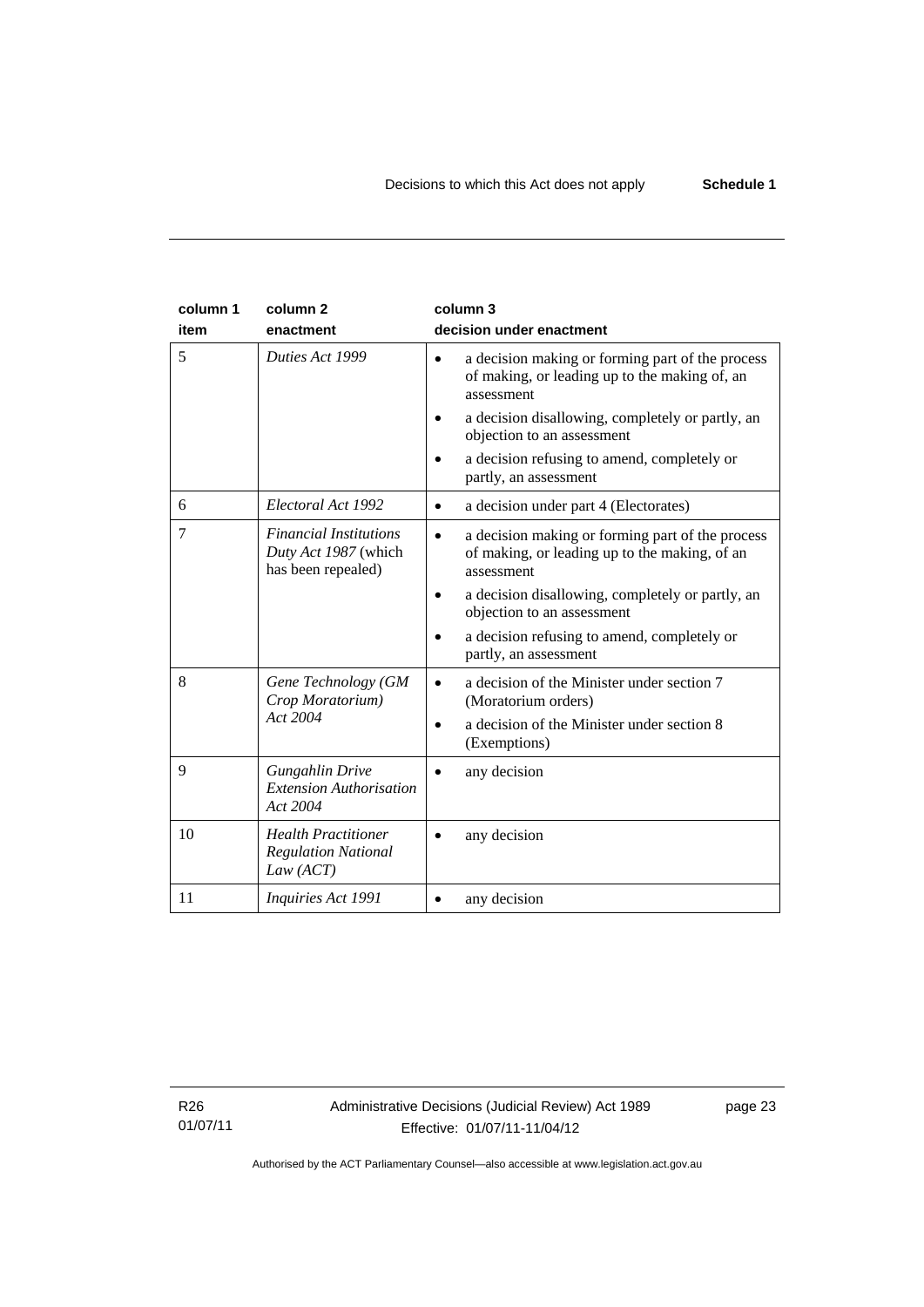| column 1<br>item | column <sub>2</sub><br>enactment        | column 3<br>decision under enactment                                                                                                                                                                                                  |
|------------------|-----------------------------------------|---------------------------------------------------------------------------------------------------------------------------------------------------------------------------------------------------------------------------------------|
| 12               | <b>Judicial Commissions</b><br>Act 1994 | a decision of the Executive under<br>$\bullet$<br>section 5 (1), section 16 (3) or section 18                                                                                                                                         |
|                  |                                         | a decision of a member of the Legislative<br>$\bullet$<br>Assembly to propose a motion in accordance<br>with section 14 $(3)$ (a) or to give notice of the<br>motion to the Attorney-General in accordance<br>with section $14(3)(b)$ |
|                  |                                         | a decision of the Attorney-General under<br>section 16 (1), section 17 (1) or section 23 (3)                                                                                                                                          |
|                  |                                         | a resolution passed by the Legislative Assembly<br>for the examination by a judicial commission of<br>a complaint in relation to a judicial officer                                                                                   |
|                  |                                         | a decision of a judicial commission<br>$\bullet$                                                                                                                                                                                      |
| 13               | Legislation Act 2001                    | a decision under chapter 5 (Regulatory impact<br>$\bullet$<br>statements for subordinate laws and disallowable<br>instruments)                                                                                                        |
| 14               | Payroll Tax Act 2011                    | a decision making or forming part of the process<br>$\bullet$<br>of making, or leading up to the making, of an<br>assessment                                                                                                          |
|                  |                                         | a decision disallowing, completely or partly, an<br>objection to an assessment                                                                                                                                                        |
|                  |                                         | a decision refusing to amend, completely or<br>partly, an assessment                                                                                                                                                                  |
| 15               | Planning and<br>Development Act 2007    | a decision in relation to a new development<br>$\bullet$<br>application within the meaning of the<br><b>Development Application (Block 20 Section 23</b><br>Hume) Assessment Facilitation Act 2008                                    |
|                  |                                         | a decision in relation to an approval of a new<br>development application within the meaning of<br>the Development Application (Block 20<br>Section 23 Hume) Assessment Facilitation<br>Act 2008                                      |
| 16               | <b>Plant Diseases Act</b><br>2002       | a decision of the Minister under part 3 (Measures<br>$\bullet$<br>for the control of diseases and pests)                                                                                                                              |

#### page 24 Administrative Decisions (Judicial Review) Act 1989 Effective: 01/07/11-11/04/12

R26 01/07/11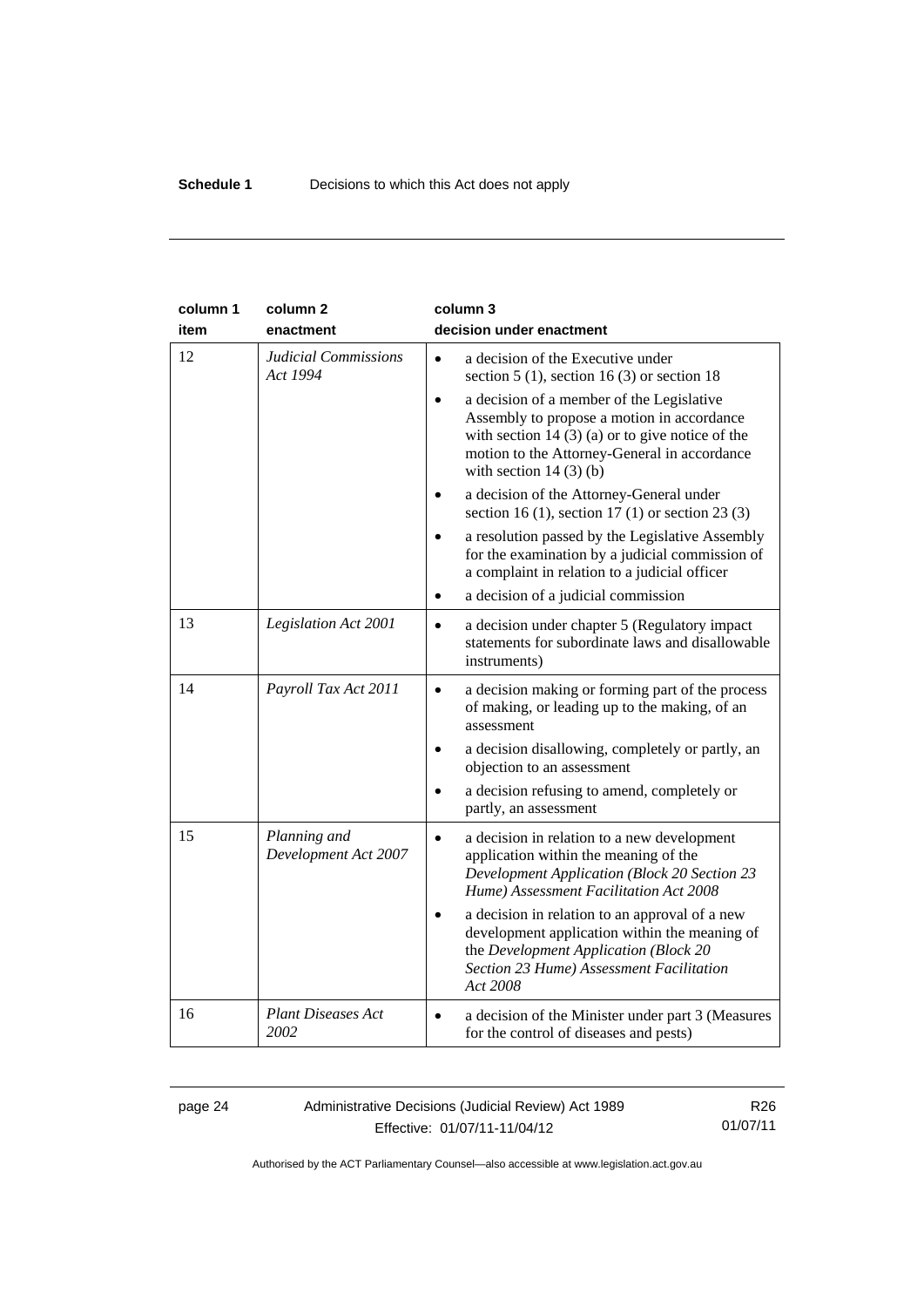| column 1<br>item | column <sub>2</sub><br>enactment                                       | column 3<br>decision under enactment                                                                                         |
|------------------|------------------------------------------------------------------------|------------------------------------------------------------------------------------------------------------------------------|
| 17               | Royal Commissions Act<br>1991                                          | any decision                                                                                                                 |
| 18               | <b>Stamp Duties and Taxes</b><br>Act 1987 (which has<br>been repealed) | a decision making or forming part of the process<br>$\bullet$<br>of making, or leading up to the making, of an<br>assessment |
|                  |                                                                        | a decision disallowing, completely or partly, an<br>objection to an assessment                                               |
|                  |                                                                        | a decision refusing to amend, completely or<br>partly, an assessment                                                         |
| 19               | <b>Taxation</b><br><b>Administration Act</b><br>1999                   | a decision making or forming part of the process<br>٠<br>of making, or leading up to the making, of an<br>assessment         |
|                  |                                                                        | a decision disallowing, completely or partly, an<br>objection to an assessment                                               |
|                  |                                                                        | a decision refusing to amend, completely or<br>partly, an assessment                                                         |

R26 01/07/11 Administrative Decisions (Judicial Review) Act 1989 Effective: 01/07/11-11/04/12

page 25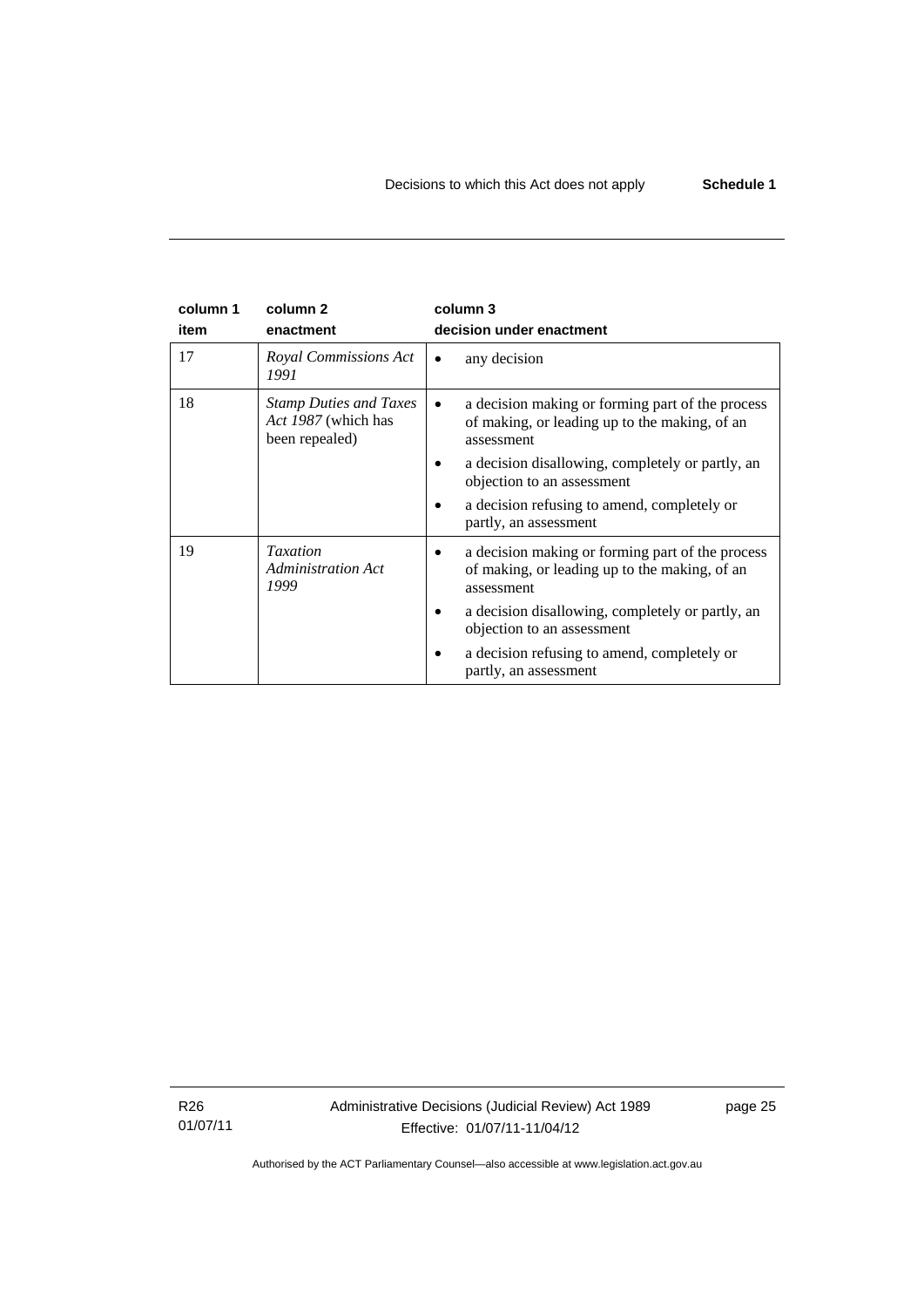Section 2.1

## <span id="page-29-0"></span>**Schedule 2 Decisions to which s 13 does not apply**

(see s 13 (13))

## <span id="page-29-1"></span>**2.1 Administration of criminal justice**

A decision relating to the administration of criminal justice and, in particular—

- (a) a decision in relation to the investigation or prosecution of a person for an offence against a law in force in the ACT; and
- (b) a decision in relation to the appointment of an investigator or inspector for the purposes of such an investigation; and
- (c) a decision in relation to the issue of a search warrant under a law in force in the ACT; and
- (d) a decision under a law in force in the ACT requiring the production of a document, the giving of information or the issue of a subpoena or summons to a person as a witness.

## <span id="page-29-2"></span>**2.2 Civil proceedings**

A decision relating to the bringing or conduct of a civil proceeding, including a decision relating to, or that may result, in the bringing of a civil proceeding for the recovery of a financial penalty arising from a contravention of an enactment and, in particular—

- (a) a decision in relation to the investigation of a person for such a contravention; and
- (b) a decision in relation to the appointment of an investigator or inspector for the purposes of such an investigation; and
- (c) a decision in relation to the issue of a search warrant under an enactment; and

R26 01/07/11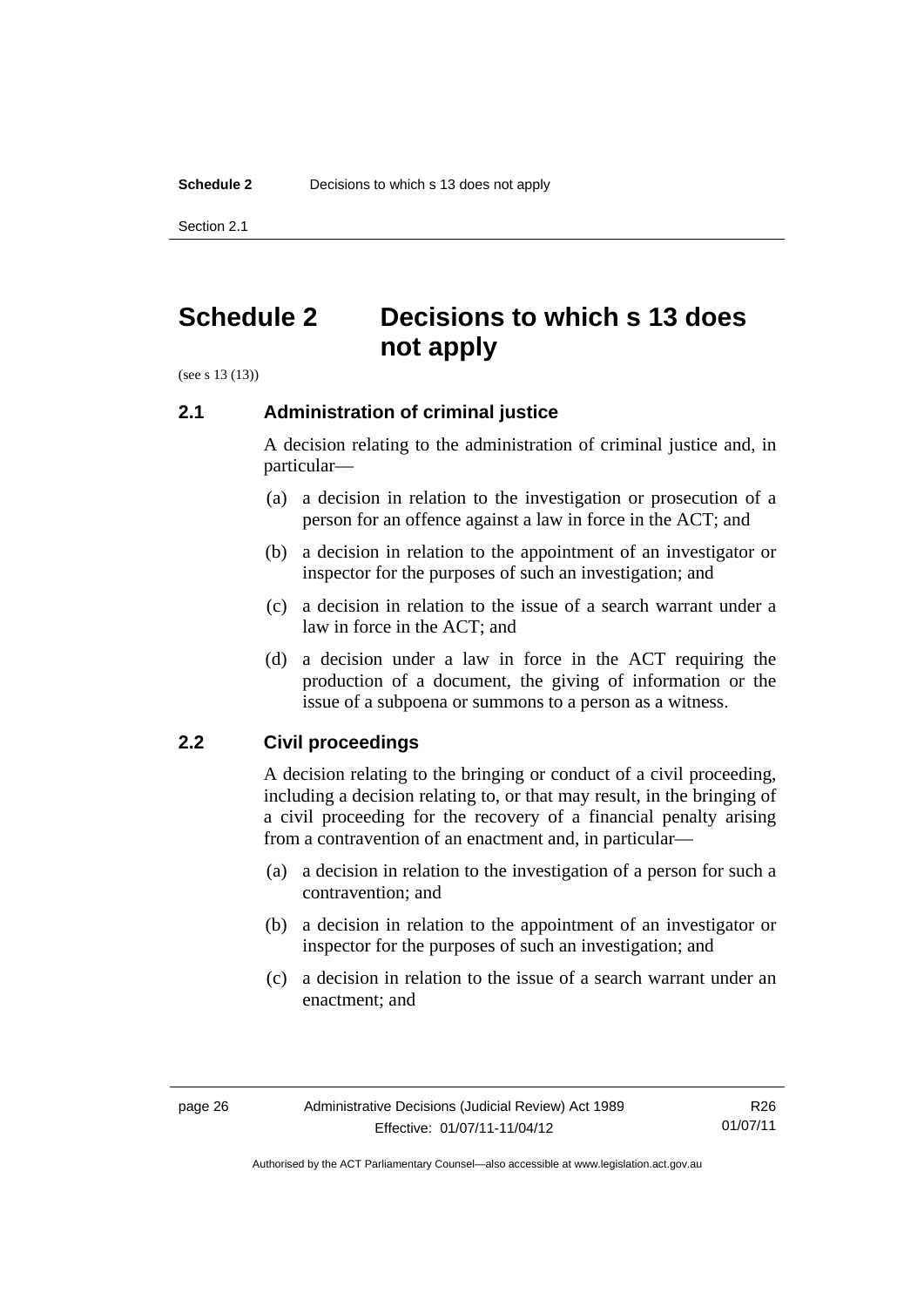(d) a decision under an enactment requiring the production of a document, the giving of information or the issue of a subpoena or summons to a person as a witness.

## <span id="page-30-0"></span>**2.3 Decisions relating to territory finance**

The following decisions:

- (a) a decision authorised by an Act to issue an amount out of the public money of the Territory;
- (b) a decision of the Treasurer under the *Financial Management Act 1996*, section 18 (Treasurer's advance);
- (c) a decision in relation to the enforcement of a judgment or order for the recovery of an amount by—
	- (i) the Territory; or
	- (ii) a public servant in an official capacity;

## <span id="page-30-1"></span>**2.4 Decisions relating to administration of the public service**

A decision relating to—

- (a) personnel management (including recruitment, training, promotion and organisation) in relation to the public service, other than a decision relating to, and having regard to the particular characteristics of, or other circumstances relating to, a particular person; or
- (b) the promotion, transfer, temporary performance of duties, of or by an individual officer of the public service; or
- (c) the making of an appointment to the public service; or
- (d) the engagement of a person as an employee under the *Public Sector Management Act 1994*; or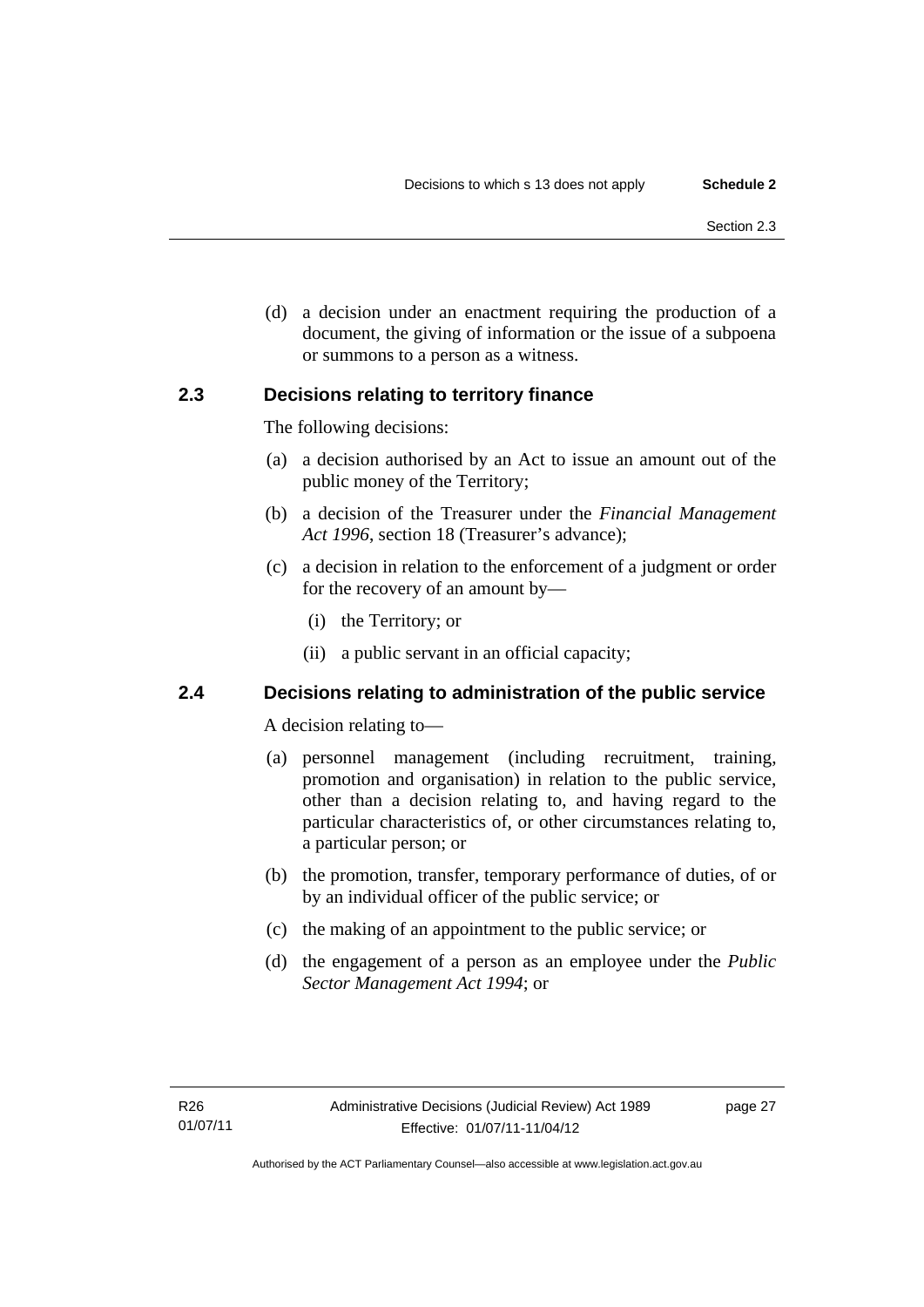Section 2.5

- (e) the prevention or settlement of an industrial dispute, or otherwise relating to industrial matters, in relation to the public service; or
- (f) the appointment, or ending of the appointment, of a director-general under the *Public Sector Management Act 1994*.

## <span id="page-31-0"></span>**2.5 Certain other appointment decisions**

A decision relating to—

- (a) the making of an appointment under an enactment or to an office established under an enactment; or
- (b) the appointment, or the ending of the appointment, of the commissioner for public administration; or
- (c) the employment, or the ending of employment, of staff under the *Legislative Assembly (Members' Staff) Act 1989*.

## <span id="page-31-1"></span>**2.6 Certain decisions under the Crimes (Sentence Administration) Act**

(1) A decision by the director-general under any of the following provisions of the *Crimes (Sentence Administration) Act 2005*: section 25 (Full-time detention—director-general directions) section 28 (Work and activities by full-time detainee) section 44 (Periodic detention—director-general directions) section 53 (Periodic detention—activities and work) section 55 (Periodic detention—approval not to perform etc) section 58 (Failing to perform periodic detention—extension of periodic detention period) section 59 (Failing to perform periodic detention—referral to board) section 60 (Offender not fit for periodic detention—extension of periodic detention period)

R26 01/07/11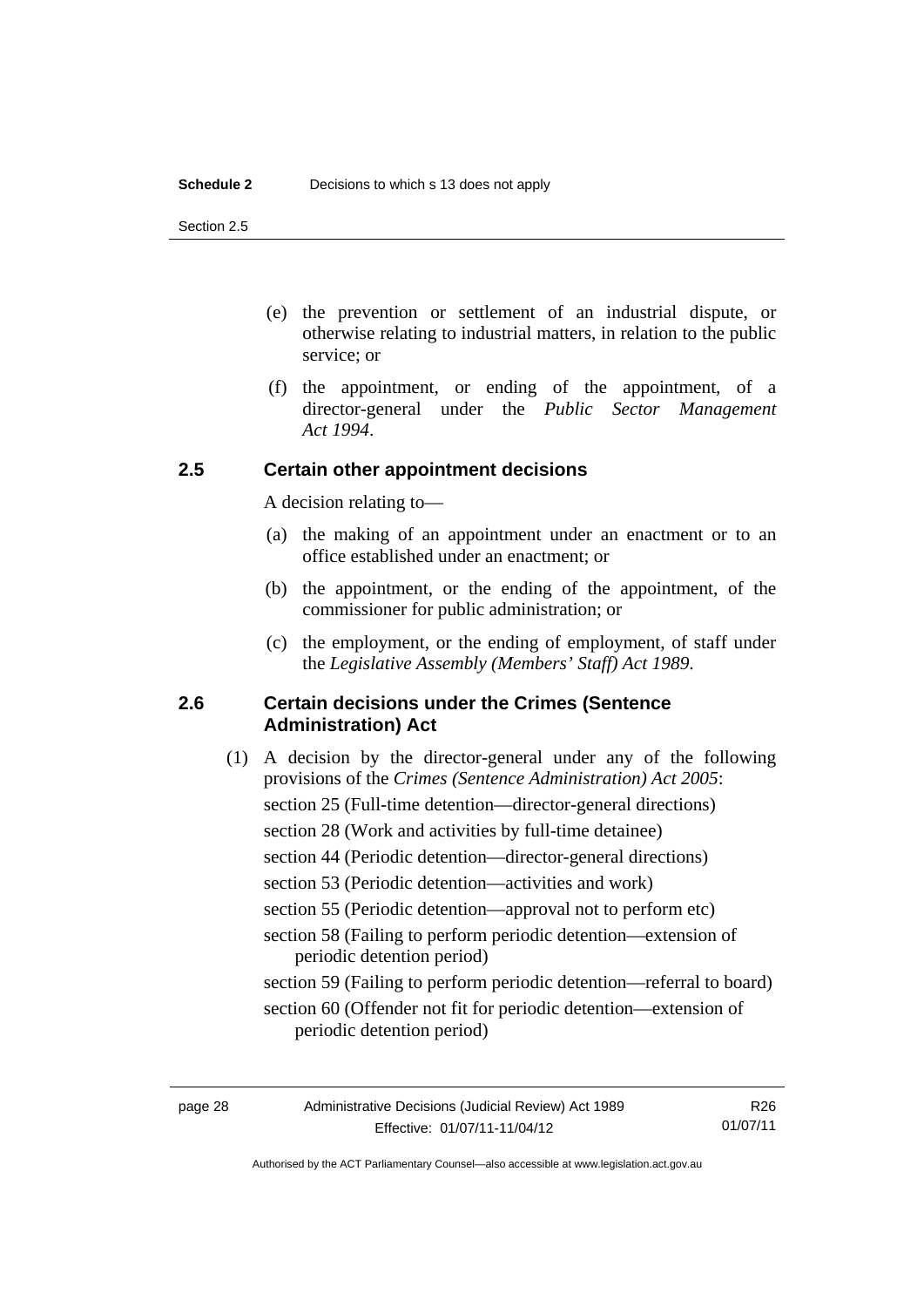section 87 (Good behaviour—director-general directions) section 91 (Community service work—director-general directions) section 92 (Community service work—failure to report etc) section 100 (Rehabilitation programs—director-general directions) section 138 (Parole—director-general directions) section 302 (Release on licence—director-general directions) section 321 (Director-general directions—general).

 (2) A decision by a work supervisor under the *Crimes (Sentence Administration) Act 2005*, section 54 (3) or (4) (Periodic detention—activities or work outside correctional centres).

## <span id="page-32-0"></span>**2.7 Decisions of the ACAT**

A decision of the ACAT.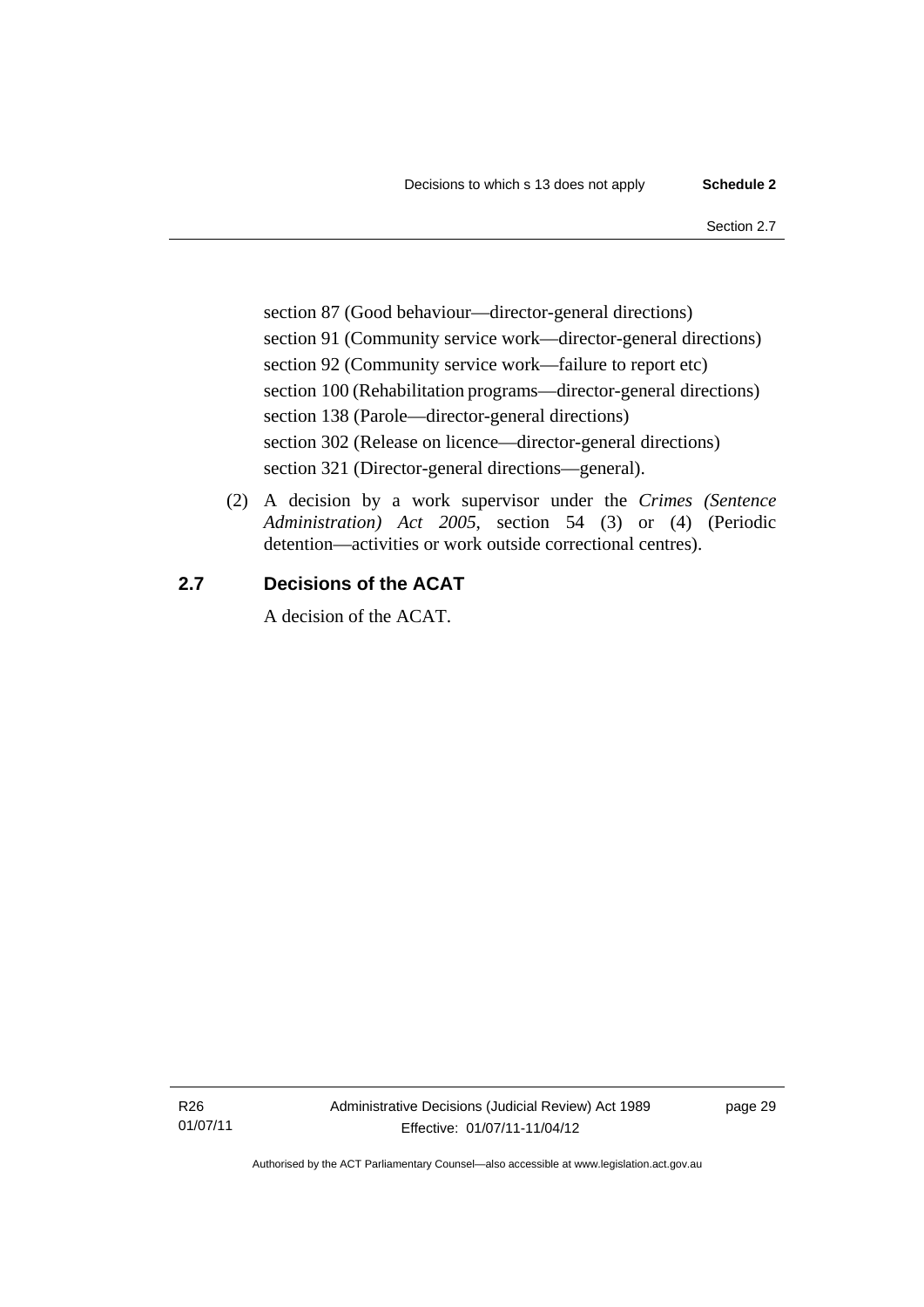**Dictionary** 

## <span id="page-33-0"></span>**Dictionary**

(see s 2)

*Note 1* The Legislation Act contains definitions and other provisions relevant to this Act.

*Note 2* For example, the Legislation Act, dict, pt 1 defines the following terms:

- ACAT
- fail
- judge
- Minister (see s 162)
- regulation
- Supreme Court
- the Territory.

*conduct engaged in* for the purpose of making a decision—see section 3C.

*decision*, of the ACAT—see the *ACT Civil and Administrative Tribunal Act 2008*, dictionary.

*decision to which this Act applies* means a decision of an administrative character made, proposed to be made or required to be made (whether in the exercise of a discretion or not) under an enactment, other than a decision mentioned in schedule 1.

*duty* includes a duty imposed on a person in his or her capacity as a public employee.

*enactment* means—

- (a) an Act or subordinate law; or
- (b) the *Canberra Water Supply (Googong Dam) Act 1974* (Cwlth).
- *Note* A reference to an Act or subordinate law includes a reference to a provision of an Act or subordinate law (see Legislation Act, s 7 and s 8).

*failure to make* a decision—see section 3A.

*making* a decision—see section 3A.

page 30 Administrative Decisions (Judicial Review) Act 1989 Effective: 01/07/11-11/04/12 R26 01/07/11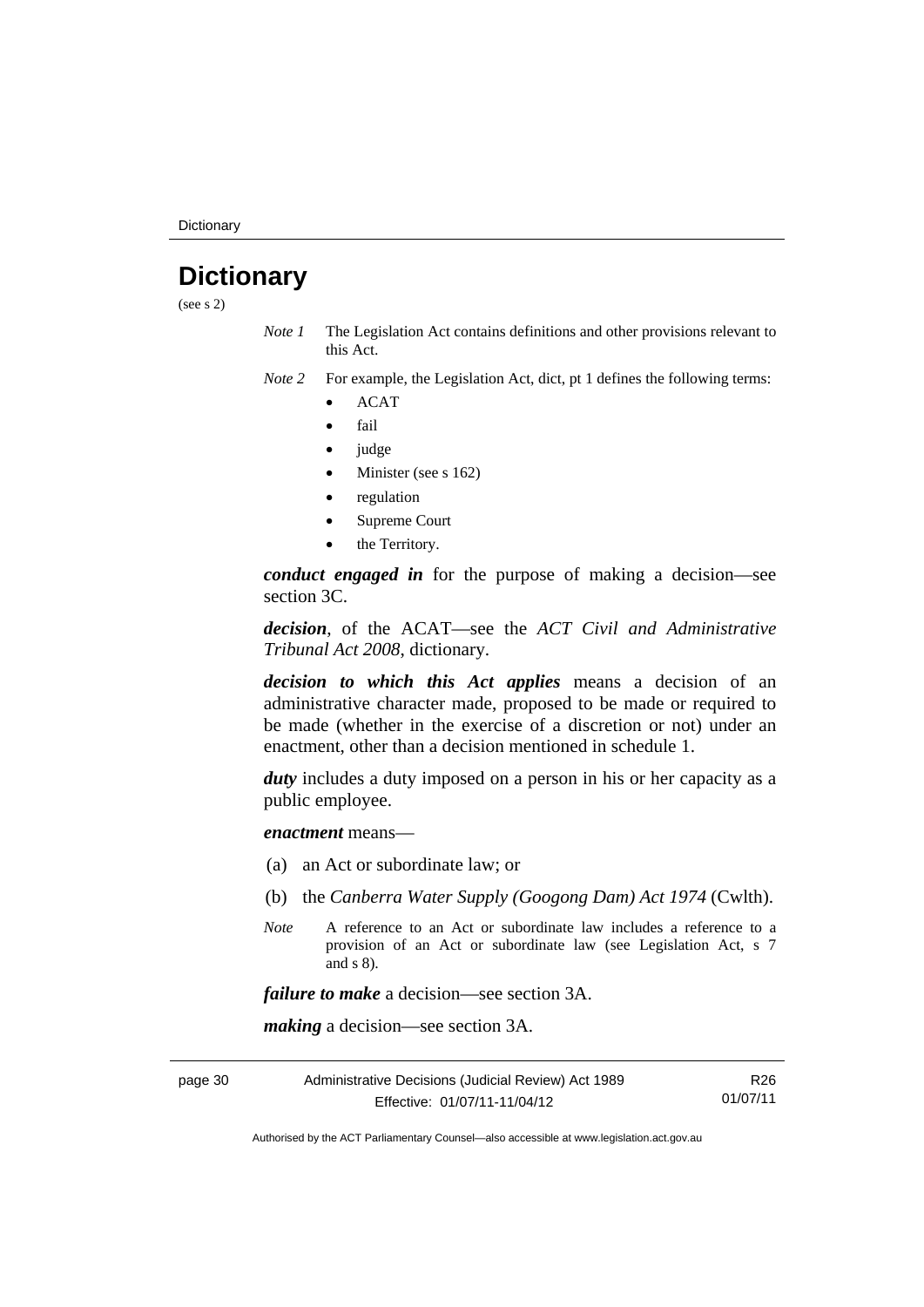*order of review*, in relation to a decision, in relation to conduct engaged in for the purpose of making a decision or in relation to a failure to make a decision, means an order on an application made under section 5, section 6 or section 7 in relation to the decision, conduct or failure.

*person aggrieved*—see section 3B.

*statement of reasons*, for a decision, means a statement—

- (a) of the findings on material questions of fact; and
- (b) referring to the evidence or other material on which the findings were based; and
- (c) giving the reasons for the decision.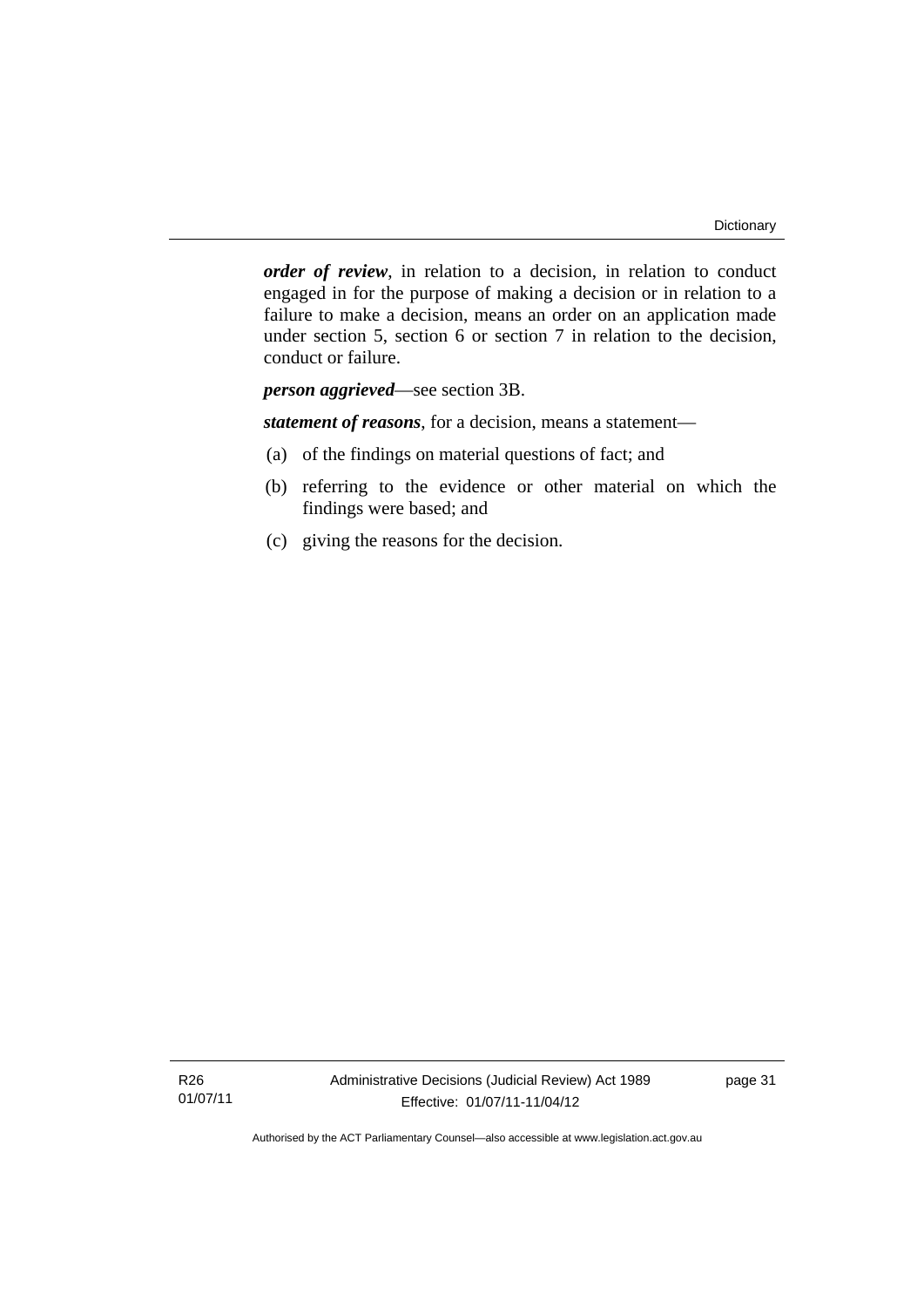1 About the endnotes

## <span id="page-35-0"></span>**Endnotes**

## **1 About the endnotes**

Amending and modifying laws are annotated in the legislation history and the amendment history. Current modifications are not included in the republished law but are set out in the endnotes.

Not all editorial amendments made under the *Legislation Act 2001*, part 11.3 are annotated in the amendment history. Full details of any amendments can be obtained from the Parliamentary Counsel's Office.

Uncommenced amending laws and expiries are listed in the legislation history and the amendment history. These details are underlined. Uncommenced provisions and amendments are not included in the republished law but are set out in the last endnote.

If all the provisions of the law have been renumbered, a table of renumbered provisions gives details of previous and current numbering.

The endnotes also include a table of earlier republications.

| $A = Act$                                    | NI = Notifiable instrument                  |
|----------------------------------------------|---------------------------------------------|
| $AF =$ Approved form                         | $o = order$                                 |
| $am = amended$                               | om = omitted/repealed                       |
| $amdt = amendment$                           | $ord = ordinance$                           |
| $AR = Assembly resolution$                   | orig = original                             |
| $ch = chapter$                               | par = paragraph/subparagraph                |
| $CN =$ Commencement notice                   | $pres = present$                            |
| $def = definition$                           | $prev = previous$                           |
| $DI = Disallowable instrument$               | $(\text{prev}) = \text{previously}$         |
| $dict = dictionary$                          | $pt = part$                                 |
| $disallowed = disallowed by the Legislative$ | $r = rule/subrule$                          |
| Assembly                                     | $reloc = relocated$                         |
| $div = division$                             | $renum = renumbered$                        |
| $exp = expires/expired$                      | $R[X]$ = Republication No                   |
| $Gaz = gazette$                              | $RI = reissue$                              |
| $hdg = heading$                              | $s = section/subsection$                    |
| $IA = Interpretation Act 1967$               | $sch = schedule$                            |
| $ins = inserted/added$                       | $sdiv = subdivision$                        |
| $LA =$ Legislation Act 2001                  | SL = Subordinate law                        |
| $LR =$ legislation register                  | $sub =$ substituted                         |
| $LRA =$ Legislation (Republication) Act 1996 | $underlining = whole or part not commenced$ |
| $mod = modified/modification$                | or to be expired                            |
|                                              |                                             |

## <span id="page-35-2"></span>**2 Abbreviation key**

page 32 Administrative Decisions (Judicial Review) Act 1989 Effective: 01/07/11-11/04/12

R26 01/07/11

<span id="page-35-1"></span>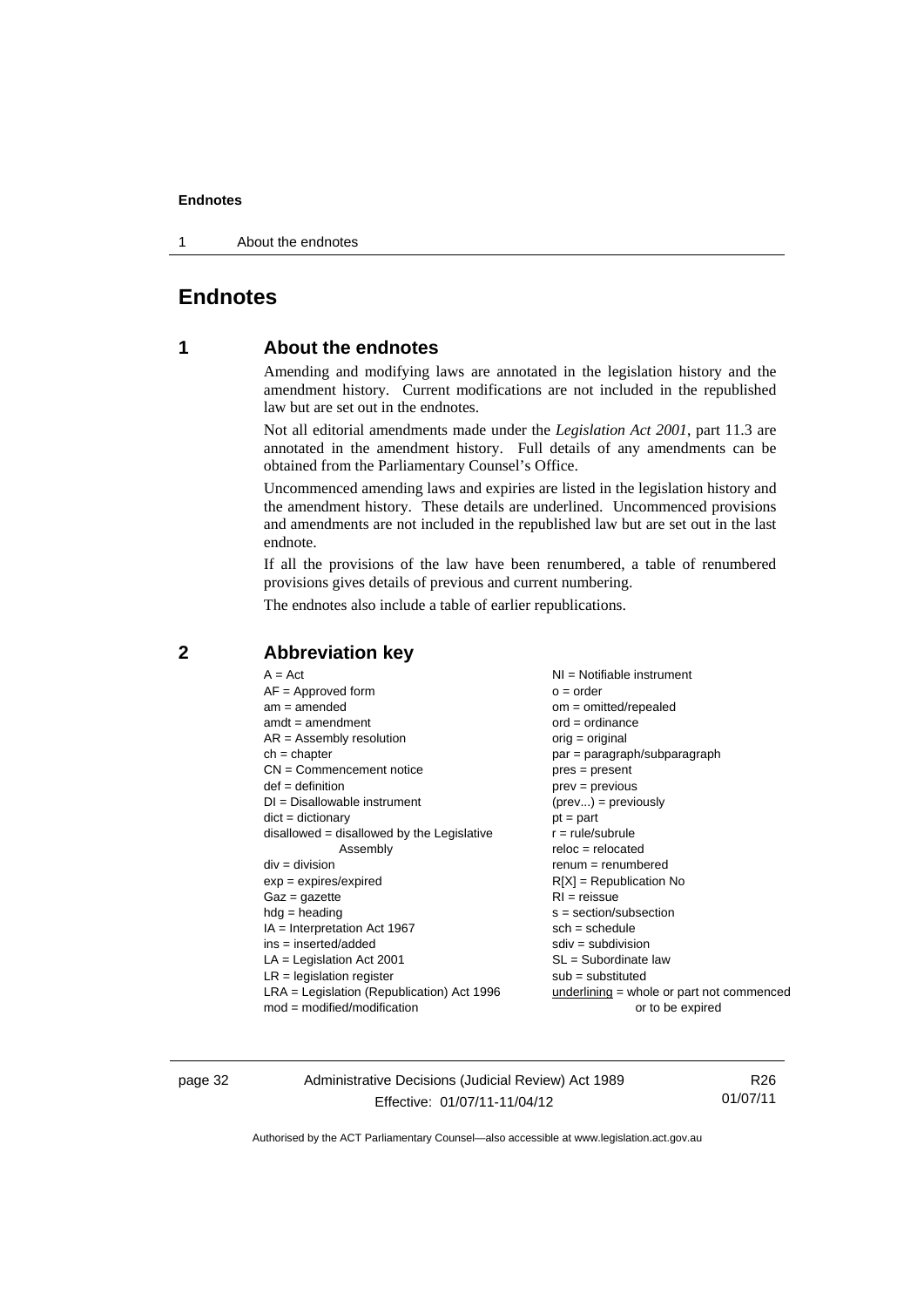#### <span id="page-36-0"></span>**3 Legislation history**

This Act was originally a Commonwealth ordinance—the *Administrative Decisions (Judicial Review) Ordinance 1989* No 33 (Cwlth).

The *Australian Capital Territory (Self-Government) Act 1988* (Cwlth), s 34 (4) converted most former Commonwealth ordinances in force in the ACT into ACT enactments. This allowed the ACT Legislative Assembly to amend and repeal the laws. This Act was converted into an ACT enactment on 11 May 1989 (selfgovernment day).

As with most ordinances in force in the ACT, the name was changed from *Ordinance* to *Act* by the *Self-Government (Citation of Laws) Act 1989* No 21, s 5 on 11 May 1989 (self-government day).

#### **Legislation before becoming Territory enactment**

#### **Administrative Decisions (Judicial Review) Act 1989 A1989-33**

notified 10 May 1989 commenced 11 May 1989 (s 2)

as amended by

## **Legislation after becoming Territory enactment**

#### **Royal Commissions and Inquiries (Consequential Provisions) Act 1991 A1991-3 sch**

notified 1 March 1991 (Gaz 1991 No S7) s 1, s 2 commenced 1 March 1991 (s 2 (1)) sch commenced 1 May 1991 (s 2 (2) and Gaz 1991 No 16)

#### **Administrative Decisions (Judicial Review) (Amendment) Act 1991 A1991-102**

notified 15 January 1992 (Gaz 1991 No S3) s 1, s 2 commenced 15 January 1992 (s 2 (1)) remainder (ss 3-5) commenced 15 July 1992 (s 2 (3))

#### **Electoral Act 1992 A1992-71 s 53**

notified 8 December 1992 (Gaz 1992 No S218) s 1, s 2 commenced 8 December 1992 (s 2 (1)) s 53 commenced 21 December 1992 (s 2 (2) and Gaz 1992 No S243)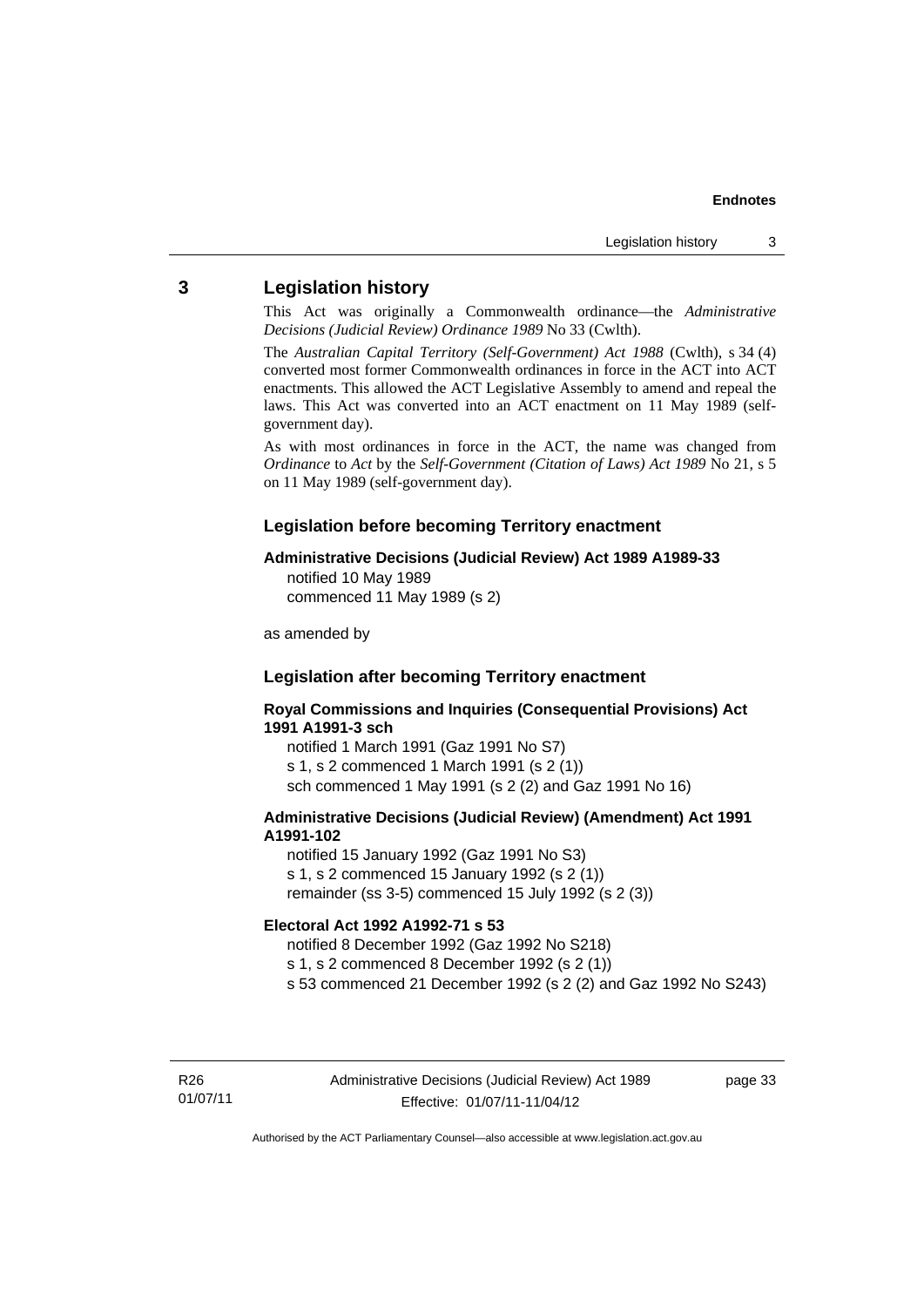| -3 | Legislation history |  |
|----|---------------------|--|
|----|---------------------|--|

#### **Administrative Decisions (Judicial Review) (Amendment) Act 1993 A1993-65**

notified 6 September 1993 (Gaz 1993 No S172) commenced 6 September 1993 (s 2)

#### **Supreme Court (Amendment) Act (No 2) 1993 A1993-91 sch 3**  notified 17 December 1993 (Gaz 1993 No S258) sch 3 commenced 17 December 1993 (s 2)

#### **Judicial Commissions (Consequential Amendments) Act 1994 A1994-10 s 4**

notified 14 March 1994 (Gaz 1994 No S44) s 4 commenced 14 March 1994 (s 2)

#### **Public Sector Management (Consequential and Transitional Provisions) Act 1994 A1994-38 sch 1 pt 3**

notified 30 June 1994 (Gaz 1994 No S121) s 1, s 2 commenced 30 June 1994 (s 2 (1)) sch 1 pt 3 commenced 1 July 1994 (s 2 (2) and Gaz 1994 No S142)

#### **Financial Management and Audit (Consequential and Transitional Provisions) Act 1996 A1996-26 sch pt 1**

notified 1 July 1996 (Gaz 1996 No S130) sch pt 1 commenced 1 July 1996 (s 2)

#### **Land (Planning and Environment) (Amendment) Act (No 3) 1996 A1996-85 s 88**

notified 24 December 1996 (Gaz 1996 No S345) s 1, s 2 commenced 24 December 1996 (s 2 (1)) s 88 commenced 24 June 1997 (s 2 (3))

### **Tobacco Licensing (Amendment) Act 1998 A1998-18 sch 1**

notified 10 July 1998 (Gaz 1998 No S190) commenced 10 July 1998 (s 2)

### **Taxation Administration (Consequential and Transitional Provisions) Act 1999 A1999-5 sch 2**

notified 1 March 1999 (Gaz 1999 No S8) s 1, s 2 commenced 1 March 1999 (s 2 (1)) sch 2 commenced 1 March 1999 (s 2 (2))

R26 01/07/11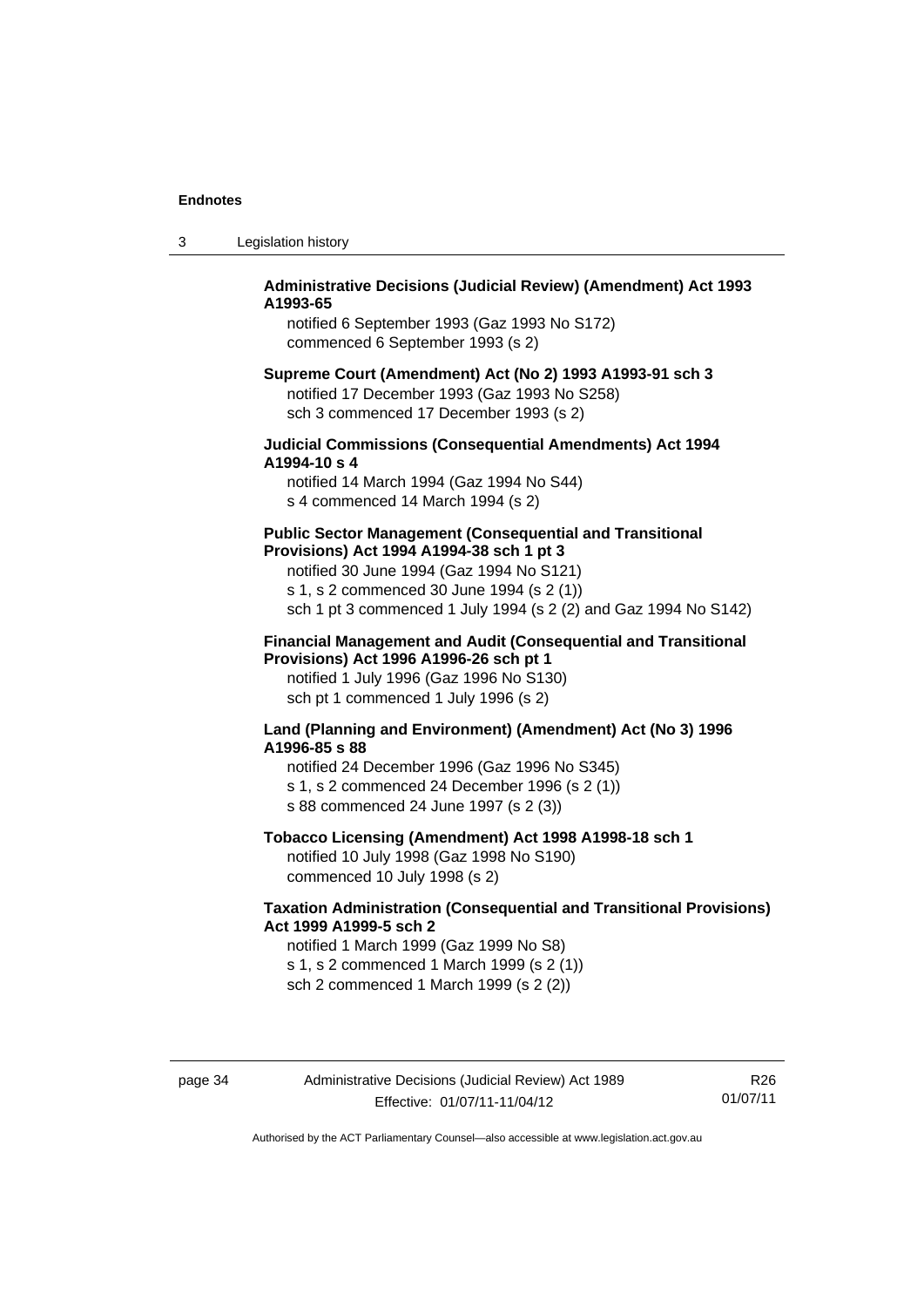#### **Duties (Consequential and Transitional Provisions) Act 1999 A1999-8 s 33**

notified 1 March 1999 (Gaz 1999 No S8) ss 1-3 commenced 1 March 1999 (s 2 (1)) s 33 commenced 1 March 1999 (s 2 (2) and see Duties Act 1999 A1999-7, s 2 (2) and Gaz 1999 No S8)

#### **Law Reform (Miscellaneous Provisions) Act 1999 A1999-66 sch 3**  notified 10 November 1999 (Gaz 1999 No 45) commenced 10 November 1999 (s 2)

#### **Tobacco Amendment Act 2000 A2000-16 sch 3 pt 1**

notified 20 April 2000 (Gaz 2000 No 16) s 1, s 2 commenced 20 April 2000 (s 2 (1)) sch 3 pt 1 commenced 1 July 2000 (s 2 (3))

#### **Subordinate Laws Amendment Act 2000 A2000-71 sch 2**

notified 21 December 2000 (Gaz 2000 No S69) s 1, s 2 commenced 21 December 2000 (IA s 10B) sch 2 commenced 21 June 2001 (IA s 10E)

#### **Legislation (Consequential Amendments) Act A2001-44 pt 6**

notified 26 July 2001 (Gaz 2001 No 30)

s 1, s 2 commenced 26 July 2001 (IA s 10B)

pt 6 commenced 12 September 2001 (s 2 and see Gaz 2001 No S65)

#### **Building Amendment Act 2002 A2002-15 s 14**

notified LR 17 May 2002

- s 1, s 2 commenced 17 May 2002 (LA s 75)
- s 14 commenced 18 May 2002 (s 2)

#### **Plant Diseases Act 2002 A2002-42 s 44**

notified LR 2 December 2002

s 1, s 2 commenced 2 December 2002 (LA s 75 (1)) s 44 commenced 2 June 2003 (s 2 and LA s 79)

## **Confiscation of Criminal Assets Act 2003 A2003-8 sch 1 pt 1.1**  notified LR 27 March 2003 s 1, s 2 commenced 27 March 2003 (LA s 75 (1))

sch 1 pt 1.1 commenced 15 August 2003 (s 2 and CN2003-7)

R26 01/07/11 page 35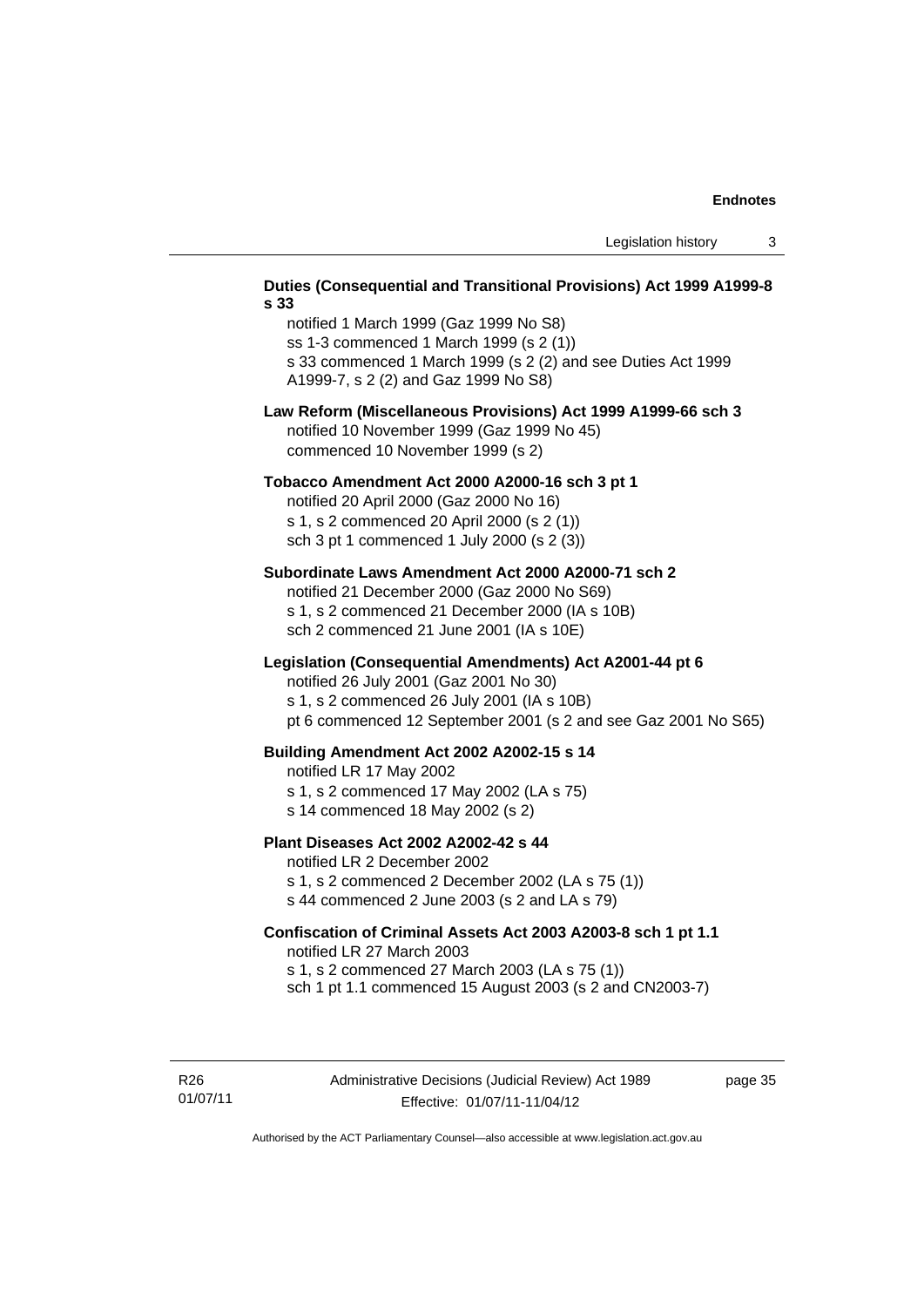3 Legislation history

#### **Construction Occupations Legislation Amendment Act 2004 A2004-13 sch 2 pt 2.1**

notified LR 26 March 2004

s 1, s 2 commenced 26 March 2004 (LA s 75 (1)) sch 2 pt 2.1 commenced 1 September 2004 (s 2 and see Construction Occupations (Licensing) Act 2004 A2004-12, s 2 and CN2004-8)

#### **Gungahlin Drive Extension Authorisation Act 2004 A2004-27 s 15**

notified LR 26 May 2004

s 1, s 2 commenced 26 May 2004 (LA s 75 (1))

s 15 commenced 27 May 2004 (s 2)

## **Gene Technology (GM Crop Moratorium) Act 2004 A2004-40 s 40**

notified LR 9 July 2004

s 1, s 2 commenced 9 July 2004 (LA s 75 (1)) s 40 commenced 10 July 2004 (s 2)

#### **Heritage Act 2004 A2004-57 sch 1 pt 1.2**

notified LR 9 September 2004 s 1, s 2 commenced 9 September 2004 (LA s 75 (1)) sch 1 pt 1.2 commenced 9 March 2005 (s 2 and LA s 79)

#### **Court Procedures (Consequential Amendments) Act 2004 A2004-60 sch 1 pt 1.3**

notified LR 2 September 2004 s 1, s 2 commenced 2 September 2004 (LA s 75 (1)) sch 1 pt 1.3 commenced 10 January 2005 (s 2 and see Court Procedures Act 2004 A2004-59, s 2 and CN2004-29)

#### **Crimes (Restorative Justice) Act 2004 A2004-65 s 76**

notified LR 6 September 2004

- s 1, s 2 commenced 6 September 2004 (LA s 75 (1))
- s 76 commenced 31 January 2005 (s 2 and CN2004-28)

## **Statute Law Amendment Act 2005 (No 2) A2005-62 sch 3 pt 3.1**

notified LR 21 December 2005

s 1, s 2 commenced 21 December 2005 (LA s 75 (1)) sch 3 pt 3.1 commenced 11 January 2006 (s 2 (1))

#### page 36 Administrative Decisions (Judicial Review) Act 1989 Effective: 01/07/11-11/04/12

R26 01/07/11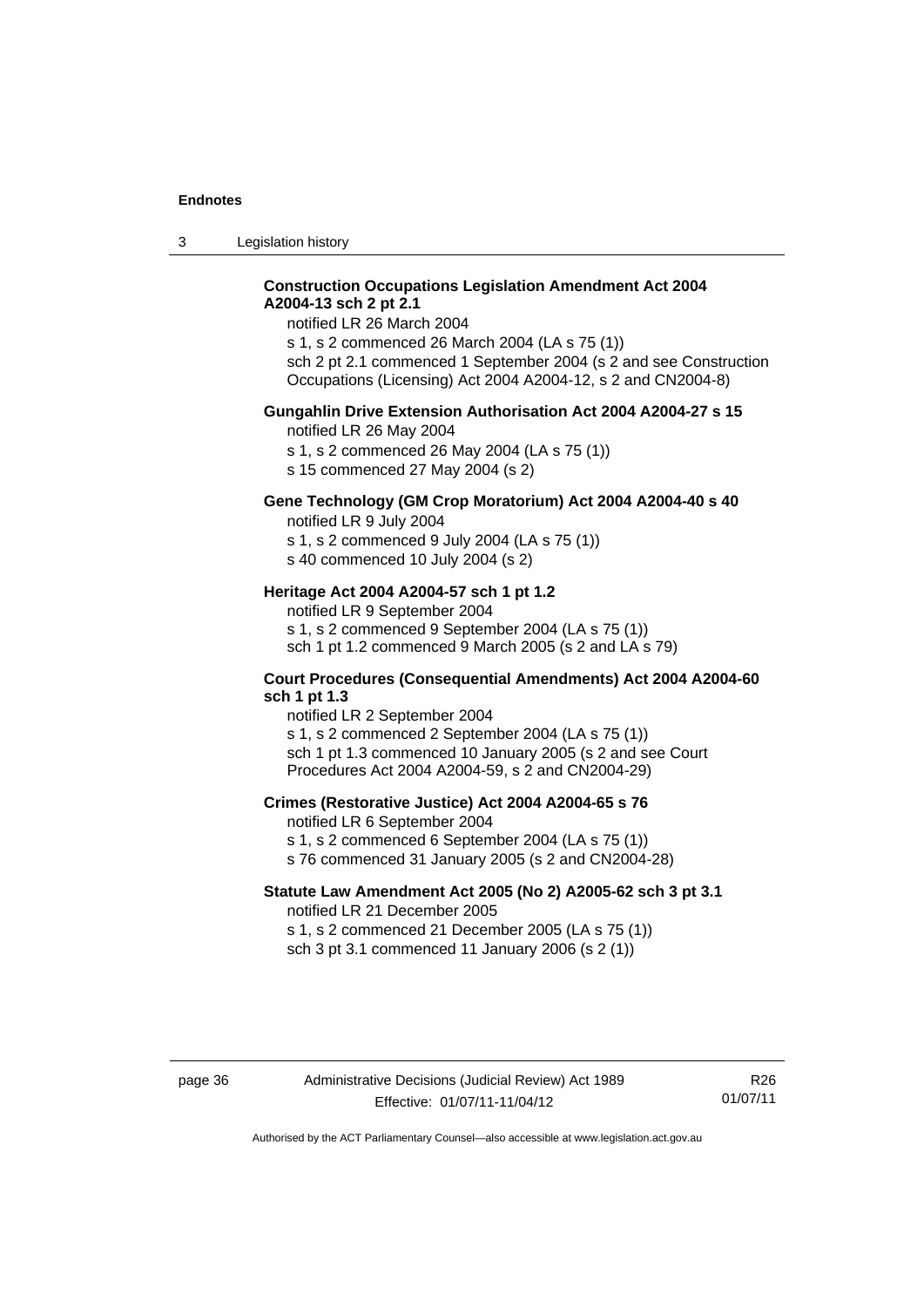#### **Sentencing Legislation Amendment Act 2006 A2006-23 sch 1 pt 1.1**

notified LR 18 May 2006

s 1, s 2 commenced 18 May 2006 (LA s 75 (1)) sch 1 pt 1.1 commenced 2 June 2006 (s 2 (1) and see Crimes (Sentence Administration) Act 2005 A2005-59 s 2, Crimes (Sentencing) Act 2005 A2005-58, s 2 and LA s 79)

#### **Justice and Community Safety Legislation Amendment Act 2006 A2006-40 sch 2 pt 2.3**

notified LR 28 September 2006 s 1, s 2 commenced 28 September 2006 (LA s 75 (1)) sch 2 pt 2.3 commenced 29 September 2006 (s 2 (1))

#### **Water Resources Act 2007 A2007-19 s 208**

notified LR 20 June 2007

s 1, s 2 commenced 20 June 2007 (LA s 75 (1))

s 208 commenced 1 August 2007 (s 2 and CN2007-8)

#### **Planning and Development (Consequential Amendments) Act 2007 A2007-25 sch 1 pt 1.2**

notified LR 13 September 2007

s 1, s 2 commenced 13 September 2007 (LA s 75 (1)) sch 1 pt 1.2 commenced 31 March 2008 (s 2 and see Planning and Development Act 2007 A2007-24, s 2 and CN2008-1)

#### **ACT Civil and Administrative Tribunal Legislation Amendment Act 2008 A2008-36 sch 1 pt 1.2**

notified LR 4 September 2008

s 1, s 2 commenced 4 September 2008 (LA s 75 (1)) sch 1 pt 1.2 commenced 2 February 2009 (s 2 and see ACT Civil and

Administrative Tribunal Act 2008 A2008-35, s 2 and CN2009-2)

#### **Development Application (Block 20 Section 23 Hume) Assessment Facilitation Act 2008 A2008-52 s 12**

notified LR 16 December 2008

s 1, s 2 commenced 16 December 2008 (LA s 75 (1))

s 12 commenced 17 December 2008 (s 2)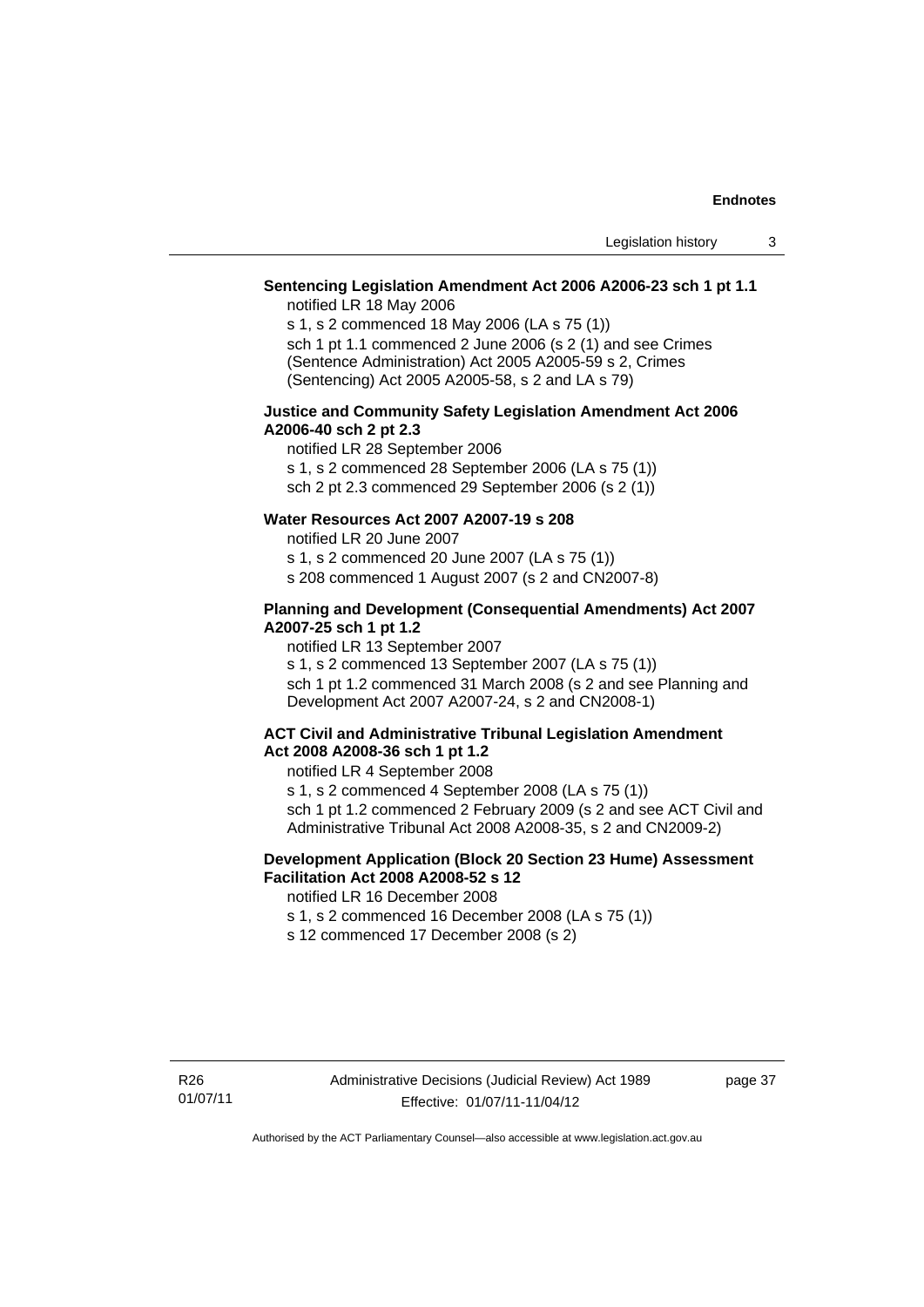| 4 | Amendment history |
|---|-------------------|
|---|-------------------|

### **Health Practitioner Regulation National Law (ACT) Act 2010 A2010-10 sch 2 pt 2.1**

notified LR 31 March 2010 s 1, s 2 commenced 31 March 2010 (LA s 75 (1)) sch 2 pt 2.1 commenced 1 July 2010 (s 2 (1) (a))

## **Payroll Tax Act 2011 A2011-18 sch 4 pt 4.1**

notified LR 30 June 2011 s 1, s 2 commenced 30 June 2011 (LA s 75 (1)) sch 4 pt 4.1 commenced 1 July 2011 (s 2)

#### **Administrative (One ACT Public Service Miscellaneous Amendments) Act 2011 A2011-22 sch 1 pt 1.4**

notified LR 30 June 2011 s 1, s 2 commenced 30 June 2011 (LA s 75 (1)) sch 1 pt 1.4 commenced 1 July 2011 (s 2 (1))

### <span id="page-41-0"></span>**4 Amendment history**

|         | <b>Dictionary</b> |                                                                                                                                                                                                                                                                                          |                 |
|---------|-------------------|------------------------------------------------------------------------------------------------------------------------------------------------------------------------------------------------------------------------------------------------------------------------------------------|-----------------|
|         | s <sub>2</sub>    | om A2001-44 amdt 1.42<br>ins A2005-62 amdt 3.5                                                                                                                                                                                                                                           |                 |
|         | <b>Notes</b>      |                                                                                                                                                                                                                                                                                          |                 |
|         | s <sub>3</sub>    | am A1991-102 s 4; A1993-65 s 4; A1996-85 s 88; A2001-44<br>amdts 1.43-1.45<br>defs reloc to dict A2005-62 amdt 3.4<br>sub A2005-62 amdt 3.5<br>def <i>failure</i> om A2005-62 amdt 3.2<br>def judge om A2005-62 amdt 3.2<br>def rules of court am A1993-91 sch 3<br>om A2004-60 amdt 1.7 |                 |
|         | s.3A              | Meaning of making and failure to make a decision<br>ins A2005-62 amdt 3.6                                                                                                                                                                                                                |                 |
|         | $s$ 3B            | Meaning of person aggrieved<br>ins A2005-62 amdt 3.6                                                                                                                                                                                                                                     |                 |
|         | s <sub>3C</sub>   | Meaning of conduct engaged in for purpose of making decision<br>ins A2005-62 amdt 3.6                                                                                                                                                                                                    |                 |
|         | s <sub>4</sub>    | Act to operate despite anything in existing laws<br>am A2005-62 amdt 3.7                                                                                                                                                                                                                 |                 |
|         | s <sub>5</sub>    | Applications for review of decisions<br>am A2005-62 amdts 3.8-3.15                                                                                                                                                                                                                       |                 |
| page 38 |                   | Administrative Decisions (Judicial Review) Act 1989                                                                                                                                                                                                                                      | R <sub>26</sub> |

Effective: 01/07/11-11/04/12

01/07/11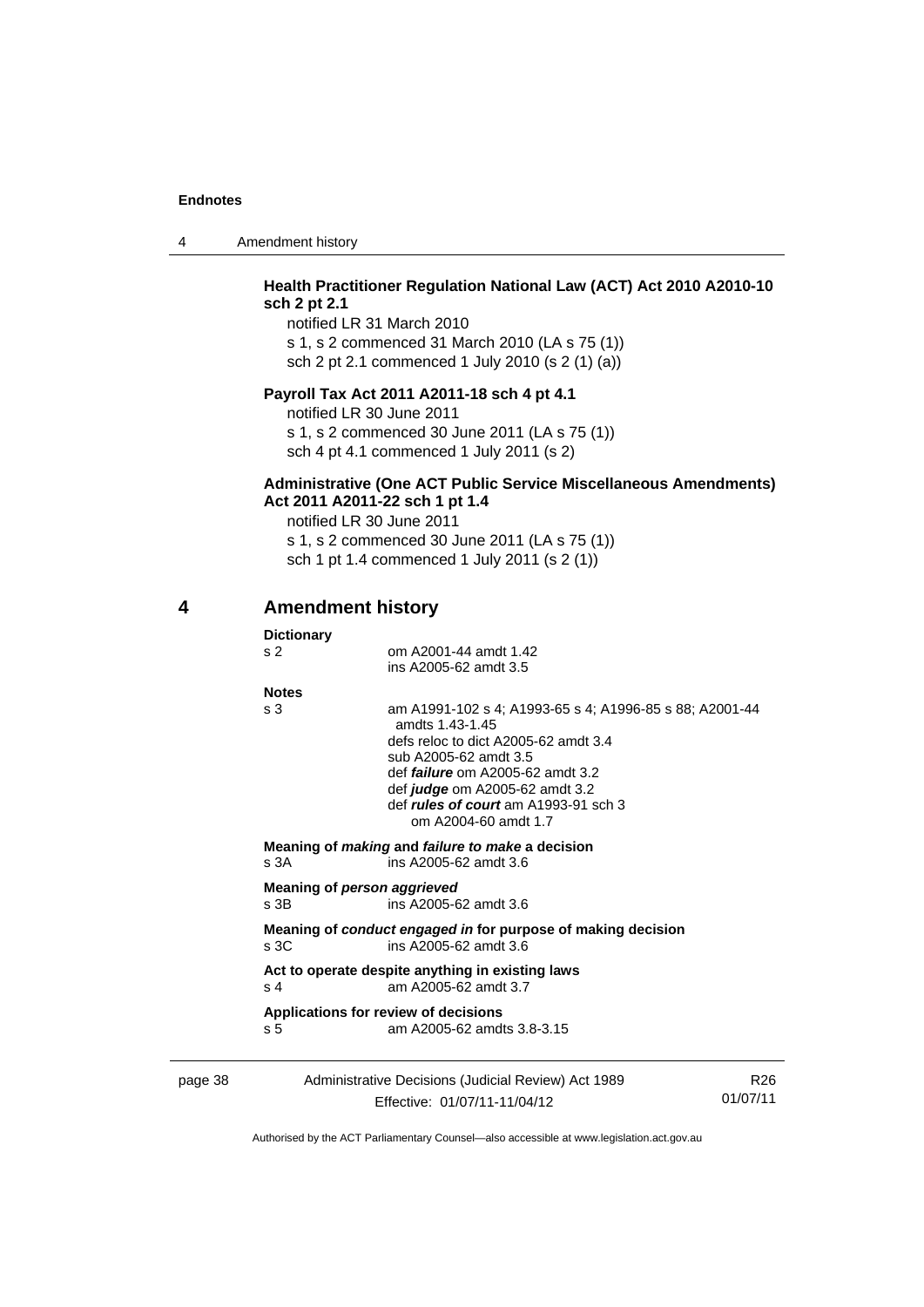|                             |                                             |                                                                                                                                                                                                                                                                                                                 | Amendment history | 4       |
|-----------------------------|---------------------------------------------|-----------------------------------------------------------------------------------------------------------------------------------------------------------------------------------------------------------------------------------------------------------------------------------------------------------------|-------------------|---------|
|                             | s 6                                         | Applications for review of conduct related to making of decisions<br>am A2005-62 amdts 3.16-3.23                                                                                                                                                                                                                |                   |         |
|                             | s 7 hdg<br>s 7                              | Applications for failures to make decisions<br>sub A2005-62 amdt 3.24<br>am A2005-62 amdts 3.25-3.30                                                                                                                                                                                                            |                   |         |
|                             | <b>Effect of Act on other rights</b><br>s 8 | orig s 8 om A2005-62 amdt 3.31<br>(prev s 9) am A1991-102 s 5; A1993-65 s 5; A1999-66 sch 3;<br>A2004-57 amdt 1.3; A2005-62 amdts 3.32-3.34<br>renum A2005-62 amdt 3.35<br>am A2006-40 amdt 2.47; A2007-25 amdt 1.11, amdt 1.12<br>$(4)-(6)$ exp 30 September 2008 (s 8 $(6)$ (LA s 88 declaration<br>applies)) |                   |         |
|                             | s 9 hdg<br>s 9                              | Applications for order of review must set out grounds<br>(prev s 10 hdg) sub A2005-62 amdt 3.36<br>orig s 9 renum as s 8<br>(prev s 10 hdg) am A2004-60 amdt 1.8; ss and pars renum<br>R13 LA (see A2004-60 amdt 1.9); A2005-62 amdt 3.37, amdt<br>3.38<br>renum A2005-62 amdt 3.39                             |                   |         |
|                             | s 10                                        | Period in which application for order of review must be made<br>orig s 10 renum as s 9<br>ins A2005-62 amdt 3.40                                                                                                                                                                                                |                   |         |
|                             | s 11                                        | Application for order of review not limited to grounds in application<br>sub A2005-62 amdt 3.40                                                                                                                                                                                                                 |                   |         |
|                             | s 13                                        | Reasons for decision may be obtained<br>am A2005-62 amdt 3.41, amdt 3.42, amdt 3.44, amdt 3.45,<br>amdt 3.47; ss renum A2005-62 amdt 3.43, amdt 3.46;<br>A2008-36 amdt 1.13                                                                                                                                     |                   |         |
|                             | s 14                                        | Certain information not required to be disclosed<br>am A2005-62 amdts 3.48-3.51                                                                                                                                                                                                                                 |                   |         |
|                             | $s$ 15 hdg<br>s 15                          | Ministerial certificate about disclosure of information<br>sub A2005-62 amdt 3.52<br>am A2005-62 amdts 3.53-3.55; ss renum A2005-62 amdt 3.56                                                                                                                                                                   |                   |         |
|                             | <b>Stay of proceedings</b><br>s 16 —        | am A1999-66 sch 3; A2005-62 amdt 3.57, amdt 3.58                                                                                                                                                                                                                                                                |                   |         |
|                             | s 17 hdg<br>s 17                            | Powers of Supreme Court in relation to applications for order of review<br>sub A2005-62 amdt 3.59<br>am A2005-62 amdt 3.60-3.62                                                                                                                                                                                 |                   |         |
|                             | s 18                                        | Change in person holding, or performing the duties of, an office<br>am A2005-62 amdt 3.63; ss renum R17 LA                                                                                                                                                                                                      |                   |         |
| R <sub>26</sub><br>01/07/11 |                                             | Administrative Decisions (Judicial Review) Act 1989<br>Effective: 01/07/11-11/04/12                                                                                                                                                                                                                             |                   | page 39 |

Authorised by the ACT Parliamentary Counsel—also accessible at www.legislation.act.gov.au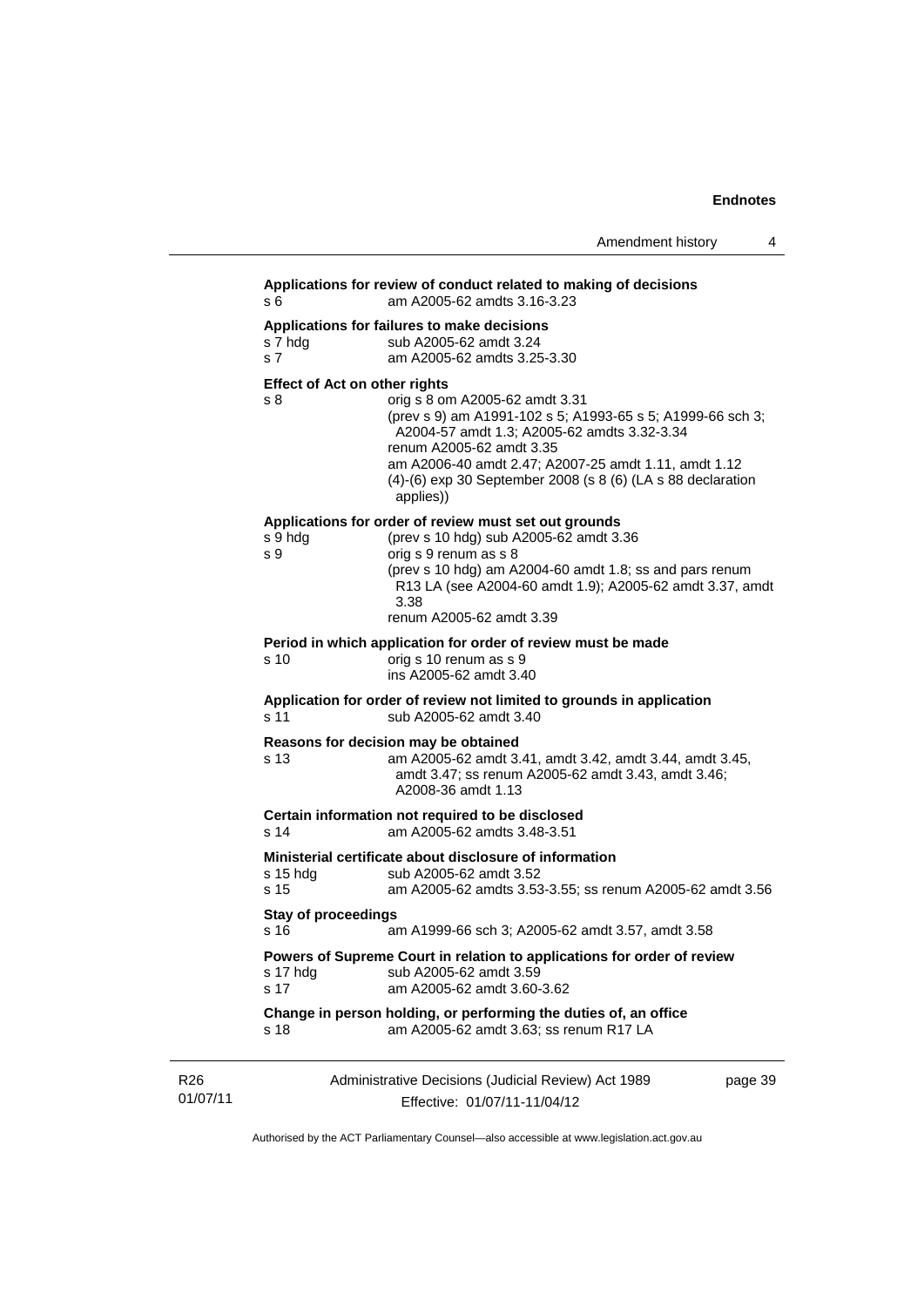| 4 | Amendment history |  |
|---|-------------------|--|
|---|-------------------|--|

| <b>Intervention by Minister</b><br>sub A2005-62 amdt 3.64<br>s 19 |                                                                                                                                                                                                                                                                                                                                                                                                                                                                                                                                                                                                                                                                                        |  |
|-------------------------------------------------------------------|----------------------------------------------------------------------------------------------------------------------------------------------------------------------------------------------------------------------------------------------------------------------------------------------------------------------------------------------------------------------------------------------------------------------------------------------------------------------------------------------------------------------------------------------------------------------------------------------------------------------------------------------------------------------------------------|--|
|                                                                   |                                                                                                                                                                                                                                                                                                                                                                                                                                                                                                                                                                                                                                                                                        |  |
| s 20                                                              | Act not to apply to certain decisions<br>am A2005-62 amdt 3.65; ss renum A2005-62 amdt 3.66                                                                                                                                                                                                                                                                                                                                                                                                                                                                                                                                                                                            |  |
| <b>Regulation-making power</b><br>s 21                            | sub A2001-44 amdt 1.46                                                                                                                                                                                                                                                                                                                                                                                                                                                                                                                                                                                                                                                                 |  |
| Transitional-sch 1, clause 5<br>s 22                              | ins A2004-13 amdt 2.1<br>exp 1 July 2005 (s 22 (2))                                                                                                                                                                                                                                                                                                                                                                                                                                                                                                                                                                                                                                    |  |
| sch 1                                                             | Decisions to which this Act does not apply<br>am A1991-3 sch; A1992-71 s 53; A1994-10 s 4; A1998-18<br>sch 1; A1999-5 sch 2; A1999-8 s 33; A2000-16 sch 3 pt 1;<br>A2001-44 amdt 1.47; A2002-15 s 14; A2002-42, s 44;<br>A2003-8 amdt 1.1; A2004-13 amdt 2.2; A2004-27 s 15;<br>A2004-40 s 40; A2004-65 s 76<br>sub A2005-62 amdt 3.67<br>am A2006-23 amdt 1.1; items renum A2006-23 amdt 1.2;<br>A2007-19 s 208; A2008-52 s 12; items renum R23 LA;<br>A2010-10 amdt 2.1; items renum R25 LA; A2011-18<br>amdt 4.1: A2011-22 amdt 1.18                                                                                                                                                |  |
| Decisions to which s 13 does not apply                            |                                                                                                                                                                                                                                                                                                                                                                                                                                                                                                                                                                                                                                                                                        |  |
| sch 2                                                             | am A1994-38 sch 1 pt 3; A1996-26 sch<br>sub A2005-62 amdt 3.68<br>am A2006-23 amdt 1.3; A2008-36 amdt 1.14; A2011-22<br>amdt 1.19, amdt 1.20                                                                                                                                                                                                                                                                                                                                                                                                                                                                                                                                           |  |
| <b>Dictionary</b>                                                 |                                                                                                                                                                                                                                                                                                                                                                                                                                                                                                                                                                                                                                                                                        |  |
| dict                                                              | ins A2005-62 amdt 3.69<br>am A2008-36 amdt 1.15<br>def conduct engaged in ins A2005-62 amdt 3.69<br>def decision ins A2008-36 amdt 1.16<br>def decision to which this Act applies reloc from s 3<br>A2005-62 amdt 3.4<br>def <i>duty</i> am A1994-38 sch 1 pt 3<br>reloc from s 3 A2005-62 amdt 3.4<br>def enactment am A1999-66 sch 3<br>sub A2005-62 amdt 3.1<br>reloc from s 3 A2005-62 amdt 3.4<br>def <i>failure to make</i> ins A2005-62 amdt 3.69<br>def <i>making</i> ins A2005-62 amdt 3.69<br>def order of review am A2005-62 amdt 3.3<br>reloc from s 3 A2005-62 amdt 3.4<br>def person aggrieved ins A2005-62 amdt 3.69<br>def statement of reasons ins A2005-62 amdt 3.69 |  |

page 40 Administrative Decisions (Judicial Review) Act 1989 Effective: 01/07/11-11/04/12

R26 01/07/11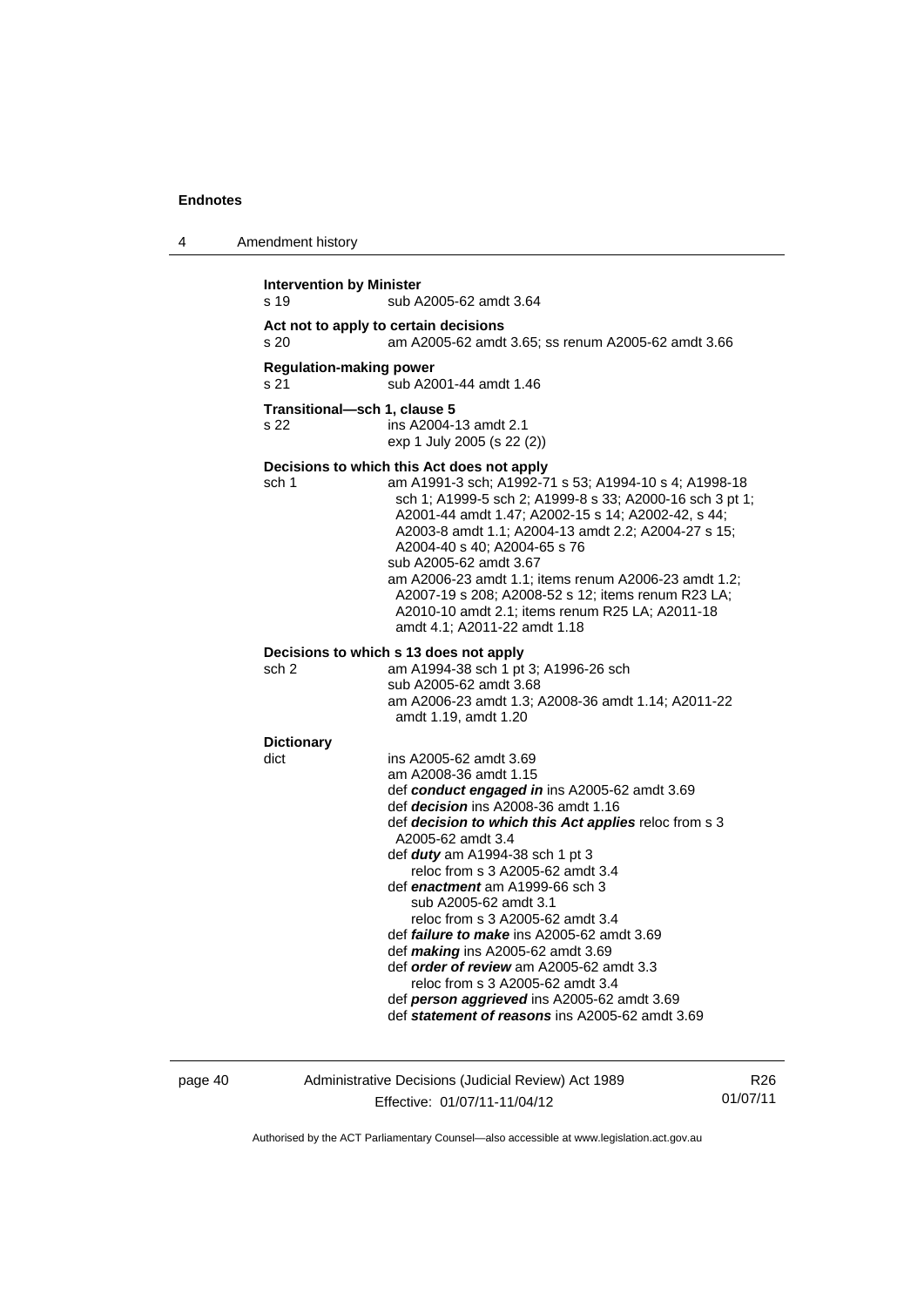## <span id="page-44-0"></span>**5 Earlier republications**

Some earlier republications were not numbered. The number in column 1 refers to the publication order.

Since 12 September 2001 every authorised republication has been published in electronic pdf format on the ACT legislation register. A selection of authorised republications have also been published in printed format. These republications are marked with an asterisk (\*) in column 1. Electronic and printed versions of an authorised republication are identical.

| <b>Republication No</b> | <b>Amendments to</b> | <b>Republication date</b> |
|-------------------------|----------------------|---------------------------|
| 1                       | A1991-102            | 15 July 1992              |
| 2                       | A1993-91             | 31 January 1994           |
| 3                       | A1994-38             | 31 January 1995           |
| $\overline{4}$          | A1996-26             | 30 November 1996          |
| 5                       | A1999-8              | 1 March 1999              |
| 6                       | A2001-44             | 18 October 2001           |
| $\overline{7}$          | A2002-15             | 20 May 2002               |
| 8                       | A2003-8              | 2 June 2003               |
| 9                       | A2003-8              | 15 August 2003            |
| 10                      | A2004-27             | 27 May 2004               |
| 11                      | A2004-40             | 10 July 2004              |
| 12                      | A2004-40             | 1 September 2004          |
| 13                      | A2004-65             | 10 January 2005           |
| 14                      | A2004-65             | 31 January 2005           |
| 15                      | A2004-65             | 9 March 2005              |
| 16                      | A2004-65             | 2 July 2005               |
| $17*$                   | A2005-62             | 11 January 2006           |
| 18                      | A2006-23             | 2 June 2006               |
| 19                      | A2006-40             | 29 September 2006         |
| 20                      | A2007-19             | 1 August 2007             |
| 21                      | A2007-25             | 31 March 2008             |
| 22                      | A2008-36             | 1 October 2008            |
|                         |                      |                           |

R26 01/07/11 Administrative Decisions (Judicial Review) Act 1989 Effective: 01/07/11-11/04/12

page 41